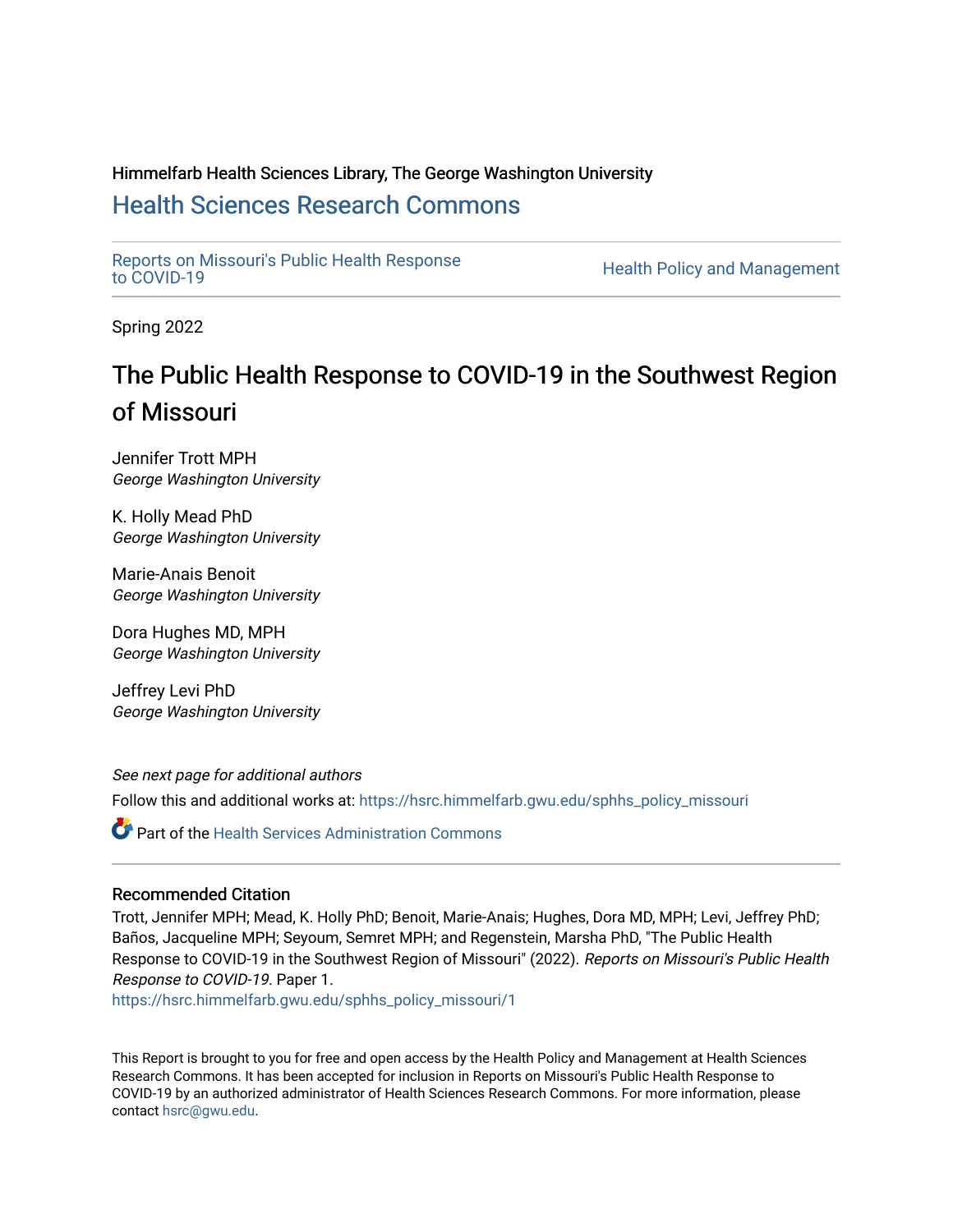#### Authors

Jennifer Trott MPH; K. Holly Mead PhD; Marie-Anais Benoit; Dora Hughes MD, MPH; Jeffrey Levi PhD; Jacqueline Baños MPH; Semret Seyoum MPH; and Marsha Regenstein PhD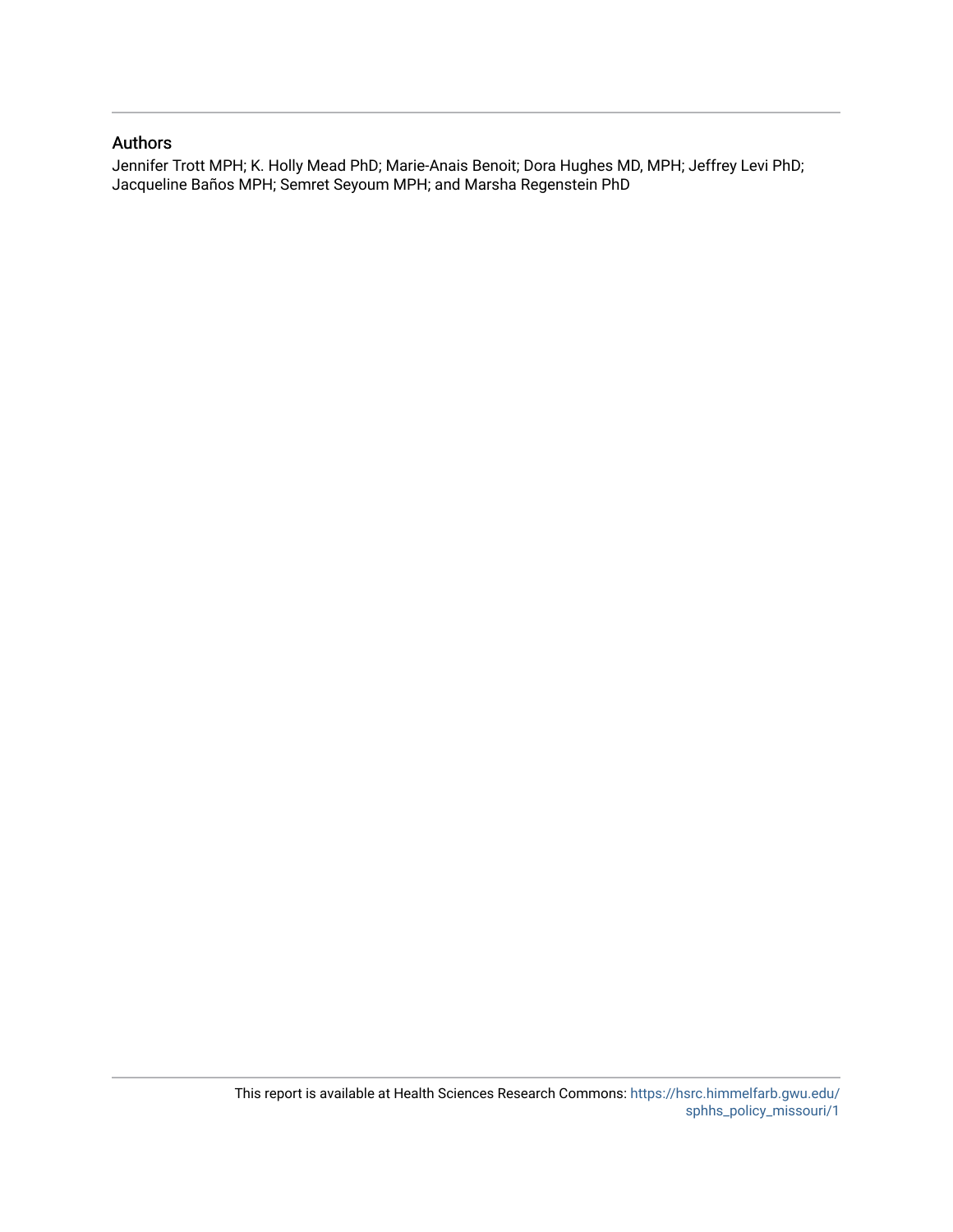## Regional Case Study Series:

# The Public Health Response to COVID-19 in the Southwest Region of Missouri

Spring 2022

Milken Institute School of Public Health THE GEORGE WASHINGTON UNIVERSITY



Missouri Foundation for **Health** a catalvst for chanae

[https://hsrc.himmelfarb.gwu.edu/sphhs\\_policy\\_missouri/](https://hsrc.himmelfarb.gwu.edu/sphhs_policy_missouri/)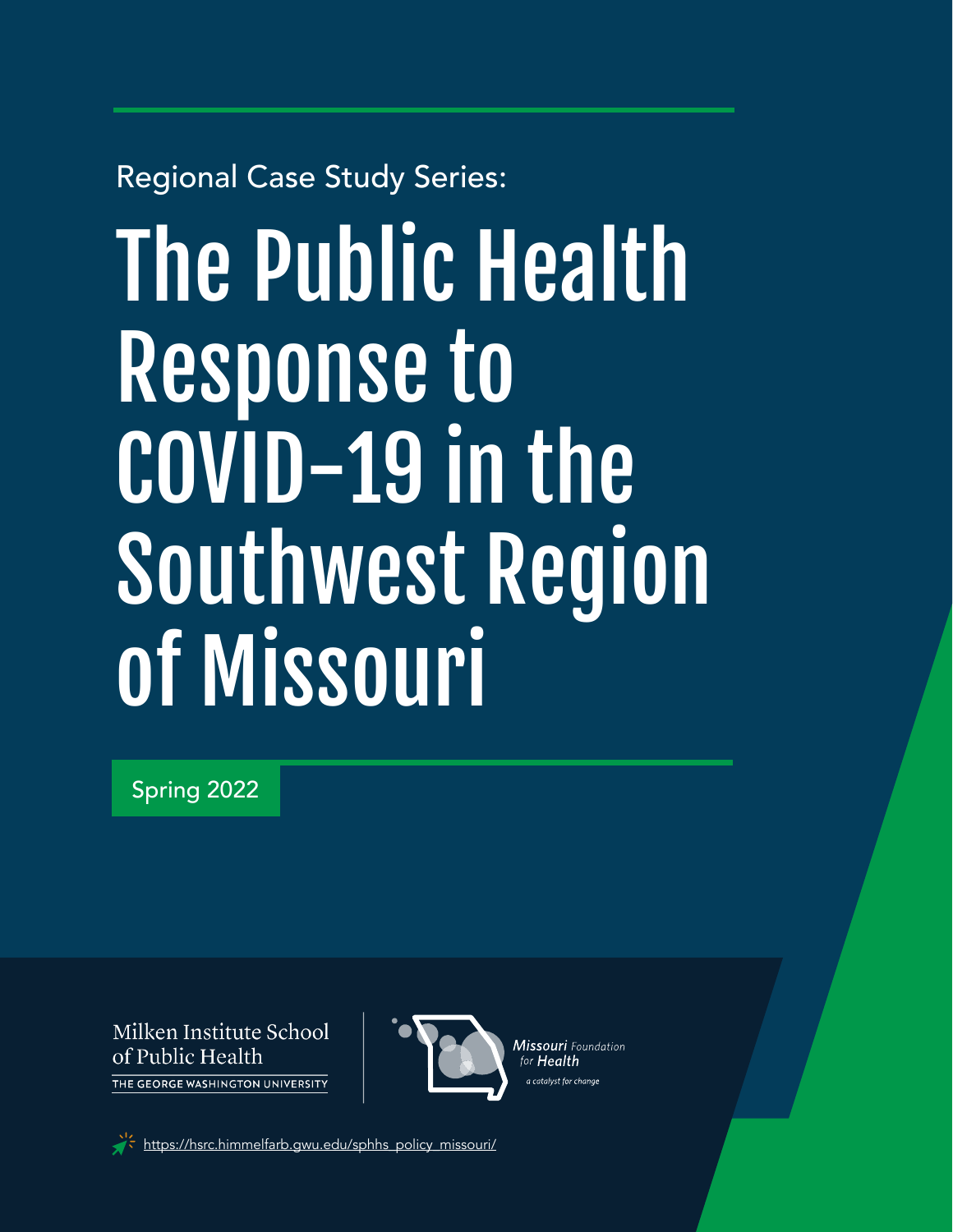### Authors

Jennifer Trott, MPH K. Holly Mead, PhD Marie-Anais Benoit Dora Hughes, MD, MPH\* Jeffrey Levi, PhD Jacqueline Baños, MPH Semret Seyoum, MPH Marsha Regenstein, PhD

*\*Dr. Hughes is currently the Chief*  Medical Officer at the Centers for *Medicare and Medicaid Services*  Innovation Center.

#### ACKNOWLEDGMENTS

The George Washington University Milken Institute School of Public Health study team thanks Missouri Foundation for Health for their vision and commitment to a stronger public health system for Missouri. We would like to acknowledge their support and partnership, which enabled the development of this report. We are immensely grateful to the stakeholders from the fields of public health, business, education, health care and beyond who contributed their time to this study. Their candid recounting of experiences with COVID-19 response efforts made this report possible.

#### ABOUT THE GEORGE WASHINGTON UNIVERSITY MILKEN INSTITUTE SCHOOL OF PUBLIC HEALTH

The George Washington Milken Institute School of Public Health advances population health, wellbeing, and social justice locally, nationally, and globally by applying public health knowledge to enhance policy, practice, and management; conducting rigorous, basic, applied, and translational research; and educating the next generation of public health leaders, policy makers, practitioners, scientists, advocates, and managers.

#### ABOUT MISSOURI FOUNDATION FOR HEALTH

Missouri Foundation for Health is building a more equitable future through collaboration, convening, knowledge sharing, and strategic investment. Working in partnership with communities and nonprofits, MFH is transforming systems to eliminate inequities within all aspects of health and addressing the social and economic factors that shape health outcomes.

Learn more at [mffh.org](https://mffh.org/).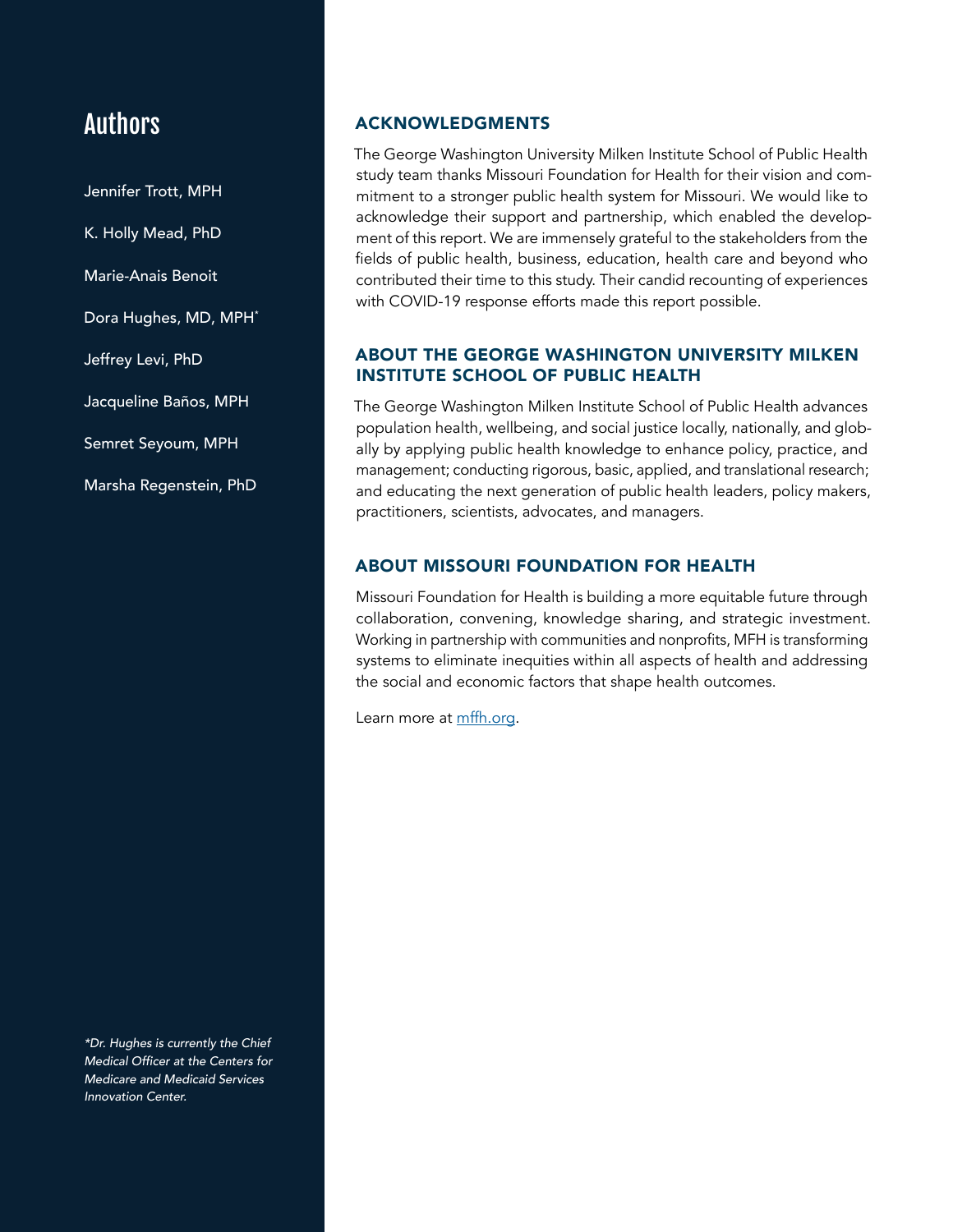# Table of Contents

| How the COVID-19 Pandemic Unfolded in Southwest Missouri                                                                                              |                                                                                                               |  |
|-------------------------------------------------------------------------------------------------------------------------------------------------------|---------------------------------------------------------------------------------------------------------------|--|
| I. Public Health Infrastructure in the Southwest<br>II. Strengths and Challenges in Southwest Missouri's Public Health<br><b>Response to COVID-19</b> |                                                                                                               |  |
|                                                                                                                                                       |                                                                                                               |  |
| <b>B.</b>                                                                                                                                             | Community Partnerships Enhanced the Pandemic Response                                                         |  |
|                                                                                                                                                       | C. LPHA Staffing and Resource Constraints Profoundly Limited<br>the Effectiveness of the Pandemic Response    |  |
|                                                                                                                                                       | D. Poor Coordination Between the State and Local Levels<br><b>Exacerbated the Spread of Infection</b>         |  |
| Е.                                                                                                                                                    | Weak Data Reporting and Outdated IT Systems Stymied<br><b>Timely Decision Making</b>                          |  |
| F.                                                                                                                                                    | Disjointed Communications Eroded Public Confidence and<br><b>Created Space for Misinformation to Flourish</b> |  |
|                                                                                                                                                       | G. Public Health Was Not Sufficiently Responsive to High Rates<br>of Poverty in the Region                    |  |
|                                                                                                                                                       | H. The Pandemic Response Inadequately Served the Needs of<br>Latino, Black, and Immigrant Communities         |  |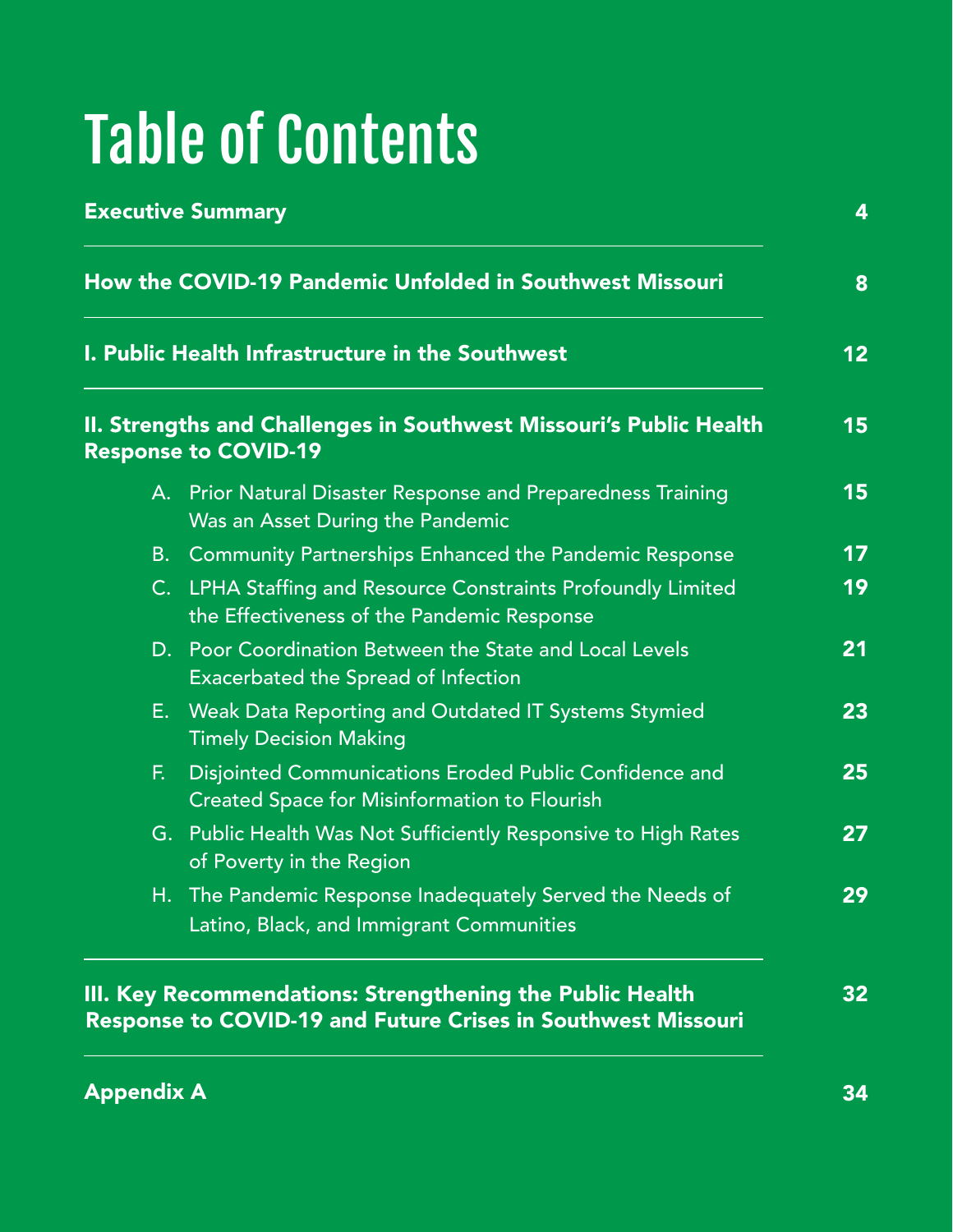# Executive Summary: Southwest Missouri's Public Health Response to COVID-19

#### Spring 2022

Milken Institute School of Public Health THE GEORGE WASHINGTON UNIVERSITY



*The Public Health Response to COVID-19 in the Southwest Region of Missouri* is one of three regional reports that offers findings from conversations with local stakeholders and residents about their experience with the state and region's pandemic response. The study focused on the period from March 2020 through May 2021, just prior to the surge caused by the delta variant and well before the emergence of the omicron variant. Its aim is to document efforts by Southwest Missouri's local public health agencies (LPHAs) and a multitude of other stakeholders to combat COVID-19, and to identify lessons that could strengthen public health practices to better safeguard communities in the future.

Missouri's approach to public health is decentralized, and as such LPHAs were tasked with tapping local, regional, and state relationships and resources to wage a locally tailored response to a global virus. Uneven resources and a varied approach challenged pandemic response coordination, both regionally and across the state, despite enormous dedication by local public health; state and local elected officials; health care organizations; first responders; community non-profits; and countless others.

Southwest Missouri's 18 local public health departments (defined using the boundaries of Highway Patrol Region D<sup>1</sup> )

have been chronically underfunded compared to departments in other states. Years of underinvestment in local public health agencies took an enormous toll on staff, operations, and all other aspects of LPHAs' response to COVID-19. Some LPHAs had reserves they had built over a period of years that could be tapped for a major scale-up in workforce and other needed areas. Other LPHAs had little or no rainy-day funds and depended heavily on federal Coronavirus Aid, Relief, and Economic Security Act (CARES Act) dollars to bridge their funding gaps. In the absence of CARES Act funding or reserves, LPHAs were challenged to muster a robust pandemic response *and* maintain traditional public health programs designed to help those most in need in their communities.

Our hope is that the following key study findings will be leveraged to strengthen the public health system's ability to continue responding to the COVID-19 pandemic and to face future crises with greater resources, coordination, equitable strategies, modernized infrastructure, and public trust. Because Missouri is a large and diverse state, we also acknowledge there is no single pandemic story. Experiences and events of the crisis—including the speed of the virus's spread, how infection impacted populations, and how local authorities and stakeholders responded—differed from region to region.

<sup>1</sup> Missouri Department of Health and Senior Services divides its health reporting regions according to the Missouri State Highway Patrol map. To view the regional map, see [https://health.mo.gov/data/gis/pdf/map\\_ReportingRegions.pdf](https://health.mo.gov/data/gis/pdf/map_ReportingRegions.pdf).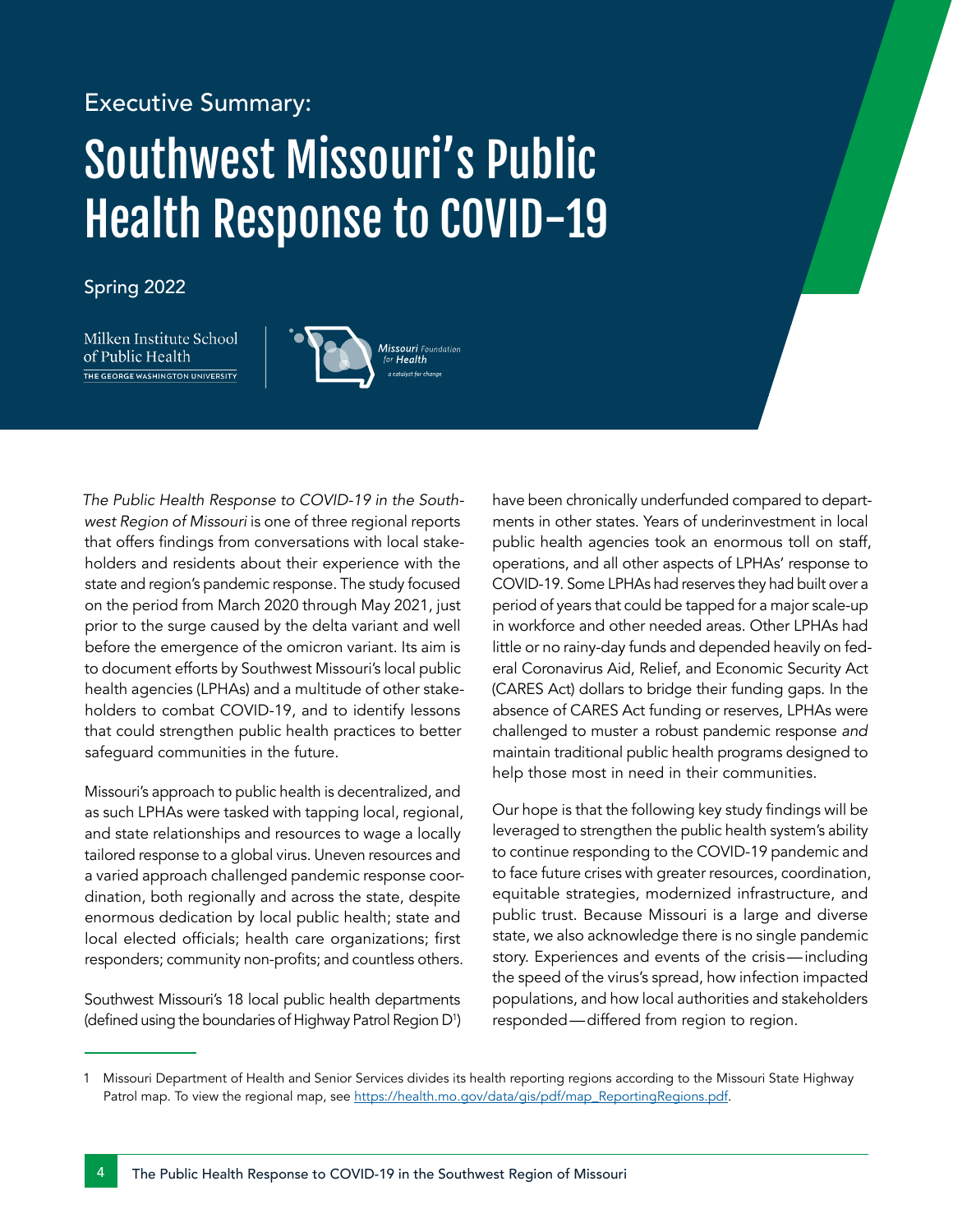Readers therefore may also be interested in the companion reports, *The Public Health Response to COVID-19 in the Northeast Region of Missouri2* and *The Public Health Response to COVID-19 in the St. Louis Region of Missouri3* . Findings from the three reports were used to inform the state-level recommendations in our report *Missouri's Public Health Response to COVID-19: Key Findings and Recommendations for State Action and Investment,* which was developed for the purpose of strengthening the state public health system's ability to face future crises, and to capitalize on new and timely federal funding opportunities in the wake of the pandemic.<sup>4</sup>

- 2 Trott, J., Mead, K., Markus, A., Acosta, A., Baños, J., Conway, C., Benoit, M., and Regenstein, M. "The Public Health Response to COVID-19 in the Northeast Region of Missouri" (2022). *Health Policy and Management Issue Briefs*. [https://hsrc.himmelfarb.gwu.](https://hsrc.himmelfarb.gwu.edu/sphhs_policy_missouri/) [edu/sphhs\\_policy\\_missouri/](https://hsrc.himmelfarb.gwu.edu/sphhs_policy_missouri/)
- 3 Regenstein, M., Mead, K., Trott, J., Seyoum, S., Baños, J., Van Bronkhorst, H., Benoit, M., and Hughes, D. "The Public Health Response to COVID-19 in the St. Louis Region of Missouri" (2022). *Health Policy and Management Issue Briefs*. [https://hsrc.him](https://hsrc.himmelfarb.gwu.edu/sphhs_policy_missouri/)[melfarb.gwu.edu/sphhs\\_policy\\_missouri/](https://hsrc.himmelfarb.gwu.edu/sphhs_policy_missouri/)
- 4 Levi, J., Regenstein, M., Hughes, D., Trott, J., Markus, A., Seyoum, S., Acosta, A., Benoit, M., Van Bronkhorst, H., Conway, C. "Missouri's Public Health Response to COVID-19: Key Findings and Recommendations for State Action and Investment". (September 2021). *Health Policy and Management Issue Briefs*. Paper 61. [https://hsrc.himmelfarb.gwu.edu/sphhs\\_policy\\_briefs/61](https://hsrc.himmelfarb.gwu.edu/sphhs_policy_briefs/61)

#### Key Finding Summary **A** Prior Natural Disaster Response and Preparedness Training Was an Asset During the Pandemic Historical experience with emergency preparedness and disaster response efforts is a defining characteristic of the Southwest region and was an asset in pandemic response efforts. However, many stakeholders noted the limited training and preparation for infectious-disease outbreaks of COVID-19's scope and scale. Compared to prior infectious-disease efforts like the 2009 H1N1 response, local public health stakeholders reported weaker coordination with the state. **B** Community Partnerships<br>
Enhanced the Pandemic Response Formal and ad hoc partnerships were leveraged within and across sectors to organize various aspects of local COVID-19 response efforts. Many Southwest stakeholders reported that pre-existing relationships enabled a more nimble response, and that community partnerships reduced redundancies and increased information and resource sharing. Partnerships that included participation from LPHA directors and local elected officials were perceived as effective, though some noted that LPHAs did not always participate in partnerships (sometimes due to limited bandwidth and resources). When response efforts were collaborative, residents were sometimes confused about where to go or whom to turn to for services and guidance. **C** LPHA Staffing and<br>Resource Constraints Profoundly Limited the Effectiveness of the Pandemic Response Chronic funding challenges and limited staffing inhibited the Southwest's LPHAs from sufficiently scaling up to meet the region's public health needs during the pandemic. Most LPHAs diverted employees to COVID-19 activities, thus taking away from other essential public health functions. Workforce needs were difficult to predict. Some LPHAs were able to access federal funds for additional hiring purposes, but for others administrative hurdles were too onerous. Although some residents felt frustration with inefficiencies and delays in pandemic services like testing, most felt that public health authorities had done the best that they could with the resources in hand.

#### KEY FINDINGS: SOUTHWEST MISSOURI'S PUBLIC HEALTH RESPONSE TO COVID-19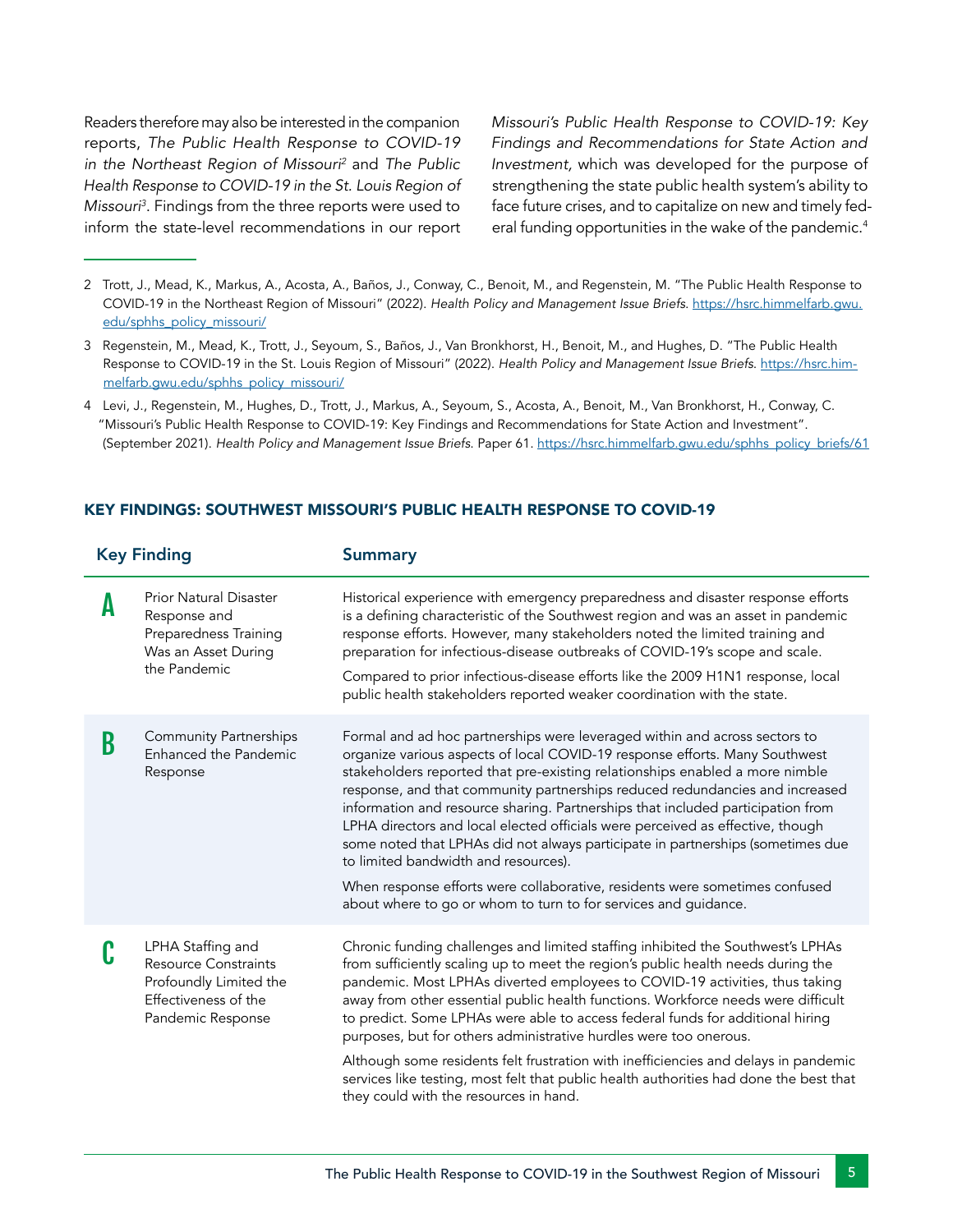|   | Poor Coordination<br>Between the State and<br>Local Levels Exacerbated<br>the Spread of Infection                   | A decentralized public health system and "home rule" approach to policy drove<br>pandemic response efforts. Though communities were empowered to take a<br>locally tailored approach, inconsistent public health guidance and protocols<br>weakened messaging and mitigation strategies, including masking, quarantining,<br>social distancing, and testing. Communities in which public health and local<br>elected leaders worked in tandem were viewed as more effective.<br>Confusion existed around which local entity had the authority to implement<br>and enforce pandemic policies. Furthermore, the organization of health regions<br>according to the state highway patrol map was not viewed as useful to response<br>efforts like vaccine distribution.                    |
|---|---------------------------------------------------------------------------------------------------------------------|-----------------------------------------------------------------------------------------------------------------------------------------------------------------------------------------------------------------------------------------------------------------------------------------------------------------------------------------------------------------------------------------------------------------------------------------------------------------------------------------------------------------------------------------------------------------------------------------------------------------------------------------------------------------------------------------------------------------------------------------------------------------------------------------|
| E | Weak Data Reporting<br>and Outdated IT Systems<br><b>Stymied Timely Decision</b><br>Making                          | LPHA and state data systems were not aligned or up-to-date, and various<br>workarounds were used locally to track cases, testing, and vaccines. New case<br>tracking systems were introduced by the state later in the pandemic. Some LPHAs<br>were able to leverage technology to gain efficiencies.<br>Discrepancies in state and local data undermined trust in the data among<br>some residents. Technology played a key role in pandemic response efforts like<br>vaccination registration, which led to some residents challenged by internet and<br>technology access being left out.                                                                                                                                                                                            |
|   | <b>Disjointed Communications</b><br>Eroded Public Confidence<br>and Created Space for<br>Misinformation to Flourish | Inconsistent messaging weakened public health credibility and contributed<br>to confusion over which guidelines residents and stakeholders should follow.<br>Additionally, misinformation on certain news outlets and social media called<br>into question the threat of the virus, and important public health strategies like<br>vaccination suffered as a result.<br>LPHAs, health care leaders, and other partners tried to get ahead of misinformation<br>with varied results. Most Southwest residents who participated in focus groups<br>for this case study trusted and regularly sought information from their local health<br>department, and one-third knew who their local health director was by name.                                                                    |
| G | Public Health Was Not<br>Sufficiently Responsive to<br>High Rates of Poverty in<br>the Region                       | Many Southwest residents are living in poverty, making them more vulnerable to<br>COVID-19's impacts. These residents experienced financial, technological, and<br>transportation accessibility challenges when it came to seeking public health<br>services and health care. In some areas of the region, lack of public and political<br>support for anti-poverty measures was believed to have made it difficult to<br>prioritize assistance for those living in poverty during the pandemic.                                                                                                                                                                                                                                                                                        |
| H | The Pandemic Response<br>Inadequately Served the<br>Needs of Latino, Black, and<br>Immigrant Communities            | People of color made up a disproportionate share of COVID-19 infections and<br>deaths, and many, including immigrants, held essential jobs that put them at<br>increased risk of exposure. Pandemic services like testing and contact tracing were<br>sometimes difficult to access due to cost, language, and transportation barriers.<br>Some Black and Latino residents distrusted the government response in part due<br>to experiences of racism.<br>In some counties, there was a disconnect between LPHA communication and<br>community needs when it came to outreach to underserved and linguistically diverse<br>groups. LPHAs were not always able to hire interpreter services and campaigns did<br>not necessarily target communities with culturally sensitive messaging. |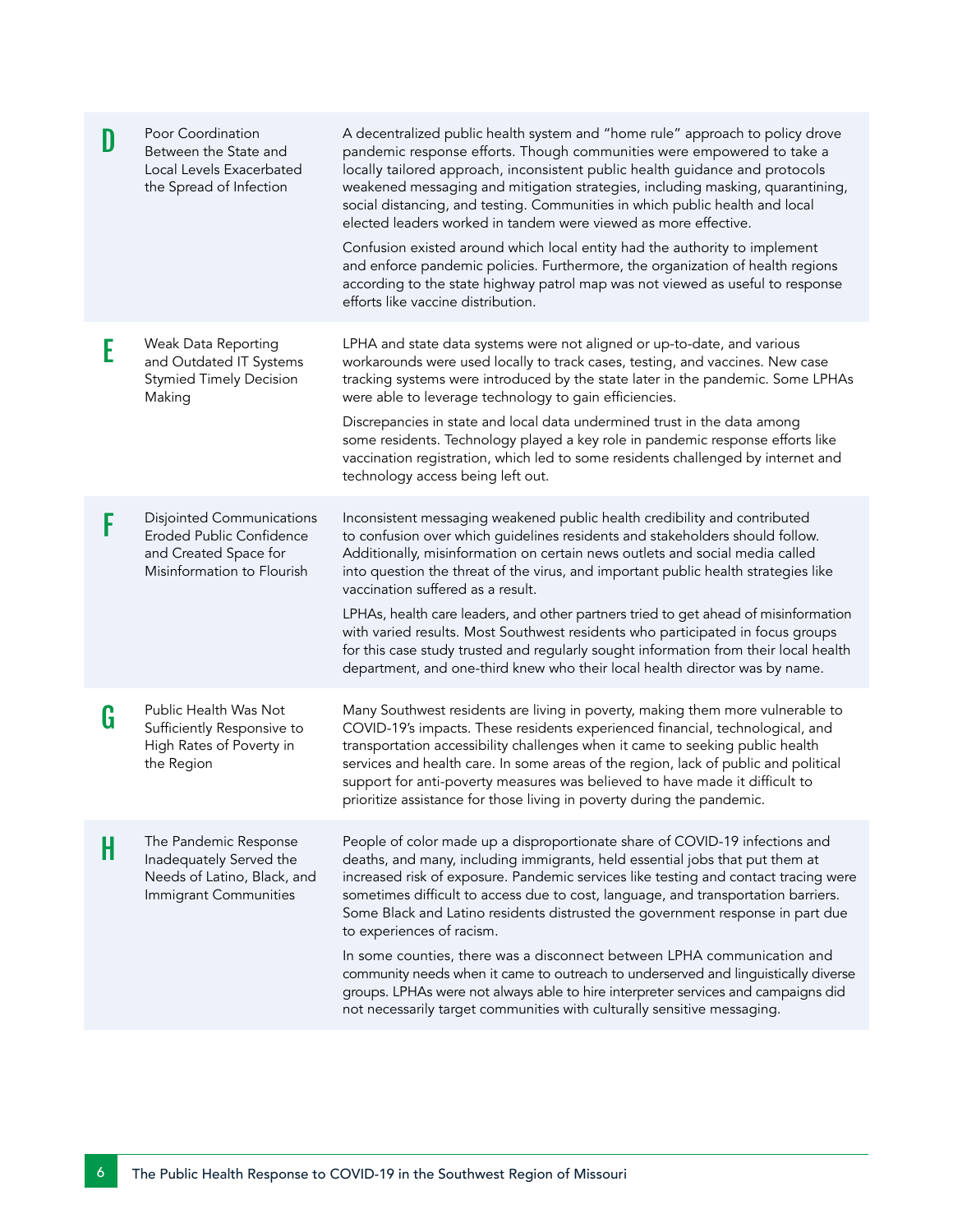# Study Approach and Methods

In summer 2020, Missouri Foundation for Health contracted with The George Washington University Milken Institute School of Public Health to assess Missouri's public health preparedness and response capacities to the COVID-19 pandemic and future public health crises. The purpose of the regional case studies is to 1) document the multi-level and multi-stakeholder efforts to combat COVID-19 and 2) identify lessons from the pandemic that could strengthen public health practices to better safeguard communities in the future.

In the Southwest region, which is designated Region D by Missouri Department of Health and Senior Services (DHSS) (Figure 2), we spoke candidly with 30 professional stakeholders in various counties and towns (see the types of stakeholders we interviewed in Appendix A, Table A). Our sample included stakeholders within and outside the field of public health, including schools, health care, the business community, faith-based groups, policymakers, and social service organizations. Our interviews began in October 2020 and concluded in May 2021, prior to the surge caused by the delta variant. We promised confidentiality and anonymity to study participants to encourage candor when recounting their perspectives and professional experiences. We refer to this group throughout the report as stakeholders.

We also conducted 12 focus groups with people living in the Southwest region to examine public perceptions of the pandemic response. We refer to this group throughout the report as focus group residents or participants. We spoke with a total of 78 residents during spring 2021. To delve into how the pandemic uniquely impacted a variety of racial and ethnic groups, we held two focus groups with Hispanic/Latino residents (a total of 16 participants) and one group with Black residents and family members (a total of 12 participants; some family members identified as White or mixed race). Table B in Appendix A provides information on the characteristics of the focus group participants. One limitation of our study is that our sample of residents consisted of individuals who were well-informed about and interested in discussing the Southwest region's response to COVID-19. They were also generally supportive of public health's role in helping to stop the spread of the virus. As such, they provided thoughtful and reasoned input on the public health response in Missouri; however, we acknowledge that our sample does not represent large groups of residents who favored a limited role for public health and other government organizations with respect to the COVID-19 response.

Our interviews with stakeholders and focus group discussions with residents were supplemented by media accounts and other publicly available data sources. For more information on the study methodology see Appendix A.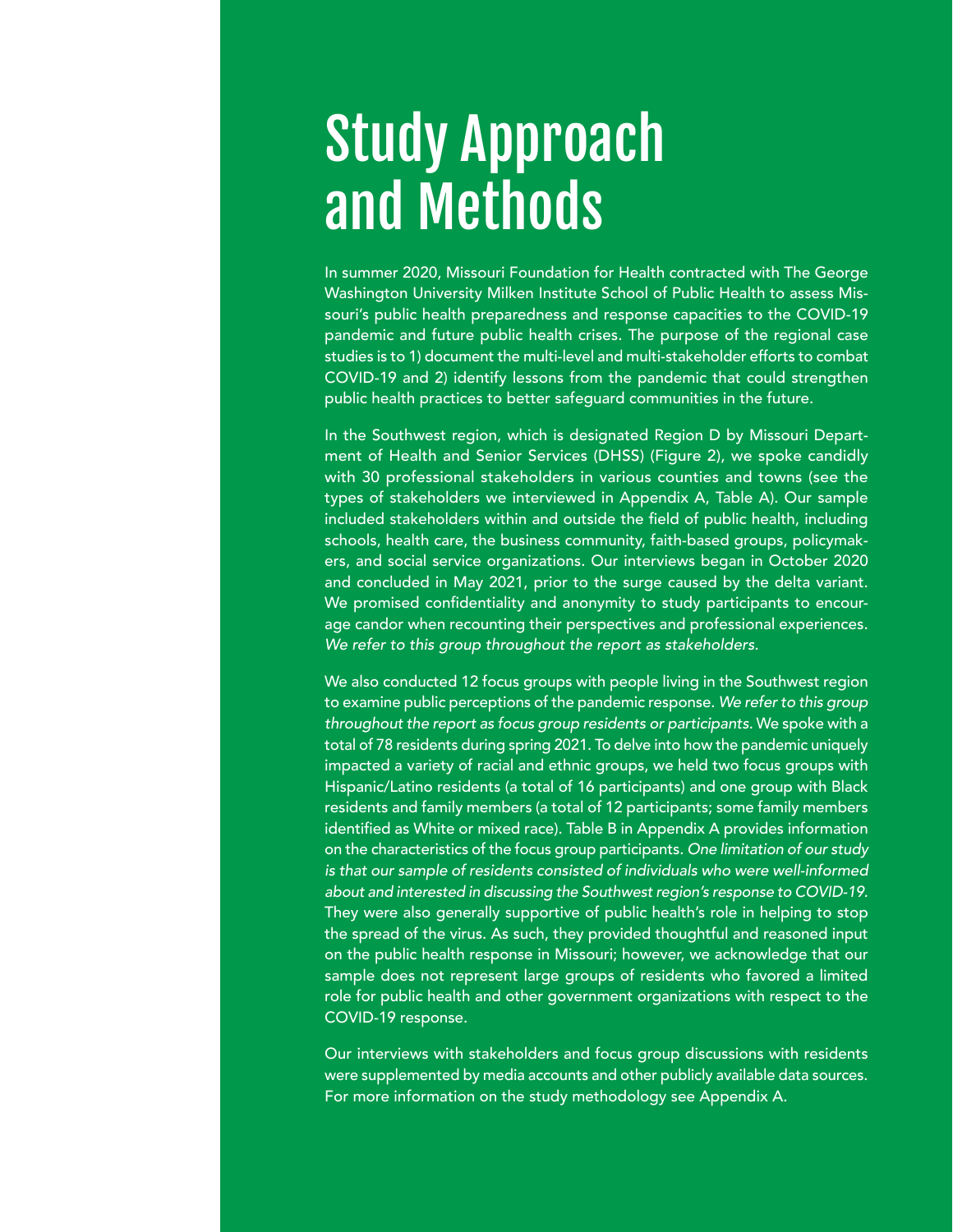# How the COVID-19 Pandemic Unfolded in Southwest Missouri

March 2020–May 2021

I'll never forget that he said, 'The closest parallel we can see is probably the Spanish flu of 1918.' And I remember saying at the time, 'Well, the first thing you need to be clear is never say Spanish flu again. That's going to scare everybody. There's no reason to do this that way. Let's not lose our heads here.' But obviously, he was right. That is the closest parallel.<sup>11</sup>

– LOCAL BUSINESS STAKEHOLDER

As context to understanding the COVID-19 response in Southwest Missouri, it is important to first paint a picture of how the virus impacted the region and its residents over the time of the case study, from March 2020 through May 2021.

In the early months of the pandemic, Southwest Missouri did not initially see high rates of cases, hospitalizations, and deaths, especially compared to more populated regions of the state such as St. Louis and Kansas City (see Figure 1). Local public health authorities thus approached the situation with a degree of uncertainty. Public sentiment

in these early months was divided, with some pushing for strict mitigation efforts and others opposing public health restrictions they considered disproportionate to the threat as it was understood at the time.<sup>5</sup> By April, however, local public health departments, health care, and other community organizations had opened shared lines of communication, and some had formed multi-sector partnerships to respond to the escalating crisis.

Following a statewide stay-at-home order on April 3, 2020, and an extension to that order on April 16 that placed limits on building capacity and non-essential

<sup>5</sup> Woodin, D. (2020, April 1). Residents question city's stance on shelter-in-place order. *The Joplin Globe*. [https://www.joplinglobe.](https://www.joplinglobe.com/coronavirus/residents-question-citys-stance-on-shelter-in-place-order/article_b2ea8369-084b-5610-b740-695f09f959ec.html) [com/coronavirus/residents-question-citys-stance-on-shelter-in-place-order/article\\_b2ea8369-084b-5610-b740-695f09f959ec.html](https://www.joplinglobe.com/coronavirus/residents-question-citys-stance-on-shelter-in-place-order/article_b2ea8369-084b-5610-b740-695f09f959ec.html)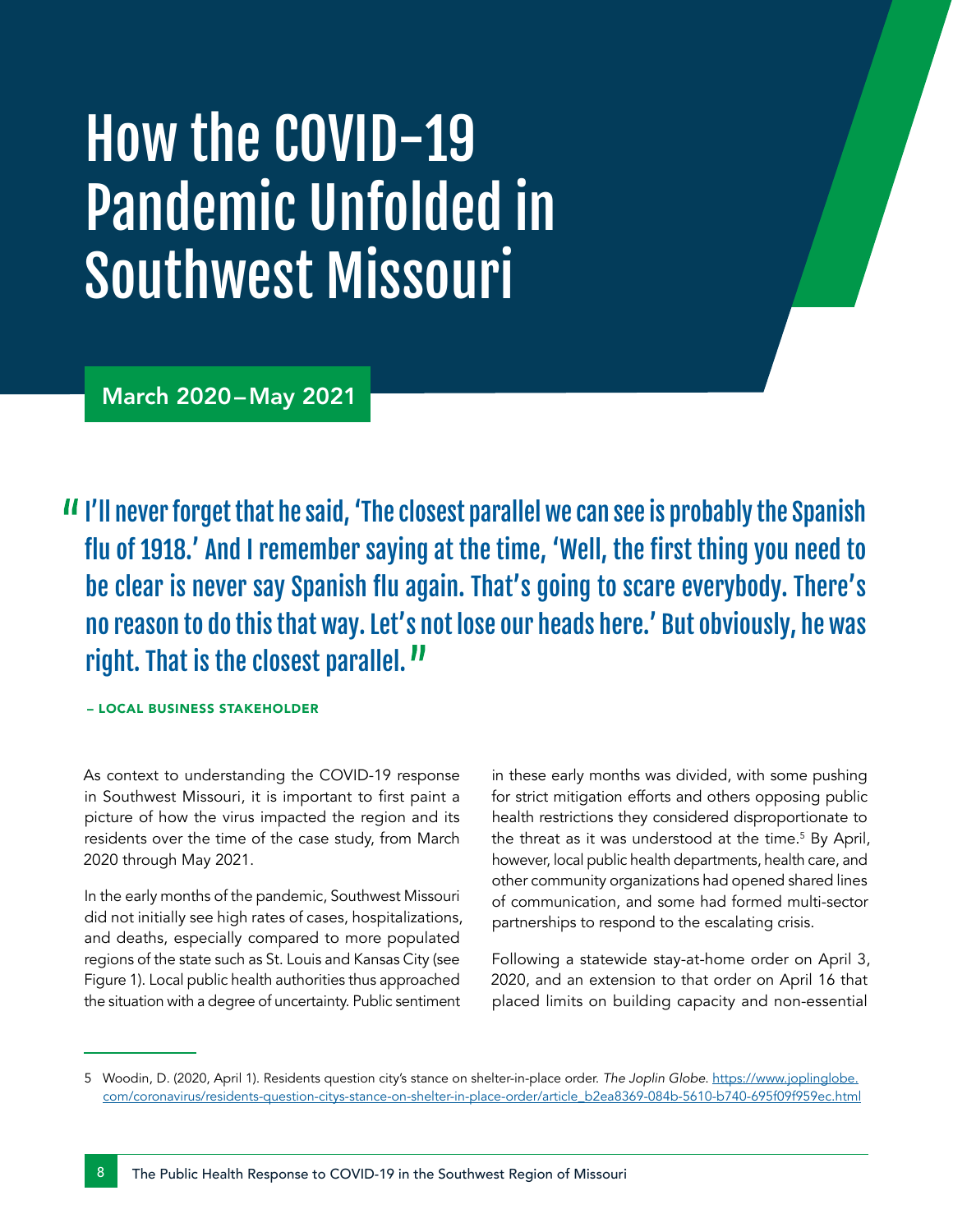

#### FIGURE 1. WEEKLY AND CUMULATIVE COVID-19 CASES FOR SOUTHWEST MISSOURI, MARCH 2020 – NOVEMBER 2021 **Cases: MSHP Troop DePA Confirmed Covid-19 Cases: MSHP Troop DePA Covid-19 Cases: MSHP Troop DePA Covid-19 Cases: MSHP Troop DePA Covid-19 Cases: MSHP Troop DePA Covid-19 Cases: MSHP Troop DePA C**

This graph represents weekly and cumulative PCR confirmed COVID-19 cases for Highway Patrol Region D. SOURCE: Missouri Hospital Association analysis of MO DHSS EpiTrax data, Mar. 10, 2020 – Nov. 30, 2021.

travel<sup>6,7</sup> shifts in business operations began negatively affecting the area's economy. In Taney County, home to much of the state's tourism activity, unemployment climbed to 24.5% by April 2020.8 These early economic shocks, coupled with the public's perception that the virus posed little risk, likely contributed to localized resistance to public health mitigation measures, including mask mandates.

In early May 2020, federal funds from the CARES Act were distributed to counties, ostensibly for activities like contact tracing and testing.<sup>9</sup> However, some county governments refused to pass the funds on to their LPHAs. As a consequence, some LPHAs were forced to draw upon their own limited resources, dipping into reserve funds and diverting precious staff resources to pandemic efforts.10

<sup>6</sup> Missouri Governor Michael L. Parson. Stay at home order. (2020, April 3)[.]( https://governor.mo.gov/priorities/stay-home-order) [https://governor.mo.gov/press-releases/archive/gover](https://governor.mo.gov/press-releases/archive/governor-parson-issues-statewide-stay-home-missouri-order-control-contain)[nor-parson-issues-statewide-stay-home-missouri-order-control-contain](https://governor.mo.gov/press-releases/archive/governor-parson-issues-statewide-stay-home-missouri-order-control-contain)

<sup>7</sup> Missouri Governor Michael L. Parson. Extension stay at home order COVID-19. (2020, April 16). <https://governor.mo.gov/press-releases/archive/governor-parson-extends-statewide-stay-home-missouri-order-through-may-3>

<sup>8</sup> Missouri Department of Labor & Industrial Relations. Unemployment benefits by county. [https://laborwebapps.mo.gov/ui\\_stats?s=1&county=107&month\\_year=All+Months%2FYears](https://laborwebapps.mo.gov/ui_stats?s=1&county=107&month_year=All+Months%2FYears)

<sup>9</sup> Missouri State Treasurer. Treasurer Fitzpatrick Announces First CARES Act Payments to Local Governments Processed. (2020, May 4).<https://treasurer.mo.gov/newsroom/news-and-events-item?pr=d1bd7058-eca5-40b3-af74-cae92d8d0da8>

<sup>10</sup> Weinberg, T. (2020, October 30). 'Emotional rollercoaster': Missouri county health agencies struggle to get federal COVID-19 funds. *The Missouri Independent*. [https://missouriindependent.com/2020/10/29/emotional-rollercoaster-county-health-agencies-strug](https://missouriindependent.com/2020/10/29/emotional-rollercoaster-county-health-agencies-struggle-to-get-federal-covid-19-funds/ )[gle-to-get-federal-covid-19-funds/](https://missouriindependent.com/2020/10/29/emotional-rollercoaster-county-health-agencies-struggle-to-get-federal-covid-19-funds/ )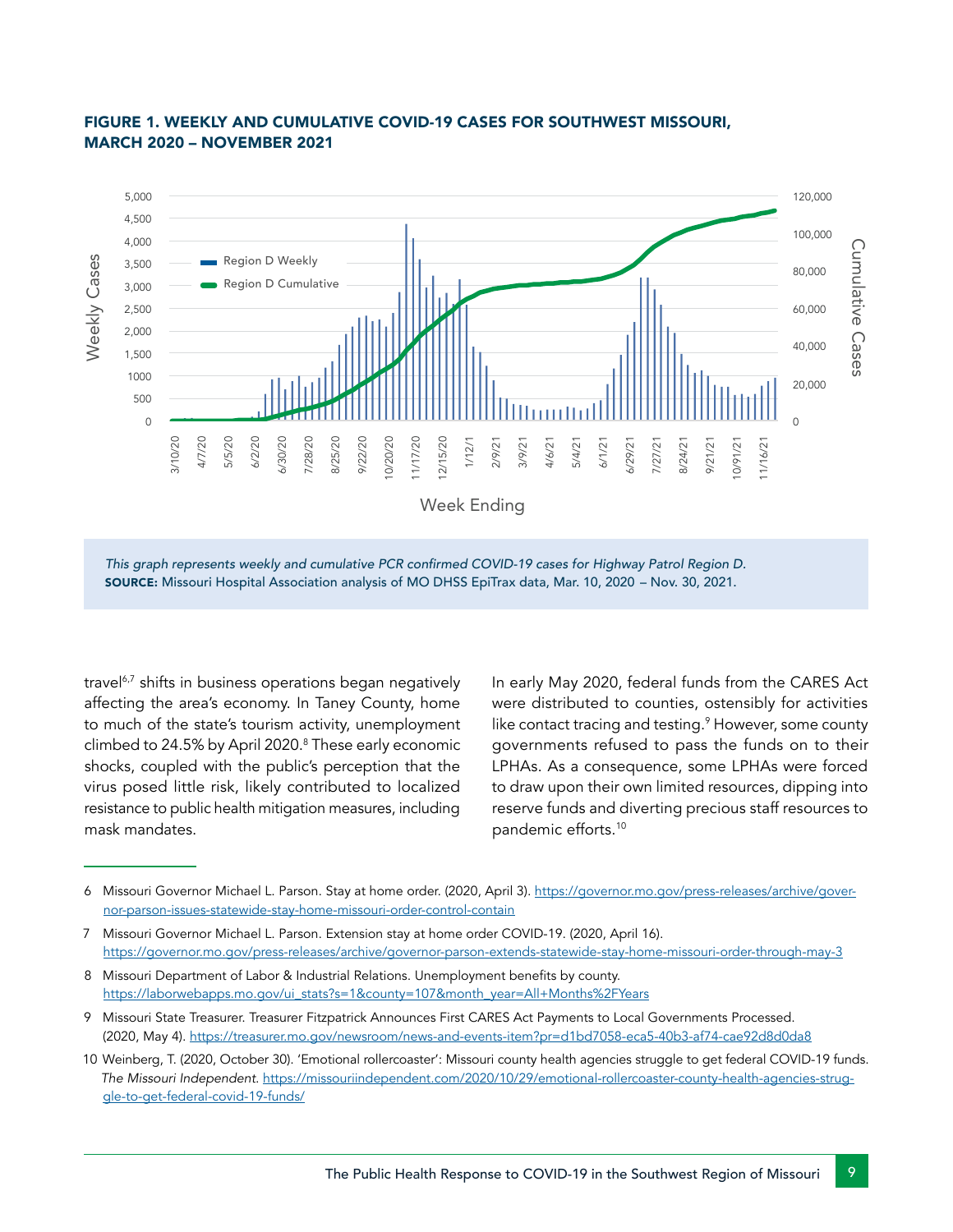Summer and fall 2020 saw a sharp rise in cases that overwhelmed local public health agencies' capacity to conduct contact tracing. Some LPHAs brought in temporary staff, and most leaned on other sectors, such as health care and education, for help shouldering the burden.

By summer 2020, disparities in case counts and deaths were becoming evident everywhere in the state, including the Southwest region. Older adults were particularly vulnerable due to outbreaks in nursing homes, assisted-living centers, and long-term care facilities, which accounted for half of COVID-19 deaths in the Southwest by August 2020.<sup>11</sup> Asian or Pacific Islander, Black, and Hispanic/Latino people working in meat and poultry processing and in the service industry had a disproportionate burden of infections given higher workplace exposure.12 Immigrant communities were particularly vulnerable in McDonald County, for example, where Tyson and Simmons poultry plants are located. In June 2020, widespread testing at the Tyson facilities found that nearly one-third of employees were positive for COVID-19.13 In Jasper County, Hispanic/Latino people make up 8.5% of the population, but by summer 2020 accounted for 40% of cases.14

Vaccines came to Missouri in December 2020, promising a path forward to combat the virus. Despite their extensive experience with vaccination protocols and campaigns, many LPHAs in the region faced new challenges

with vaccine distribution, storage, registration, and tracking efforts. Some areas of the Southwest hosted high-throughput vaccine sites, delivering thousands of shots each week by utilizing health systems and federally qualified health centers as the principal vehicle for vaccine delivery. Initial demand for the vaccine was overwhelming. But by spring 2021, as demand in the region dropped, counties in the Southwest found it hard to use up their supplies. Low vaccination rates would continue to be a struggle for the Southwest, and for Missouri as a whole.

Entering spring 2021, with most Southwest counties reaching their lowest case numbers since the pandemic began, the few remaining restrictions around social distancing and masks were lifted for fully vaccinated people, in accordance with CDC guidance at the time.<sup>15</sup> Many public health entities started meeting less frequently. Exhausted workers in health departments and health care organizations took a breath, hoping that the worst of the pandemic was behind them.

Unfortunately, the respite was fleeting as, Missouri's Southwest region soon became a harbinger for the rest of the country. On May 10, 2021, the delta variant was detected in a sewershed sample in Branson, Missouri.<sup>16</sup> Vaccination rates in the region (and the state) were low, making communities particularly vulnerable to this more highly transmissible variant of COVID-19.

<sup>11</sup> Kull, K. (2020, August 9). Long-term care facility outbreaks responsible for nearly half of SW MO COVID-19 deaths. Springfield News-Leader. [https://www.news-leader.com/story/news/local/ozarks/2020/08/09/sw-missouri-covid-19-deaths-long](https://www.news-leader.com/story/news/local/ozarks/2020/08/09/sw-missouri-covid-19-deaths-long-term-care-facilities/3322085001/)[term-care-facilities/3322085001/](https://www.news-leader.com/story/news/local/ozarks/2020/08/09/sw-missouri-covid-19-deaths-long-term-care-facilities/3322085001/) 

<sup>12</sup> Waltenburg MA, Rose CE, Victoroff T, et al. Coronavirus Disease among Workers in Food Processing, Food Manufacturing, and Agriculture Workplaces. *Emerg Infect Dis*. 2021;27(1):243-249. doi:10.3201/eid2701.203821

<sup>13</sup> Crews, J. (2020, June 29). Tyson confirms hundreds of COVID-19 cases at Missouri chicken plant. *Meat and Poultry.* [https://www.meatpoultry.com/articles/23379-tyson-confirms-hundreds-of-covid-19-cases-at-missouri-chicken-plant]( https://www.meatpoultry.com/articles/23379-tyson-confirms-hundreds-of-covid-19-cases-at-missouri-chicken-plant)

<sup>14</sup> Martinez Valdivia, S. (2020, August 7). In rural Missouri Latinos learn to contain and cope with the coronavirus. *Kaiser Health News*. [https://khn.org/news/in-rural-missouri-latinos-learn-to-contain-and-cope-with-the-coronavirus/](https://khn.org/news/in-rural-missouri-latinos-learn-to-contain-and-cope-with-the-coronavirus/ )

<sup>15</sup> Rabin, RC., Mandavilli, A., Weiland, N. (2021, May 13). Vaccinated Americans may go without masks in most places, federal officials say. *The New York Times*.<https://www.nytimes.com/2021/05/13/health/coronavirus-masks-cdc.html>

<sup>16</sup> Barone, E. (2021, July 29). How the delta variant overtook Missouri: a lesson for the rest of the U.S. *Time*. <https://time.com/6085454/delta-variant/>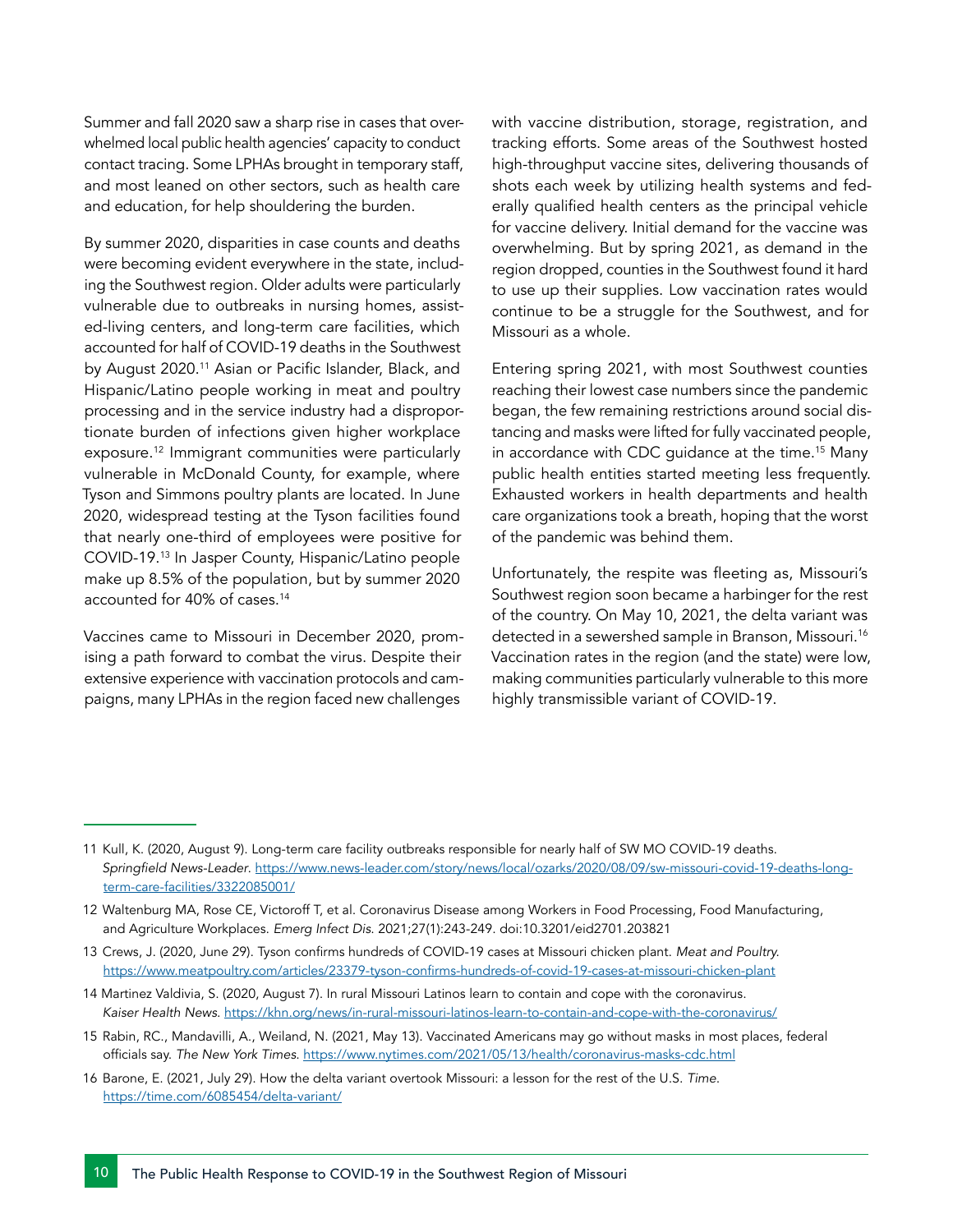In the weeks that followed, case rates in Southwest Missouri skyrocketed back to heights previously seen in February 2021. In populous Greene County, the delta variant accounted for around 95% of cases by July 2021.17 Quite literally, Southwest Missouri became the national story for the pandemic resurgence. Mercy Hospital in Springfield was operating at a higher capacity than at any previous point during the pandemic. The neighboring hospital, Cox Medical Center South, also reported they were at capacity, stating in an interview with *The Atlantic, "We only get beds available when someone dies, which happens several times a day."*<sup>18</sup> By the first week of August 2021, cases in Springfield were three times the national average and cases in Branson were four times the national average.19 Even more concerning was the number of children impacted by the variant and the increase of hospitalizations among this younger age group. The delta surge had a modest impact on vaccination rates in the Southwest, which increased 11.1 percentage points between the first detection of delta on May 10 and three months later, on August 10.20

Since our study ended, the Southwest region continues to fight the virus, including facing the emergence of the omicron variant. The past two years have left many in the public health field feeling defeated; however, this study comes at an opportune time to address the long-standing problems and weaknesses that were made so apparent by COVID-19, and to learn from and invest in the successes of the region's pandemic response.

<sup>17</sup> Yong, E. (2021, July 16). Delta is driving a wedge through Missouri. *The Atlantic.* <https://www.theatlantic.com/health/archive/2021/07/delta-missouri-pandemic-surge/619456/>

<sup>18</sup> Yong, E. (2021, July 16). Delta is driving a wedge through Missouri. *The Atlantic*. <https://www.theatlantic.com/health/archive/2021/07/delta-missouri-pandemic-surge/619456/>

<sup>19</sup> Sullender, A. (2021, August 1). Springfield, MO a COVID-19 hotspot as health leaders battle delta variant, misinformation. [https://www.news-leader.com/story/news/health/2021/08/01/springfield-mo-missouri-COVID-19-hotspot-cdc-guidance-recom](https://www.news-leader.com/story/news/health/2021/08/01/springfield-mo-missouri-COVID-19-hotspot-cdc-guidance-recommends-masks-vaccinated-delta-variant/5418638001/)[mends-masks-vaccinated-delta-variant/5418638001/](https://www.news-leader.com/story/news/health/2021/08/01/springfield-mo-missouri-COVID-19-hotspot-cdc-guidance-recommends-masks-vaccinated-delta-variant/5418638001/)

<sup>20</sup> Our World Data. Coronavirus (COVID-19) vaccinations. (2021). [https://ourworldindata.org/COVID-vaccinations?country=USA](https://ourworldindata.org/COVID-vaccinations?country=USA  )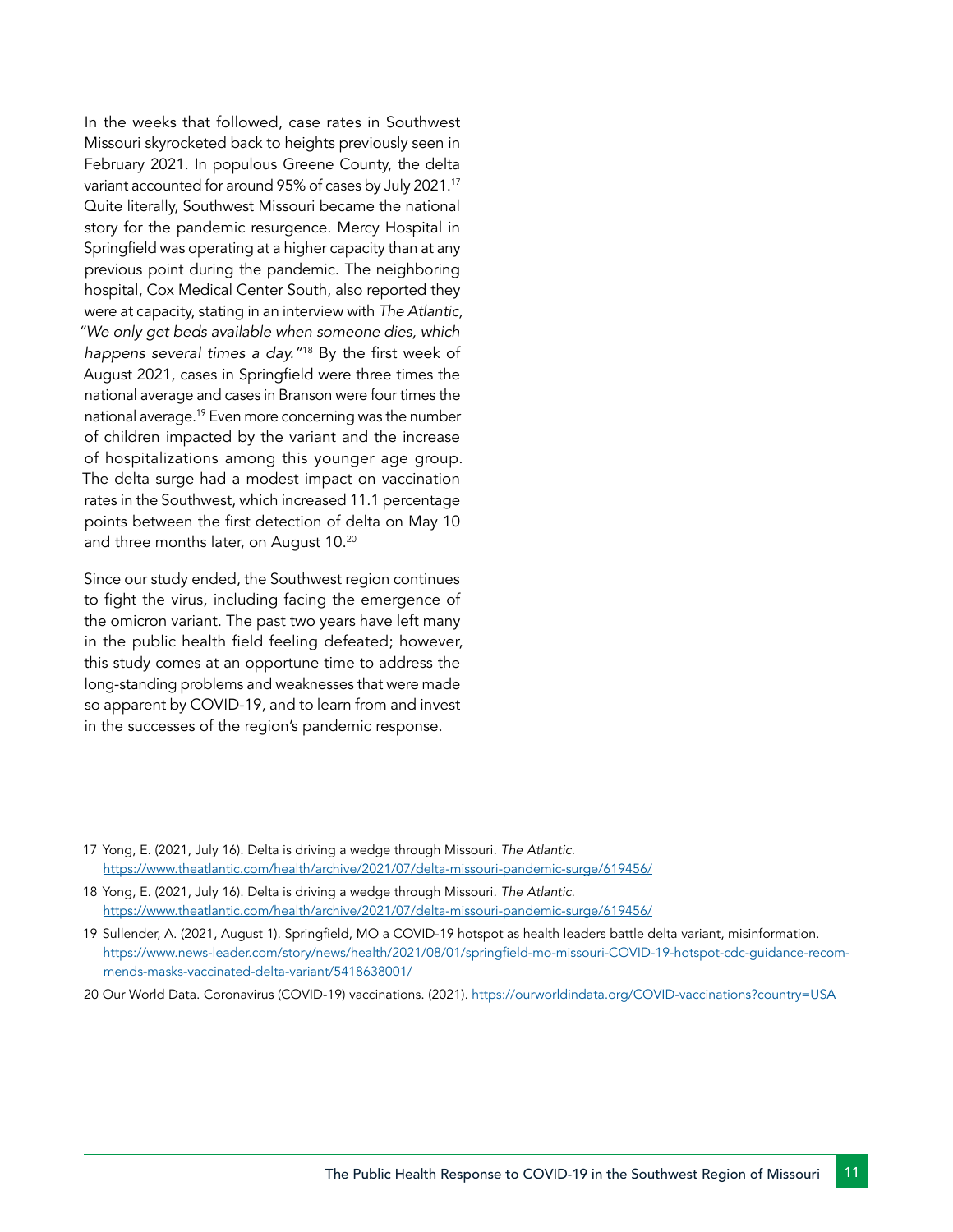# I. Public Health Infrastructure in the Southwest

Missouri's public health system represents a decentralized approach that relies on decision-making at the local level.<sup>21</sup> Eighteen (18) of the state's 115 local health departments are located in counties in the Southwest region (see Region D, highlighted in Figure 2). Each county has its own health department of varying size, staffing, infrastructure, services, governance, and funding (see Appendix A, Table C), and one city (Joplin) also has its own health department.

The Southwest's LPHAs serve a geographic area that is mostly rural. The median county population is approximately 31,500, with populations ranging from about 7,500 residents in Dade County to nearly 300,000 residents in Greene County, the most populous county in the region. The state's third-largest city, Springfield, is located in Greene County and serves as a major hub for the Southwest region's economic and health care activity. The Southwest is also home to the Branson area, a highly-visited tourist destination that brings economic vitality to local economies; however, seasonal population surges also strain LPHA budgets and staff resources.

The region's population is predominantly White. Hispanic/ Latino populations range from 2% to 11.4% of residents. Larger populations of Hispanic/Latino and other ethnic groups generally reflect sizable numbers of immigrant workers in agriculture and meat processing industries.

The region has relatively small Black, Asian, and multiracial populations (see Appendix A, Table C).

Poverty is a critical issue in Southwest Missouri. Most counties (89%) have a poverty rate that exceeds the state average. LPHAs work to mitigate poverty's health impacts through a variety of programs related to healthy food and nutrition, chronic disease management, maternal and child health, injury prevention, opioid and other substance use interventions, and many other issues.

In order to demonstrate the ability to serve a community, local public health departments can seek voluntary accreditation. The process of accreditation enhances an LPHA's ability to respond to public health crises because it requires a comprehensive review of capacity and public health processes, including an emphasis on emergency preparedness. However, accreditation is costly and time-consuming, which can be a major deterrent to LPHAs, especially those that serve smaller populations and thus have fewer staff and resources.<sup>22</sup>

In the absence of standards that all LPHAs must meet, there is wide variation in services provided, as well as staff training and experience. Fifteen of the Southwest's 18 LPHAs are not accredited by either of the two accrediting bodies available to LPHAs in the state—the Public Health Accreditation Board (PHAB), a national organization that sets standards for tribal, state, local

<sup>21</sup> Decentralized local public health governance indicates that local government employees lead local health departments and local governments have autonomy over fiscal decisions. See, [https://www.astho.org/Research/Data-and-Analysis/State-and-Local-Gov]( https://www.astho.org/Research/Data-and-Analysis/State-and-Local-Governance-Classification-Tree/)[ernance-Classification-Tree/]( https://www.astho.org/Research/Data-and-Analysis/State-and-Local-Governance-Classification-Tree/).

<sup>22</sup> HealthierMO. (2021, March 13). Report on the Capacity of Missouri's Public Health System to Deliver the Missouri Foundational Public Health Services Model.<https://www.healthiermo.org/our-work>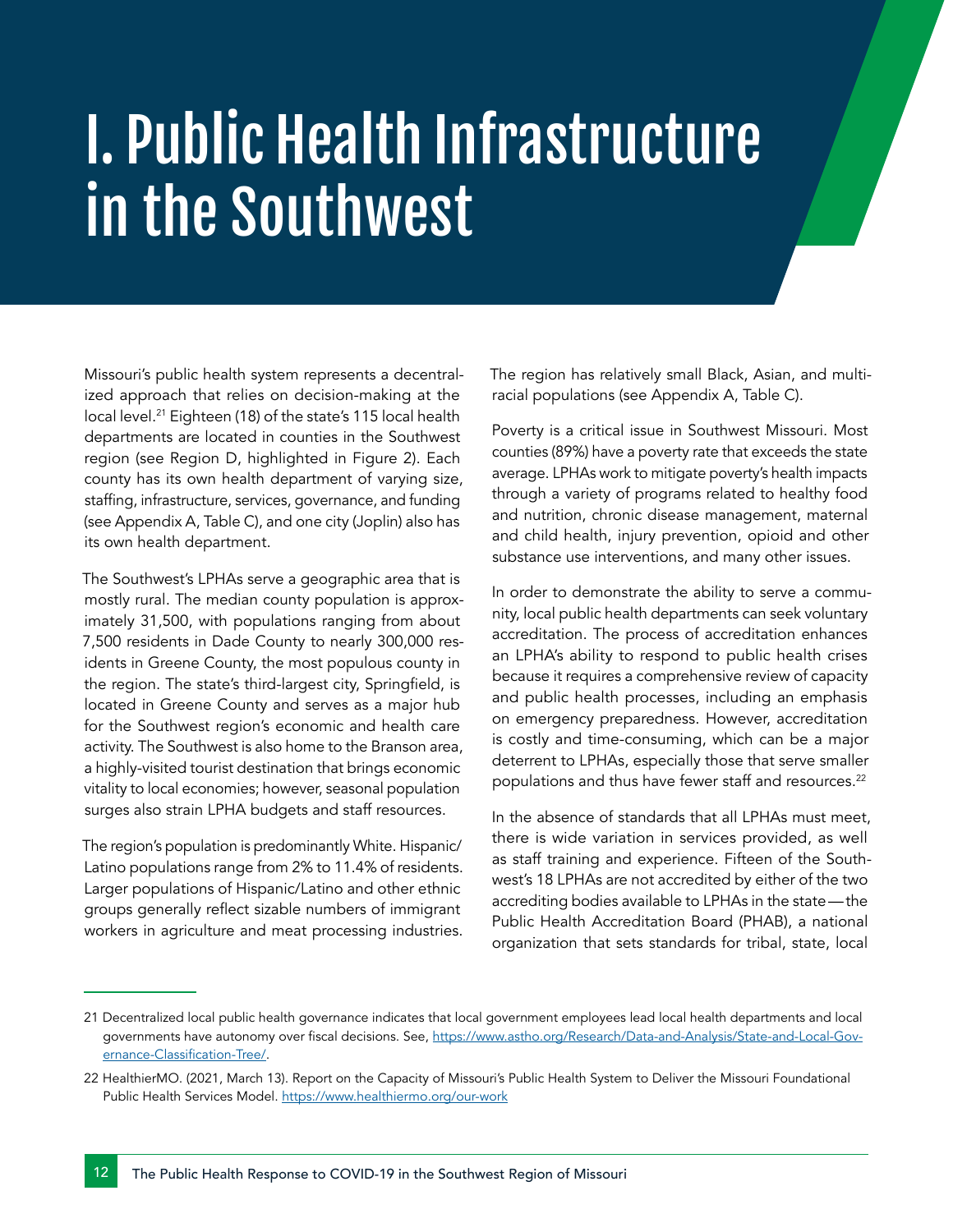

#### FIGURE 2. MAP OF MISSOURI DHSS HEALTH REPORTING REGIONS: SOUTHWEST (D)

SOURCE: Missouri Department of Health and Senior Services. Health Reporting Regions. (n.d.) [health.mo.gov/data/gis/pdf/map\\_ReportingRegions.pdf](https://health.mo.gov/data/gis/pdf/map_ReportingRegions.pdf)

and territorial public health agencies,<sup>23</sup> and the Missouri Institute for Community Health (MICH), the accrediting body for Missouri's Voluntary Accreditation Program for LPHAs.<sup>24</sup> Just three LPHAs—those in Greene, Polk, and Taney counties—are accredited by either PHAB, MICH, or both (see Appendix A, Table C). Further adding to the diversity of Missouri's public health system are the

six professional organizations that offer technical support, training, and membership.<sup>25</sup> Many LPHAs have worked collaboratively to set common goals for statewide public health through HealthierMO, a grassroots initiative formed in 2017 that convenes public health agencies and other partners to identify strategic priorities and alignment across the state's diverse system.<sup>26</sup>

<sup>23</sup> Public Health Accreditation Board. Why become accredited? [https://phaboard.org/why-become-accredited/](https://phaboard.org/why-become-accredited/ )

<sup>24</sup> Missouri Institute for Community Health. Accreditation introduction. <https://michweb.org/accreditation-introduction/>

<sup>25</sup> The six professional organizations include: The Missouri Association of Local Public Health Agencies [\(https://www.moalpha.org\)](https://www.moalpha.org), Missouri Center for Public Health Excellence (<https://www.mocphe.org>), Missouri Environmental Health Association ([https://me](https://mehamo.org/ )[hamo.org/](https://mehamo.org/ )), Missouri Institute for Community Health [\(https://michweb.org\)](https://michweb.org), the Missouri Public Health Association [\(https://www.](https://www.mopha.org) [mopha.org](https://www.mopha.org)), and the Missouri Council for Public Health Nursing [\(https://health.mo.gov/living/lpha/phnursing/cphn.php\)](https://health.mo.gov/living/lpha/phnursing/cphn.php).

<sup>26</sup> HealthierMO is an initiative of the Missouri Public Health Association with support from Missouri Foundation for Health and other funders that convenes public health agencies and partners to build "a stronger, more resilient public health system." For more information about HealthierMO, see [https://www.healthiermo.org/.]( https://www.healthiermo.org/)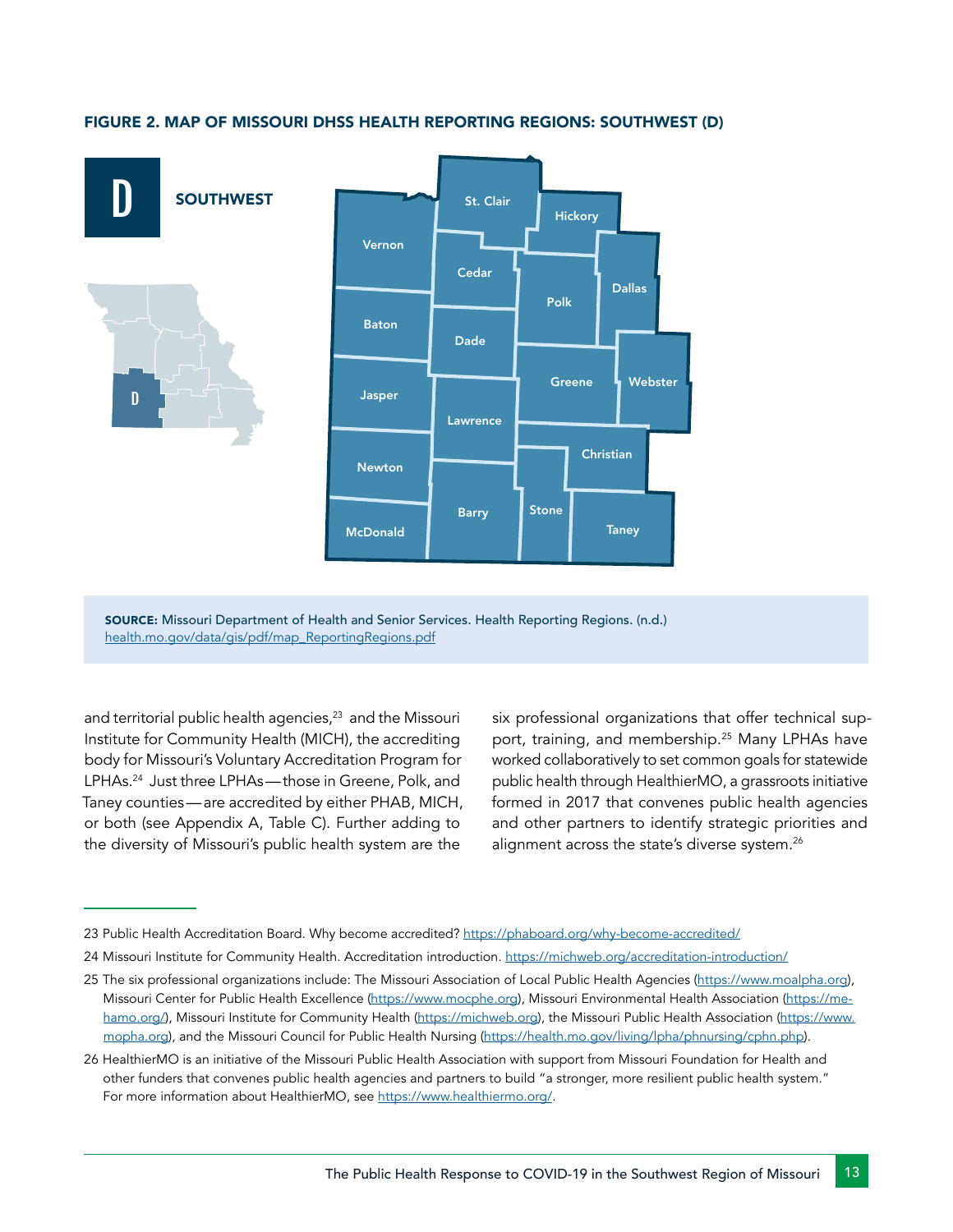There is also great variation in how LPHAs are funded. In the Southwest, as in other parts of the state, most counties received only about 20-30% of their revenues from the state of Missouri or from federal funding in 2018.<sup>27</sup> About 72% of LPHAs in the Southwest are governed by boards of trustees and raise local funding for public health through a tax levy.<sup>28</sup> Others have adopted a city or county commission model, in which the LPHA is governed by commissions and receives financial support through nonspecific county revenue.29 Adding to the complexity, some cities in the Southwest, like a handful of other cities throughout the state, are geographically divided between two counties, which creates confusion regarding the allocation of funding.

Regardless of the arrangement, Southwest Missouri's local public health departments, like those across the state, have been chronically underfunded. In 2020, Missouri had the lowest per person state public health funding in the U.S.<sup>30</sup> Given vast differences in population size among Southwest counties, pre-pandemic annual LPHA revenues ranged from under \$300,000 to over \$10 million, and per capita spending ranged from \$13 to \$68 (see Appendix A, Table C).<sup>31</sup>

Governance and funding arrangements held enormous importance for LPHAs during the pandemic. Some LPHAs had reserves they had built over a period of years that could be tapped for a major scale-up in workforce and other needed areas. Other LPHAs had little or no rainyday funds and depended heavily on federal CARES Act dollars to bridge their funding gaps. In the absence of CARES Act funding or reserves, LPHAs were challenged to muster a robust pandemic response *and* maintain traditional public health programs designed to help those most in need in their communities.<sup>32</sup>

<sup>27</sup> Missouri Department of Health and Senior Services. LPHA revenue sources 2018. (2018). [https://health.mo.gov/living/lpha/review18/Table\\_Contents.php](https://health.mo.gov/living/lpha/review18/Table_Contents.php)

<sup>28</sup> Missouri Department of Health and Senior Services. Public Health Works: A Web-Based Orientation Manual for Public Health Leaders. (March 2019). [https://health.mo.gov/living/lpha/phworks/publichealthworks.pdf](https://health.mo.gov/living/lpha/phworks/publichealthworks.pdf )

<sup>29</sup> Missouri Department of Health and Senior Services. Local public health agencies. <https://health.mo.gov/living/lpha/>

<sup>30</sup> SHADAC Analysis of Per Person State Public Health Funding, State Health Compare. (2021, July 9). SHADAC, University of Minnesota. [http://statehealthcompare.shadac.org/]( http://statehealthcompare.shadac.org/.)

<sup>31</sup> Missouri Department of Health and Senior Services. Revenue Sources for Local Public Health Agencies. (2018). [https://health.mo.gov/living/lpha/review18/Table\\_Contents.php](https://health.mo.gov/living/lpha/review18/Table_Contents.php)

<sup>32</sup> Missouri Department of Health and Senior Services. CARES Act funding toolkit for local governments. <https://health.mo.gov/news/newsitem/uuid/64d61390-482c-4322-b2b7-71d74ba119d7>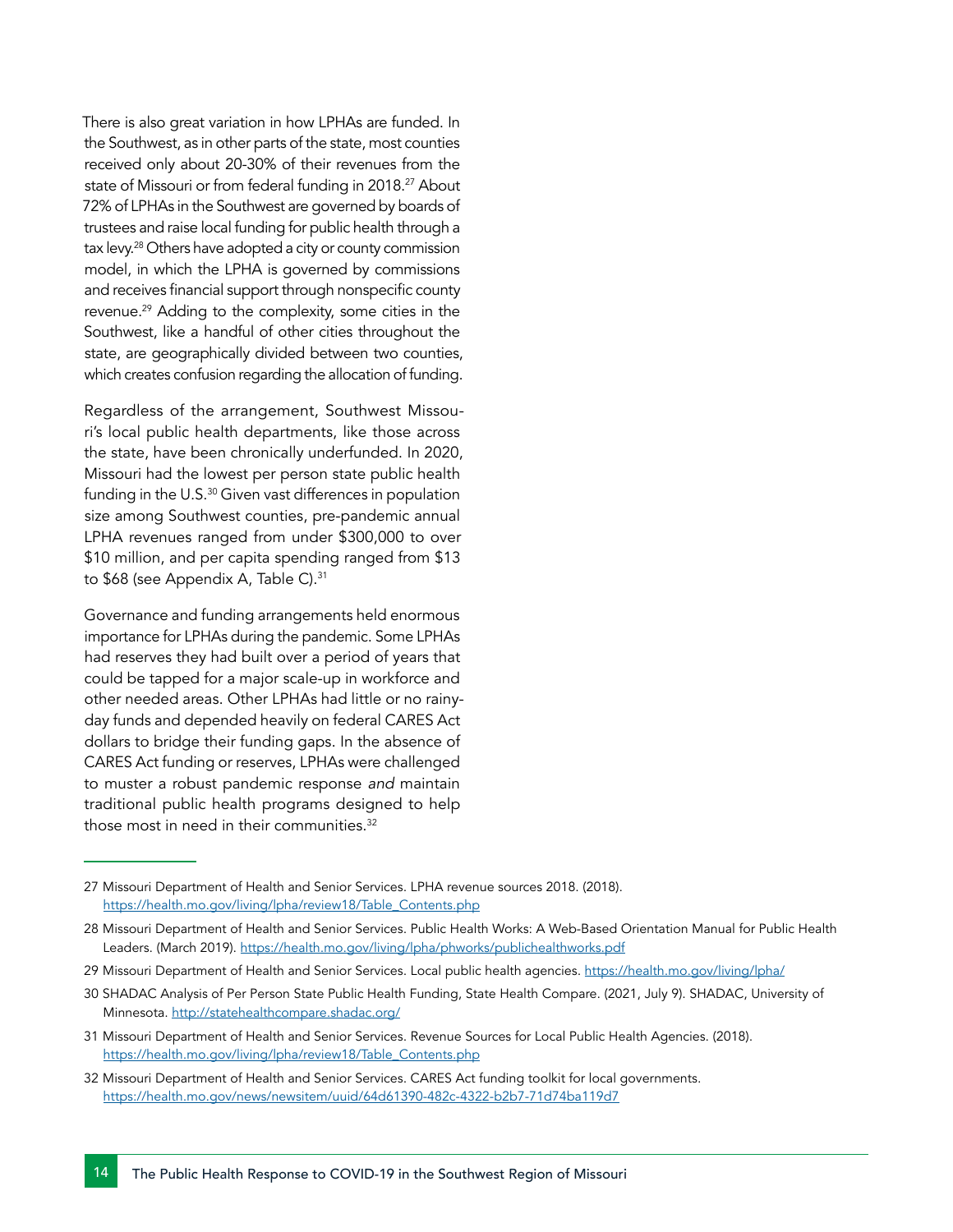# II. Strengths and Challenges in Southwest Missouri's Public Health Response to COVID-19

The following sections present key findings related to strengths and challenges identified by professionals from multiple sectors involved in the pandemic response, as well as residents' perceptions of the pandemic response.

# A. Prior Natural Disaster Response and Preparedness Training Was an Asset During the Pandemic

II would say we learned a lot on the fly. We had brought in some new team members that had some areas of expertise, or at least some experience in emergency preparedness and planning. We leaned a lot on our professional organizations. We leaned a lot on other health departments. We [tried] not to recreate the wheel where we didn't have to.  $\Pi$ 

#### — LOCAL PUBLIC HEALTH STAKEHOLDER

Southwest Missouri is no stranger to crises. In May 2011, the city of Joplin, in Jasper County, faced a devastating tornado, which resulted in 161 deaths, approximately 1,000 injuries, and damage to over 8,000 buildings, at a financial cost of \$2.8 billion.<sup>33</sup> The National Institute of Standards and Technology studied the disaster and developed recommendations to improve emergency

response, prompting individual sectors, including LPHAs and hospitals, to update their emergency management and response plans. A stakeholder from the business sector stated that the pandemic was "*eerily familiar*" to the region because of the 2011 tornado and that the Southwest was known as being "*really resilient*" after the disaster.

<sup>33</sup> Griffin, J. The Joplin tornado: a calamity and a boon to resilience, 10 years on. (2021, May 21). <https://www.nist.gov/feature-stories/joplin-tornado-calamity-and-boon-resilience-10-years>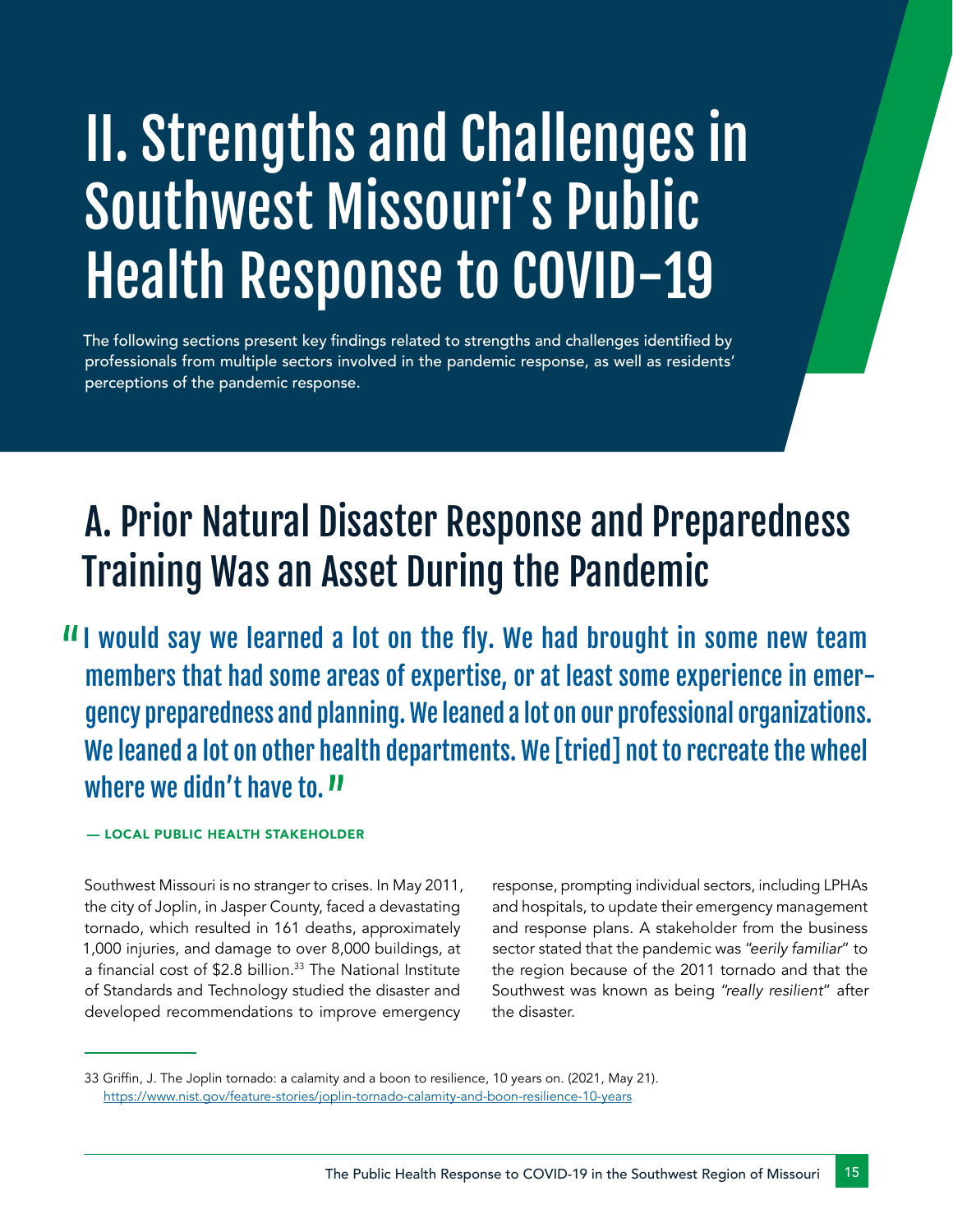Stakeholders highlighted the strong collaborations in emergency preparedness efforts across sectors in the Southwest. Even before the pandemic, emergency planners from all 18 counties met quarterly at regional administrators' meetings and were involved in the Southwest Missouri Emergency Support Association. Additionally, emergency managers from the Southwest met annually at a State Emergency Management Conference, where they collaborated with leaders from other regions. An interviewee in the emergency management sector described the connections as "*very strong locally, really strong regionally, and a little strong across regions.*"

The Southwest also had a relatively active Community Organizations Active in Disaster (COAD), which focused on coordinating emergency responses to address gaps in the response and avoid duplicating services. In many counties, the LPHAs were actively involved with their respective COADs, planning and training together. One emergency manager described conducting an exercise on a health emergency with their LPHA prior to the pandemic, which identified gaps in information sharing and funding. This knowledge allowed the county to jump right into the pandemic with an activated emergency operations center; the emergency manager "*talked every single day with public health*."

Several groups established in the aftermath of the Joplin tornado, including the Jasper County COAD and the Long-Term Recovery Committee, were reactivated in the county's initial COVID-19 response.34 Another local collaboration, One Joplin, included nonprofits and churches in the counties surrounding Jasper. The members of this coalition were activated early in the pandemic and communicated via previously established communication channels. As the pandemic began, the LPHA in Joplin—along with hospitals, nursing homes, health centers, and government

agencies in Jasper County and the surrounding area—engaged in a partnership called the Emergency Healthcare Coalition, which met regularly to share information and develop contingency plans. Local residents were also involved in these meetings and provided input for how to reopen safely.

## Limitations of Emergency Preparedness

While the region felt adequately prepared to deal with tornadoes and floods, pandemic response was a different matter. Some LPHAs reported years of experience conducting exercises in preparation for health emergencies, but these drills tended to focus on natural disasters. According to a public health stakeholder, what they had "*prepared for wasn't what occurred at all*." Another leader in public health talked about the challenges of changing tack from responding to tornadoes—where "the minute the first stick was picked up the situation *improved*"—  to responding to the virus, which required a starkly different strategy.

Several stakeholders also described a disconnect between local and state emergency preparedness and response. LPHAs tapped into local emergency groups, but limited input from the state precluded a standard approach across regions. In the public health sector, multiple stakeholders reported that the state was much more involved during the H1N1 response in 2009, reliably communicating and coordinating with the locals. Indeed, in the post-H1N1 period, a formal regional coordination system (with staffing) was created, but this effort went by the wayside as funding for preparedness diminished.35 Had this system been maintained, some stakeholders felt that regional coordination in response to COVID-19 might have been stronger.

<sup>34</sup> Woodin, D. (2020, April 8). Joplin tornado nexus groups reactivate in face of pandemic. *The Joplin Globe*. [https://www.joplinglobe.com/coronavirus/joplin-tornado-nexus-groups-reactivate-in-face-of-pandemic/article\\_af8a69fd-c00d-](https://www.joplinglobe.com/coronavirus/joplin-tornado-nexus-groups-reactivate-in-face-of-pandemic/article_af8a69fd-c00d-5a48-bd50-0d6404f1f7fc.html l)[5a48-bd50-0d6404f1f7fc.html](https://www.joplinglobe.com/coronavirus/joplin-tornado-nexus-groups-reactivate-in-face-of-pandemic/article_af8a69fd-c00d-5a48-bd50-0d6404f1f7fc.html l)

<sup>35</sup> Levi, J., Vinter, S., Segal, L., St. Laurent, R. Ready or not 2010: Protecting the public from disease, disasters, and bioterrorism. Trust for America's Health. (2010).<https://www.tfah.org/report-details/ready-or-not-2010/>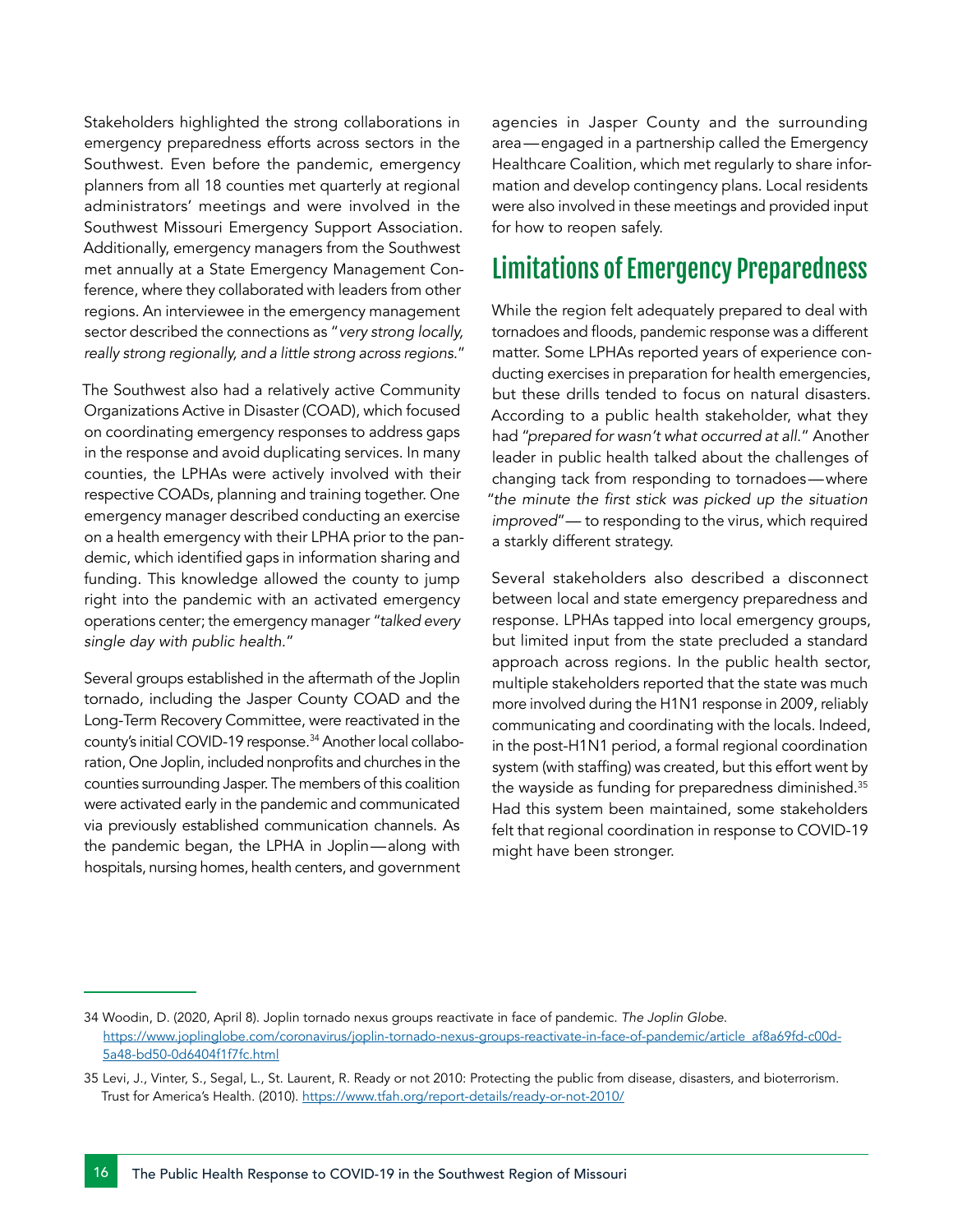## B. Community Partnerships Enhanced the Pandemic Response

So why don't we go back to one more thing that's working well? The relationships and the collaborative effort of the Southwest region [have] been bar none, by far, the best."

— LOCAL PUBLIC HEALTH STAKEHOLDER

Stakeholders described new and old partnerships in Southwest Missouri as instrumental in the pandemic response. These partnerships were structured both within and across sectors. Collaboration allowed for more-efficient resource identification to meet community needs. According to stakeholders, the Springfield-Greene area, in particular, leveraged an array of formally structured partnerships to address COVID-19. The COVID-19 Task Force for Homelessness regularly brought Greene County homeless service providers together regularly to coordinate efforts. Religious leaders in the Springfield-Greene area came together to organize a faith-based-community response through the Have Faith Initiative, which served as a national model for other states.

Tapping partnerships that predated the pandemic allowed for a more nimble response and, according to one education stakeholder in the community, "*created the ability to network quickly and collaborate when COVID hit.*" Long-standing partnerships such as the Springfield-based Community Leadership Forum—made up of leaders from the chamber of commerce, school districts and higher education, and other sectors—pivoted to bring in local health care

and public health officials to strengthen their COVID-19 efforts. In a report documenting the Springfield-Greene pandemic response, the Mayor of Springfield noted that the region's cross-sector partnerships were integral to the successes in the COVID-19 response and "*allowed for connections that would have never occurred otherwise*."<sup>36</sup>

Tapping partnerships that predated the pandemic allowed for a more nimble response and, according to one education stakeholder in the community, "created the ability to network quickly and collaborate when COVID hit."

<sup>36</sup> Jackson, A., Scott, A., Knouer, L. First response: Springfield-Greene County confronts COVID-19, March 2020-July 2021. (2021). [https://media.cfozarks.org/covid-report-first-response-web.pdf?mtime=20200924105334](https://media.cfozarks.org/covid-report-first-response-web.pdf?mtime=20200924105334 )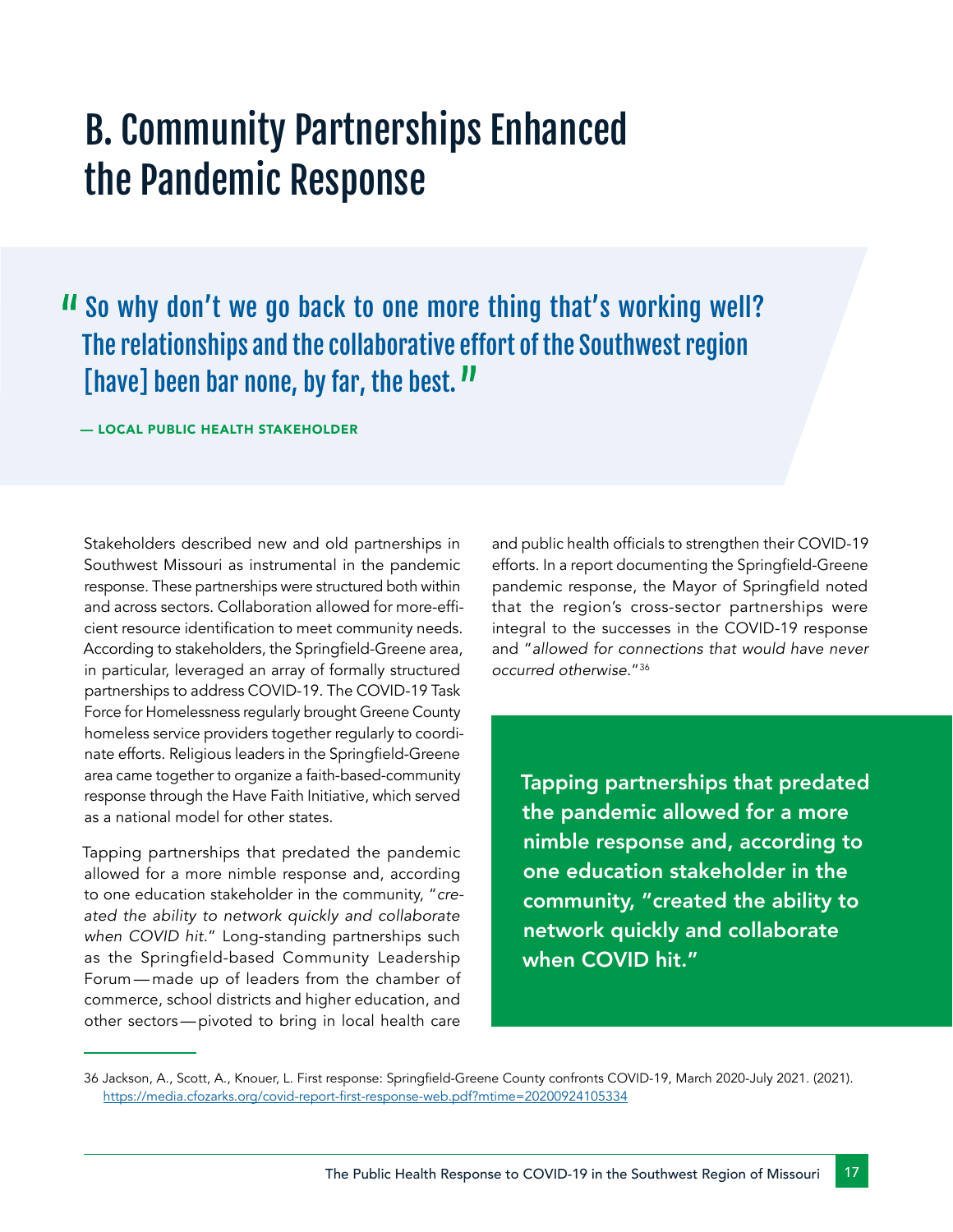Community organizations also formed ad hoc or informal partnerships throughout the pandemic. These organizations often figured out how they could meet community needs through word-of-mouth communication rather than formal direction. This was especially true in the early days of the pandemic because, as one stakeholder explained, "*Initially everybody wanted to bring everything, so we had truckloads of stuff being dropped off here. So trying to collaborate with other*  agencies to get them that stuff required figuring out *how to distribute it, even taking it to some of our nearby partners*."

The role of LPHAs in community partnerships varied. In some counties, LPHA directors engaged in or even led effective efforts organized by these partnerships. Southwest LPHAs believed that their established credibility, among other factors, allowed them to step in as local "*connectors*" who brought together disparate groups. While some stakeholders echoed this sentiment, others—particularly those in the health care sector—noted that LPHAs did not always participate in partnerships (sometimes due to limited bandwidth

Partnerships between public school systems and health care warded off potential staffing shortages whose effects would have been amplified throughout the region.

and resources). This required other stakeholders to take on leadership roles.

Residents in the focus groups were aware of the players participating in the pandemic response, particularly in larger counties. However, many residents perceived sectors to be working in parallel rather than in collaboration. Some residents said that contradictory protocols and messages coming from different sectors caused confusion and seemed to indicate leaders were not working together. Some felt that the emergence of organizations outside of public health as strong leaders in the response suggested the local health departments were not equipped to handle the pandemic.

Despite resident perceptions, stakeholders said that community partnerships reduced redundancies and strengthened response efforts. As one health department interviewee stated, "*The reason we're partnering [across sectors] is because we feel like you can be more effective if you have people within the community engaged in what you're working on.*" Partnerships between public school systems and health care warded off potential staffing shortages whose effects would have been amplified throughout the region. In one instance, a hospital system teamed up with the education sector to establish a dayschool run by public school volunteer teachers, which ensured that clinicians would not have to miss work to care for their kids. Cross-sector partnerships also allowed practical integration of services and helped LPHAs reach populations that faced barriers to care. For example, one health department worked with a housing provider to operate a mobile vaccine clinic that also provided meals to those in need. Such collaborations sparked discussions that led officials to reevaluate their strategies for providing services to vulnerable populations.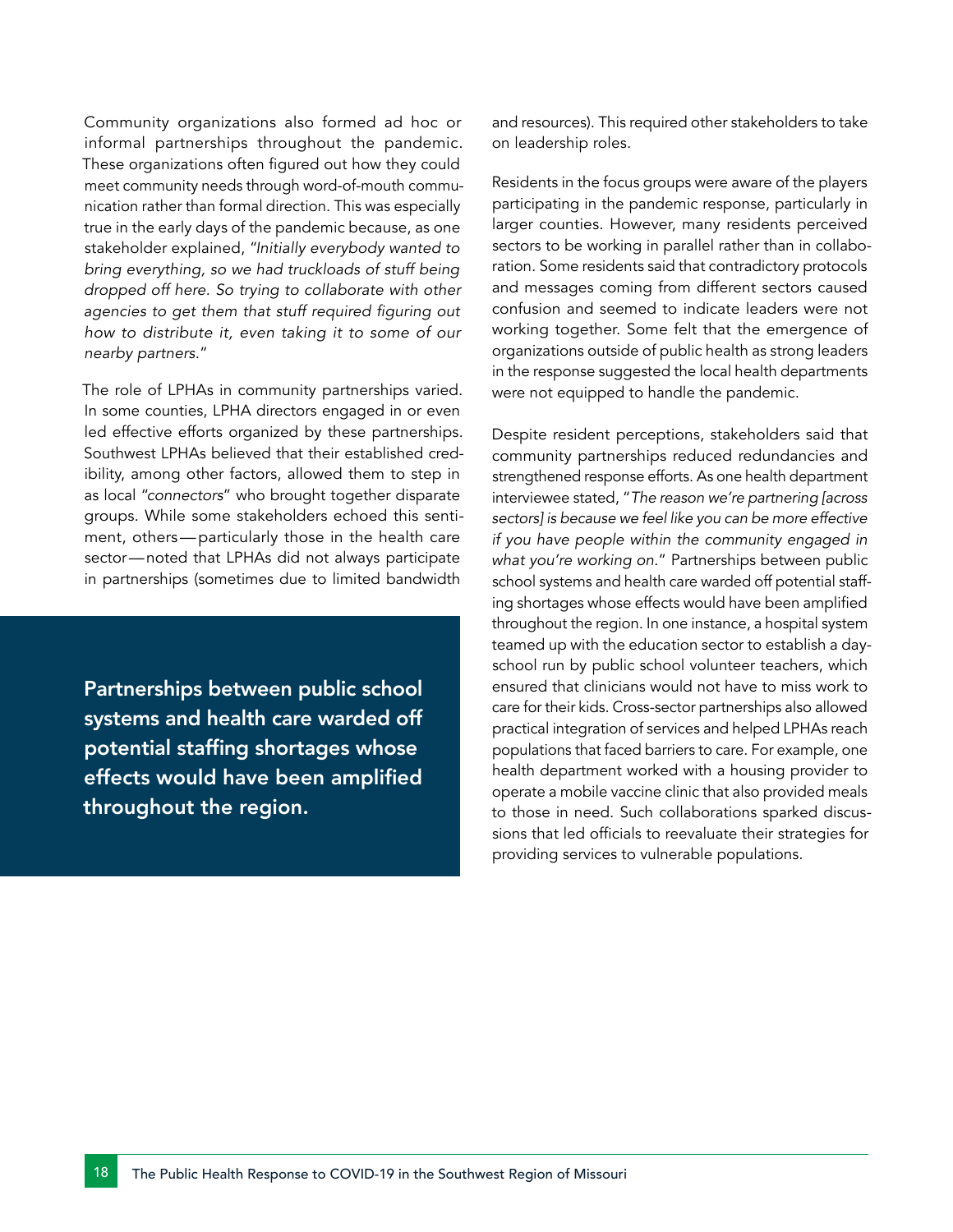## C. LPHA Staffing and Resource Constraints Profoundly Limited the Effectiveness of the Pandemic Response

We're going to have to take some hard looks at our workforce development… [in terms of] training and developing our own internal staff, so that we can react to situations like a pandemic but also [to] more day-to-day activities in a more collective fashion."

— LOCAL PUBLIC HEALTH STAKEHOLDER

With the exception of a few LPHAs in more heavily populated areas, most public health agencies in Southwest Missouri had very few staff going into the pandemic. Several LPHAs noted they did not have the resources to employ full-time staff, so certain employees were routinely contracted out to other counties on different days of the week—for example, some LPHA directors also staffed their departments' WIC programs.

As LPHAs pivoted to respond to COVID-19, staffing shortages prompted large internal workforce shifts, as well as hiring of volunteers and retired health personnel.

As LPHAs pivoted to respond to COVID-19, staffing shortages prompted large internal workforce shifts, as well as hiring of volunteers and retired health personnel. LPHAs assigned most staff members to pandemic-related activities at the beginning of the outbreak, and many reported still devoting the majority of staff to the pandemic in the winter and spring of 2021, as distributing and administering vaccines became a priority. Some LPHAs reported being able to hire additional staff with CARES Act funding, at least temporarily. Several LPHAs that had staffed up to respond to COVID-19 reported that the process of hiring new staff was challenging and that they worried about workforce reductions at subsequent stages of the pandemic. The pandemic disrupted many day-to-day public health activities and functions, and diverted resources. As one example, a local hepatitis A outbreak was not investigated by the health department.

LPHAs faced huge financial shortfalls if they were one of the unlucky health departments whose counties declined to pass along sufficient COVID-19 relief funding when it became available through the state.<sup>37</sup> But even when

<sup>37</sup> Kansas City Star. Missouri got millions to fight COVID-19, but 50 health agencies haven't seen a penny. (2020, August 2). [https://www.kansascity.com/news/coronavirus/article244568372.html]( https://www.kansascity.com/news/coronavirus/article244568372.html)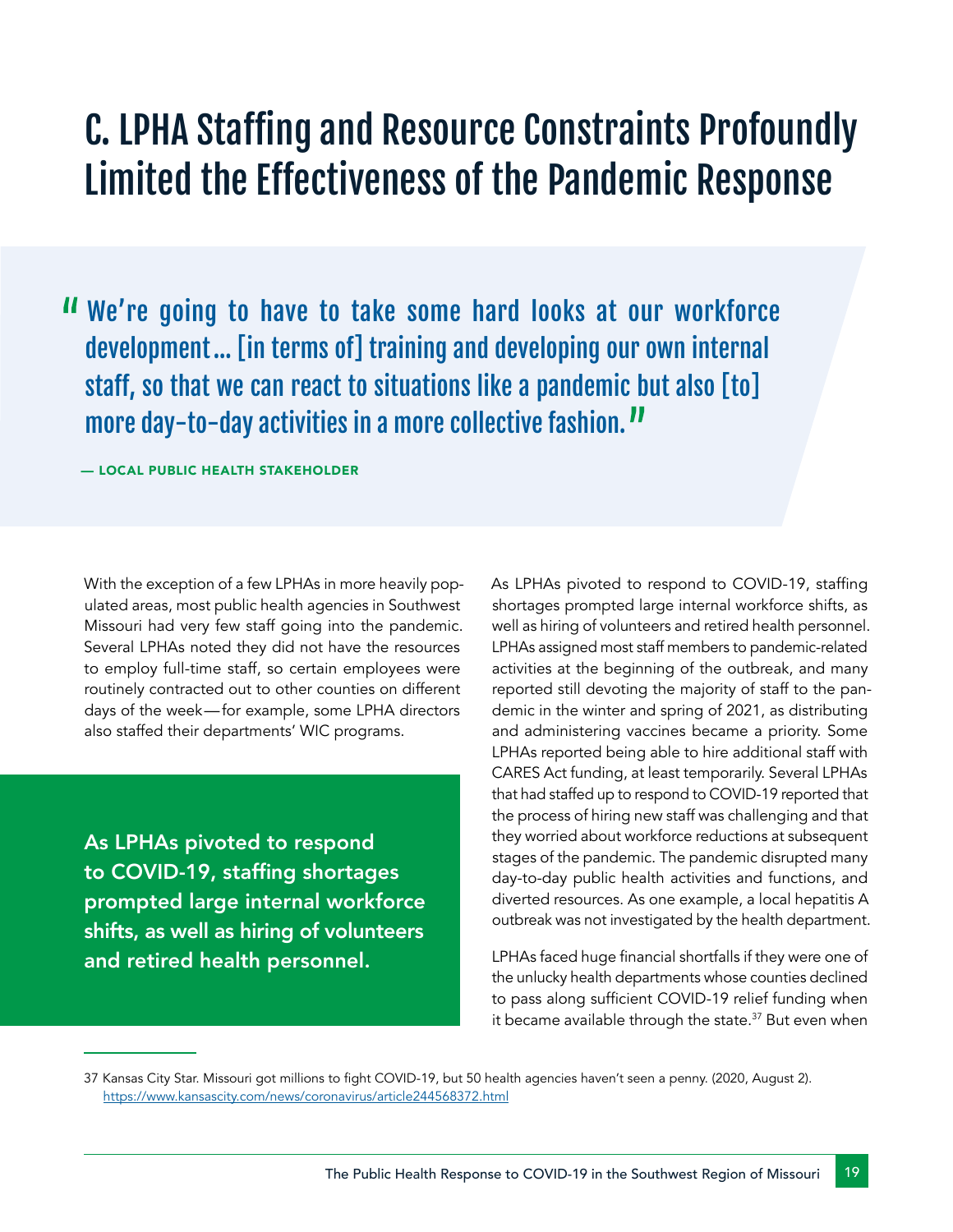"I do think a large part is that our health department here is so understaffed for something of this magnitude. So I think they were constantly trying to pivot where they could be playing a lot of catch-up. And so even recently, now that we've shifted towards the vaccine being their primary focus…we [are] struggling." – Local public health stakeholder

COVID-19 relief funding from CARES Act or other sources was made available, the administrative requirements could be onerous, making it difficult for many LPHAs to take advantage of available funding streams. COVID-19 relief funding in many cases enabled LPHAs to resume core public health services that had been curtailed or suspended early in the pandemic. Resuming these services was important to the community, but it was also a critical component of the LPHA's financial sustainability. One LPHA director explained: "*We can't be closed down because, even though we're a government entity, we still rely on funding that we get from our services, insurance billing, and some other things.*"

Resource and staffing constraints were evident during LPHAs' efforts to quickly ramp up testing and rollout vaccination efforts, and were especially apparent during case surges, when most public health agencies "*couldn't keep up with the volume*" and a lack of personnel prompted LPHAs to stop tracing close contacts. Focus group residents generally offered praise for LPHAs' response to the pandemic, acknowledging that "*they've done the best they could do*" in the face of overwhelming challenges. Nevertheless, many highlighted challenges in the provision of pandemic-related services, citing LPHA staffing and funding constraints: "*I do think a large part is that our health department here is so understaffed for something of this magnitude. So I think they were constantly trying to pivot where they could be playing a lot of catch-up. And so even recently, now that we've shifted towards the vaccine being their primary focus… we [are] struggling.*"

Despite such awareness of LPHAs' resource challenges, several residents were frustrated that they could not get the services they needed in a timely way. Early in the pandemic, for example, limited laboratory capacity in the Southwest led to delays in COVID-19 test results and inefficiencies in contact tracing. Several residents noted the need for organizations outside of public health to step in and help facilitate these and other services. They described instances when LPHAs seemed to rely heavily on local health facilities, which residents saw as having better organized testing and vaccination efforts than their health department.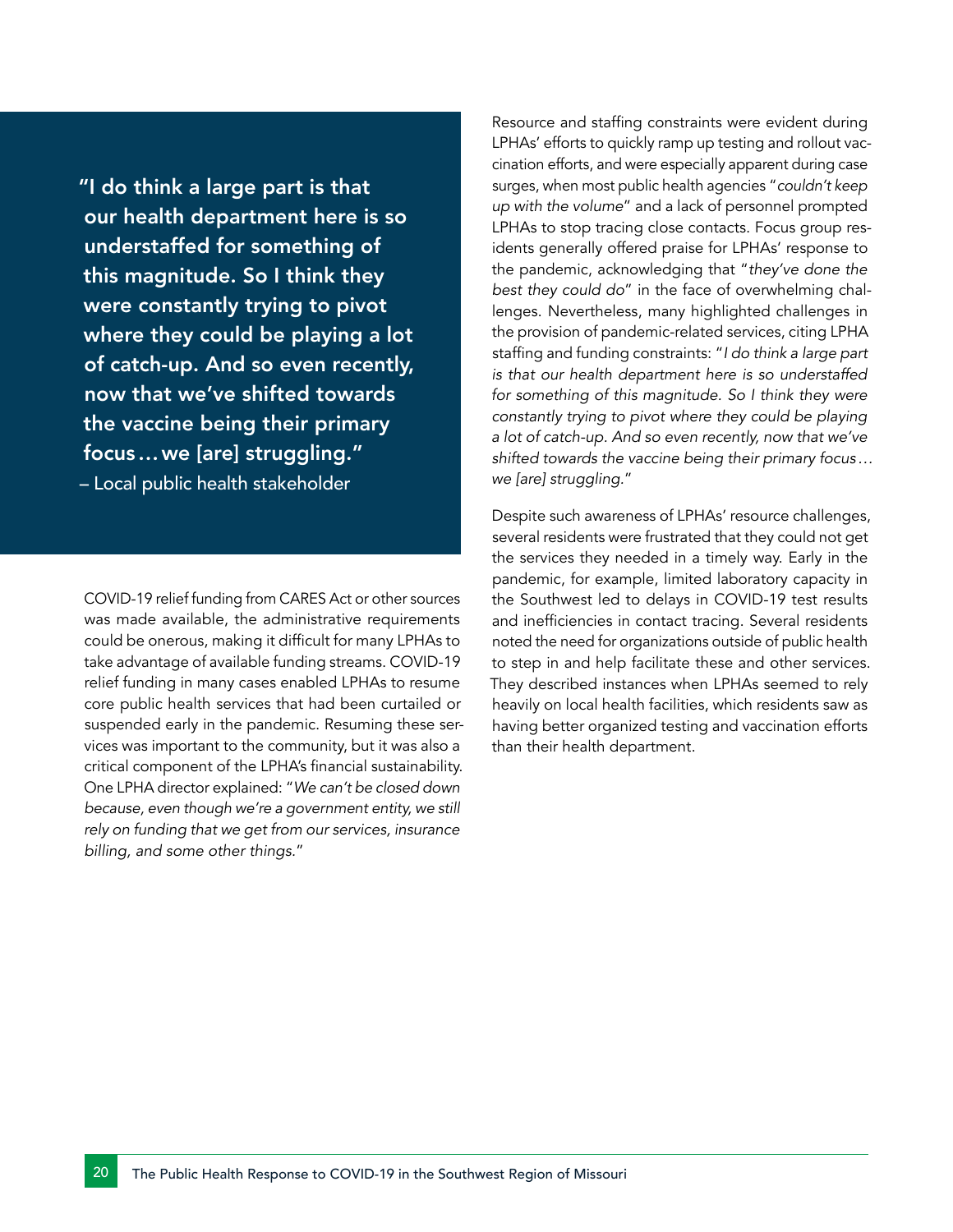# D. Poor Coordination Between the State and Local Levels Exacerbated the Spread of Infection

If you're talking about international viruses, then it seems silly to say each county should handle this in their own way. In my mind, the federal government was like, 'Well, we're afraid politically to make a call, so we're going to pass that to the states.' In Missouri, the governor said, 'I wouldn't dream of dictating anything to you, because that would be politically unpopular. So I'm going to ask counties to do it.'  

#### — LOCAL PUBLIC HEALTH STAKEHOLDER

The state's "home rule" approach to policy and the decentralized nature of public health drove a locally tailored response that attempted to balance safety with economic interests and personal freedoms. The scope, scale, and novelty of the pandemic challenged this approach. Stakeholders and residents repeatedly called attention to how weak coordination at multiple levels created a cascade of negative impacts on public safety.

A major challenge stemmed from confusion and disagreement over which entity—the health department, city, county, or state—had the final authority to implement and enforce pandemic policy.

In some counties, the health department could provide advice and recommendations to the city council, but the city council had the legal authority to implement recommendations and could disregard public health guidance. Some local elected leaders, for example, highlighted the importance of personal responsibility rather than imposing shelter-in-place orders to control the spread of the virus.<sup>38</sup> Recommendations that did not have the backing of local authorities often went ignored, and sometimes inflamed community tensions. When businesses or schools tried to implement their

own mandates, the absence of a local or state mandate, and the lack of buy-in from law enforcement in some areas, undermined their ability to enforce them. As one focus group resident explained, *"The corporations are saying you have to wear a mask and people are going, 'Yeah, whatever, make me.'"*

Stakeholders observed that even community members who wished to follow guidelines had trouble knowing which orders were in place in their county or neighboring areas. Isolation and quarantine orders were generally issued by LPHAs, but for individuals living in one LPHA's jurisdiction and working in another, it was unclear which orders applied. Crossing the border between Missouri and Oklahoma, Kansas, or Arkansas further complicated matters for residents in the Southwest. Additionally, the professional qualifications and stature of the local public health boards were not strong in some smaller counties, further challenging public confidence in the decisions being made. One stakeholder in the business sector stated, *"There was no decision-making happening at higher levels, so it forced everyone else to make it up as you go. Communities like ours are smaller, you're talking about farmers and retirees making public health decisions.*  They're just not qualified to make those decisions."

<sup>38</sup> Woodin, D. (2020, April 2). Joplin Mayor: Shelter-in-place order so far not needed. *The Joplin Globe.* [https://www.joplinglobe.](https://www.joplinglobe.com/coronavirus/joplin-mayor-shelter-in-place-order-so-far-not-needed/article_d4aa7671-4295-5adb-b4f0-5c2fbaa555e9.html ) [com/coronavirus/joplin-mayor-shelter-in-place-order-so-far-not-needed/article\\_d4aa7671-4295-5adb-b4f0-5c2fbaa555e9.html](https://www.joplinglobe.com/coronavirus/joplin-mayor-shelter-in-place-order-so-far-not-needed/article_d4aa7671-4295-5adb-b4f0-5c2fbaa555e9.html )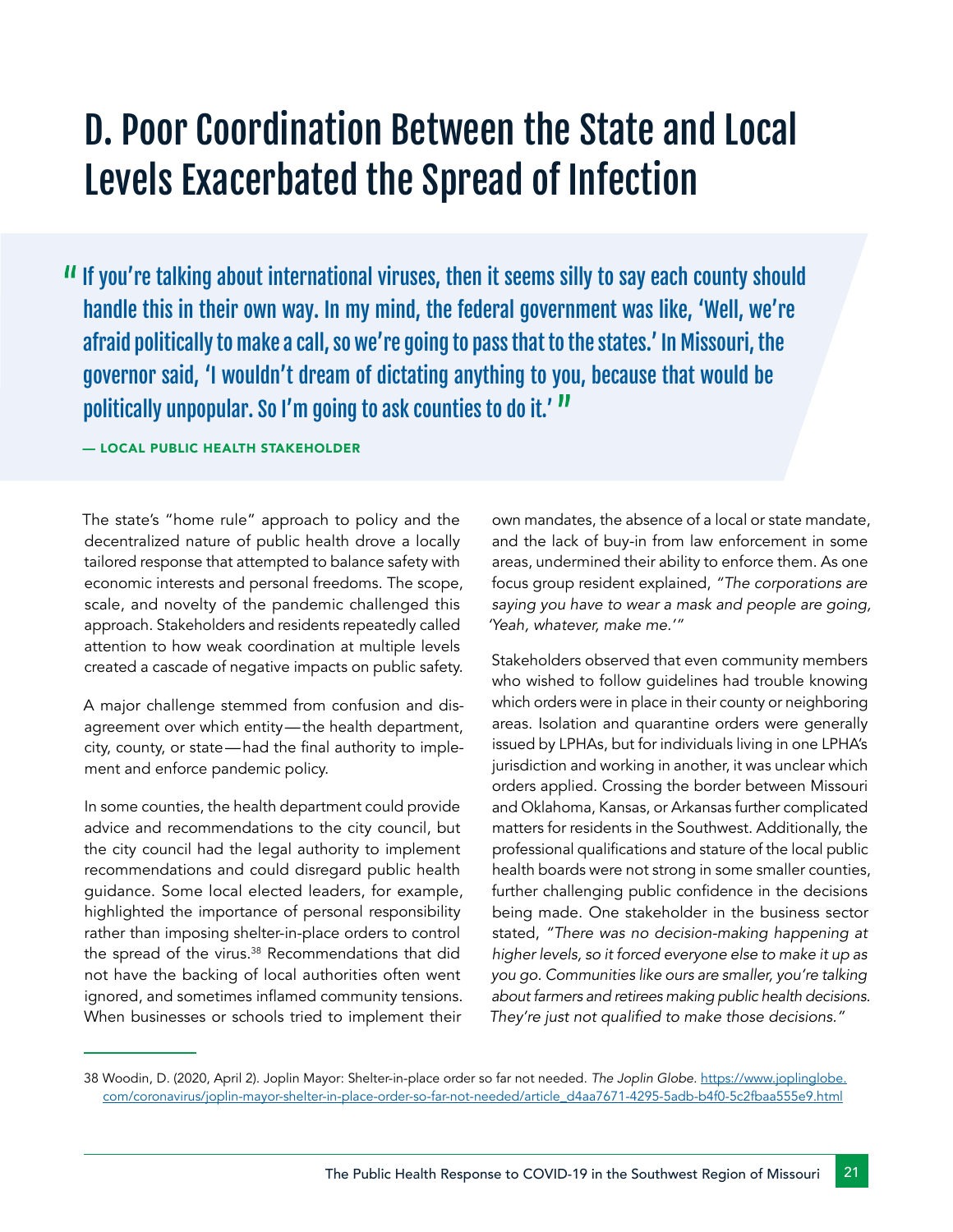Residents in the focus groups expressed concern that patchwork policies confused community members and undermined public health messaging about the importance of masks, social distancing, and other CDC recommendations. For example, focus group residents from cities with mask mandates, such as Branson and Springfield, reported that people who wanted to avoid wearing a mask simply patronized shops and restaurants in neighboring areas that did not have a mandate. One resident explained that people were *"actively seeking places where they don't have to [wear a mask] and boycotting businesses where they do."* Some residents suggested that the differences in mask ordinances across counties led to ambiguity that weakened an important frontline strategy: *"It's absurdly frustrating to see all the mixed messaging... and, unfortunately, there's a lot of people going, 'It doesn't really matter. Why inconvenience yourself?'"*

LPHAs also encountered coordination challenges in implementing early testing efforts. Requirements for testing varied from one organization to the next, causing confusion for the public. For example, some LPHAs and other organizations tested only symptomatic cases. Furthermore, the cost of testing varied based on where it was given and was a financial barrier for some individuals. The timeline for results could also be lengthy and unpredictable, which impeded some residents' ability to return to work or school and sometimes served as a disincentive to get tested, according to residents.

Some stakeholders also felt that using the state highway patrol map rather than population density or health care service areas further complicated their response efforts. This was especially the case with vaccine distribution, which was perceived by many as resulting in a system that was "*not well-coordinated*" and sometimes caused disproportionate vaccine distribution across and within regions. Vaccine shipments could also be unpredictable, with one health department stakeholder stating that they would learn about a shipment of vaccines only a day in advance, and had to "*mobilize really quickly*," while continuing to carry out day-to-day functions. State requirements for vaccine distributors, and the need for the Pfizer-BioNTech (and eventually Moderna) vaccine to be stored at cold temperatures, effectively excluded many LPHAs from the initial vaccine rollout. The questions posed by a public health stakeholder reflected common sentiment among LPHAs: "*Who can store?* *Who's got storage levels? Who's got refrigerator space? Who's got freezer space? Who's got all of this?"* 

### Examples of Strong Coordination

Despite the prevailing state of confusion, stakeholders and residents pointed to some examples where public health and elected officials did manage to collaborate with one another to develop and implement some COVID-19 policies, especially in larger counties. These partnerships saved time, resources, and energy and helped to navigate major public battles that otherwise might have sunk mitigation measures during critical waves of the virus. One city government stakeholder stated that every decision was made "*hand in hand*" with the health department: "*You could call them at any point in time and ask them any question, and they were prepared to answer those questions.*" Another political leader stated that the city manager, mayor, health department, and city council were "*in lockstep*" regarding the passage of a mask mandate. The mayor did not want to act without full support from public health, even though he had the authority to enact measures without them.

Many residents in the study noted how important it was for public health officials to have the endorsement and public support of local leaders to increase constituents' confidence in the public health response. These partnerships were seen as critical not only for passing local ordinances, but also for ensuring better enforcement of the rules and increasing residents' trust in LPHAs. As one resident put it, "*I think that communities that had a good political backing on their public health policies… probably had more success than counties and cities who did not have the political support of those individuals.*"

Notably, Springfield-Greene was seen as setting an example for more aggressive mitigation measures and guidance. An LPHA director outside of Greene County stated that Springfield-Greene "*takes a lead role in the region*." A director of a community organization in a neighboring county attributed this to strong LPHA leadership, more resources, and better access to media compared to smaller counties. While some counties benefited from the example Greene County set, other areas chose to follow different, sometimes less-restrictive paths that leaders felt were more in line with their local conditions.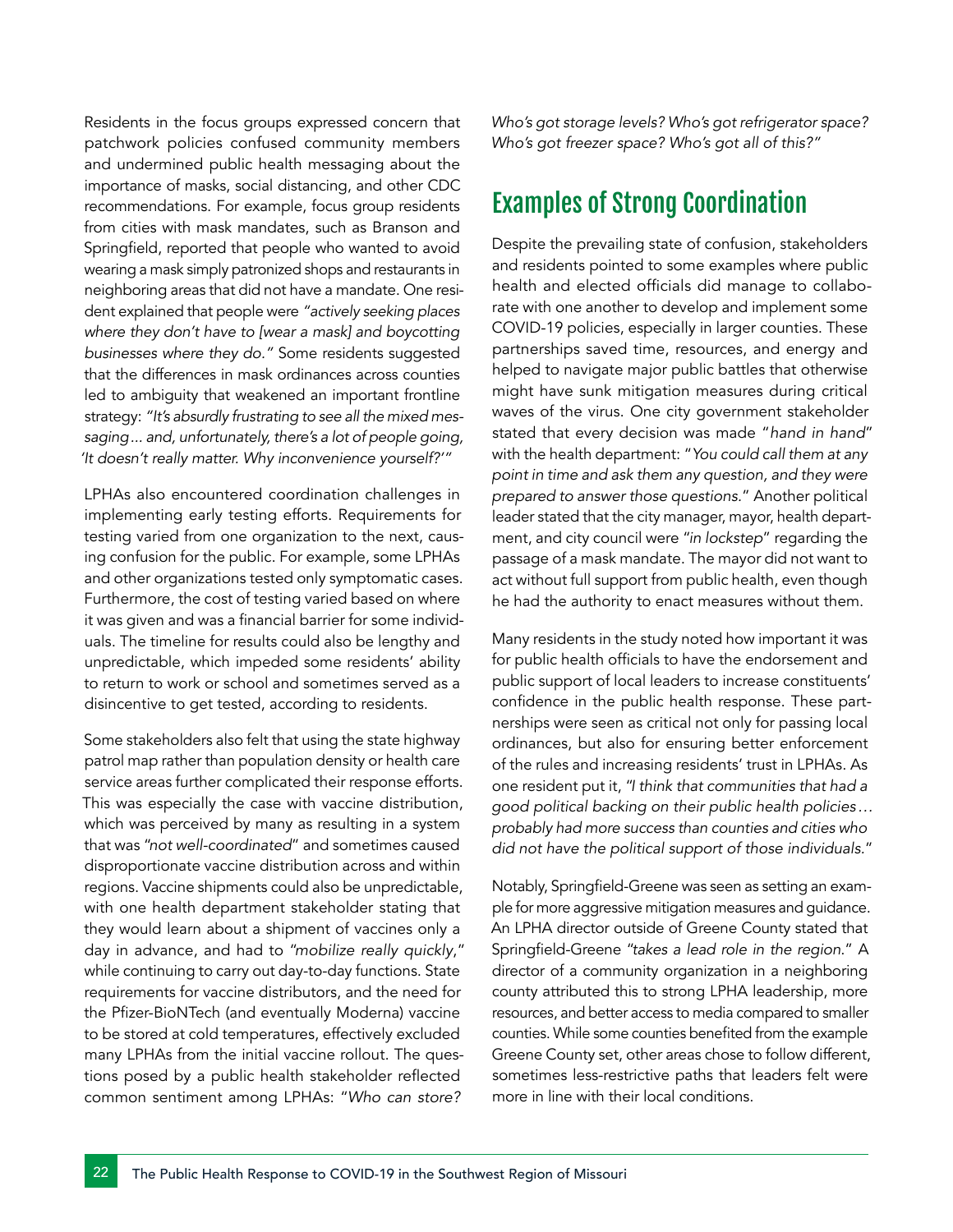# E. Weak Data Reporting and Outdated IT Systems Stymied Timely Decision Making

II don't think we ever felt like [testing data] was a high predictor or [useful for] decision-making because we just didn't know how it was being administered accurately throughout the region or state or nation.<sup>11</sup>

— K-12 EDUCATION STAKEHOLDER

Stakeholders noted that outdated IT and the lack of a standardized approach to tracking cases caused challenges to data collection, analysis, and sharing at both the local and state level. According to a stakeholder working for a local government, "*There's always been*  a gap between the state's figures and the local health *department because of how they count.*" For nearly five months, health care providers and LPHAs each relied on their own separate systems to track cases. When the state eventually implemented standardized disease tracking systems like Epitrax, it did so late in the response, forcing local entities to switch gears midstream. The systems for tracking cases at the state level were updated several times throughout the pandemic creating "*huge problems*" on the local end and taking precious staff time away from other pandemic response activities.

Residents in the focus groups who followed the tracking and reporting of data were often aware of discrepancies between state and local numbers, which eroded their confidence in public health disease tracking and monitoring. Several residents said they instead relied on

Matthew Holloway, a Joplin resident, who has tracked the pandemic statewide with daily Facebook updates since March 2020.39 Those who followed him on Facebook said he had more up-to-date numbers than the state. Others noted that his infographics were engaging and easier to interpret than some of the public health sites, which helped them sort through the noise and gain a better understanding of the virus's impact in their area.

Outdated IT and the lack of a standardized approach to tracking cases caused challenges to data collection, analysis, and sharing at both the local and state level.

<sup>39</sup> Holloway, M. Missouri COVID-19 update. (2020). [https://theholloway.wixsite.com/mholloway-covid19]( https://theholloway.wixsite.com/mholloway-covid19)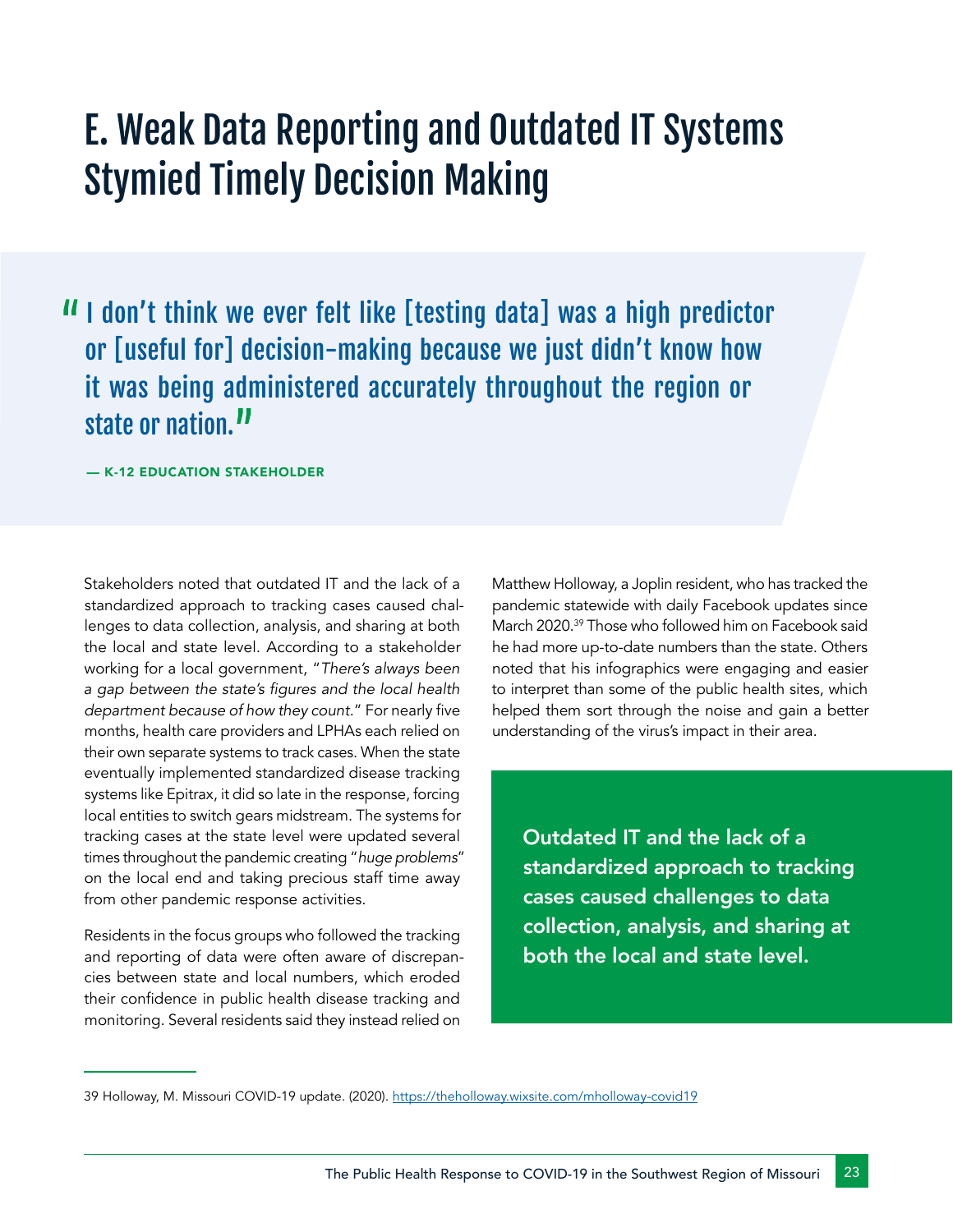Technology both enabled and hampered access to pandemic services, including testing and vaccines.

Some residents said they lacked confidence in LPHAs who did not update their websites on local COVID-19 conditions. Others faulted their LPHAs for failing to use texting or other technologies for contact tracing. As one participant noted, "*Our county health department did not do as well as [other] counties did as far as informing on different things. They're not quite as technologically advanced…So, when we would get updates about numbers in our counties and stuff like that…it was fairly slow in coming out.*"

Technology both enabled and hampered access to pandemic services, including testing and vaccines.

As stated by one LPHA official, "*If I wanted to get screened for COVID, for example, in the last 12 months, I would need a solid internet connection. We're missing the non-internet-connected or poorly-internet-connected and technology-illiterate communities that I think are some of the ones that we want to serve the most.*" When vaccines became available and were distributed to LPHAs and other providers, the systems available at the local level for making vaccine appointments were described as "*cumbersome and archaic,*" and vaccine distribution data was not easily compared across multiple sectors including health care, public health, state entities, local pharmacies, and other providers.

Although technology at times burdened the Southwest pandemic response, it also created some efficiencies. Some LPHAs saved valuable time by relying on technology to automate components of their disease tracking and monitoring process. For example, text-notification systems quickly informed people of their test results; electronic surveys sped up contact tracing; and websites were updated with resources like COVID-19 self-reporting tools. As one LPHA remarked, these tools allowed them to work "*smarter rather than harder.*"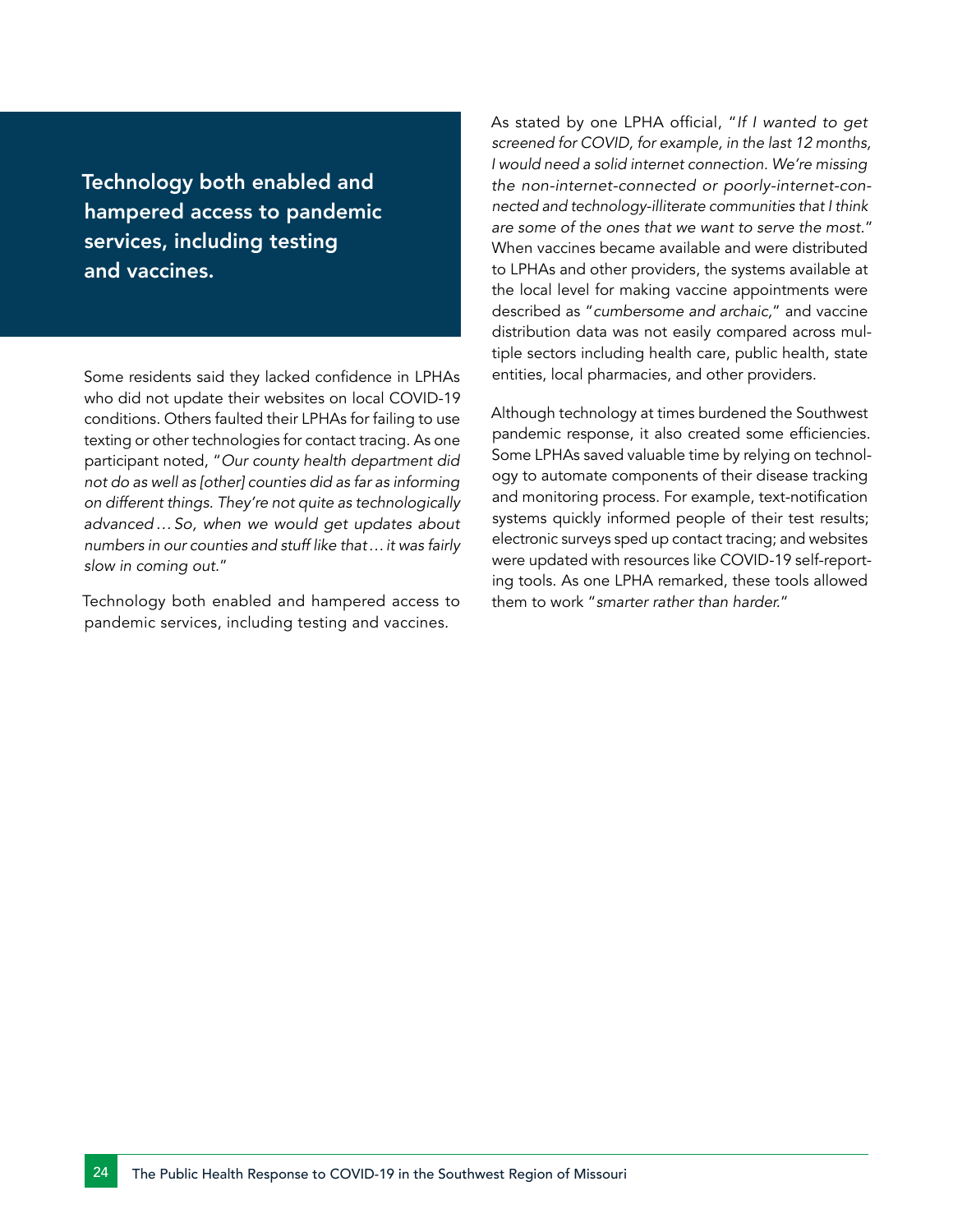# F. Disjointed Communications Eroded Public Confidence and Created Space for Misinformation to Flourish

It would have been better if health departments and health care systems could have all sat down at the table early on and said, 'Let's talk about what message we want to send to the community, because the community is looking to these entities for some sort of guidance. So let's do this together. Let's create a shared message.' "

— HEALTH CARE STAKEHOLDER

Communication about the pandemic was a critical responsibility of local public health agencies. Public health stakeholders said their focus was to make sure information from state and federal sources reached the local level in a clear, accessible form.

Despite the successes of some LPHAs early in the pandemic to control the message and communicate important guidelines, many stakeholders said that inconsistent and confusing messaging weakened the credibility of public health. As the pandemic progressed, LPHAs had to work harder to build and maintain trust and confidence with both the public and their stakeholder partners. Inconsistencies in mitigation strategies between jurisdictions, discrepancies in epidemiological data, and extensive misinformation spread by social media and some news outlets proved to be formidable communications challenges.

Like stakeholders, some residents felt that LPHAs faced communication challenges—often beyond their control —  that led to confusing messaging. For example, some

said that discrepancies between how the state and counties reported data undermined the credibility of public health agencies: "*When they talk about the discrepancy in [case] numbers and how information wasn't the same, it made it really hard to know who was the trustworthy source*."

A number of residents also raised concerns about a lack of information on testing and vaccination sites, and said that some local health departments could have done a better job broadcasting this information. Some residents also said messaging around the safety and efficacy of the vaccines could have been clearer to help alleviate concerns related to their emergency authorization status. Others noted confusion about what to do if they tested positive for COVID-19. Some reached out to their public health agencies for guidance on how long to isolate, when to go back to work, or when to seek out care, and did not always receive an adequate response to their questions and concerns. One resident who became sick with COVID-19 described their experience as follows: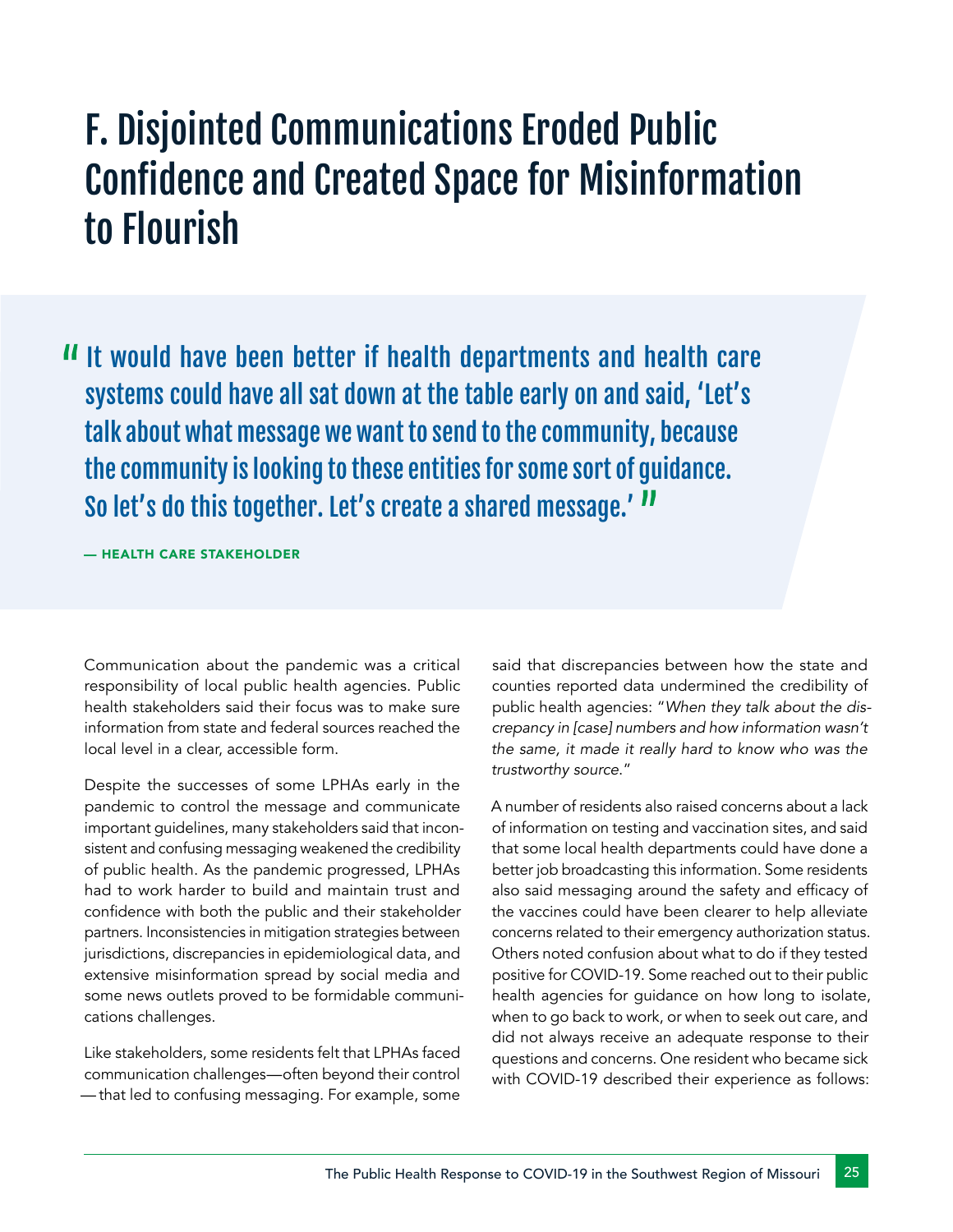*"It was confusion of where to go, what to do, with whom to go. And there was disinformation. We did not know what to do. I think that created…even more terrible panic.*"

Notably, smaller LPHAs generally did not have dedicated communications staff. This left message development and media outreach to the department director or other staff, who may have lacked technical capacity in these areas and had to balance them with other critical duties.

## Misinformation Flourished and Further Eroded Confidence and Trust in LPHAs

Stakeholders pointed to the excess of misinformation spread on some news outlets and social media sites as one of the biggest challenges facing LPHAs' messaging strategy. These forums constantly undermined public health messages by calling into question the threat of the virus and the effectiveness of prevention and mitigation strategies. One stakeholder from a community organization said large numbers of people in their area received a "*barrage of information telling them this [the virus] is a hoax.*" Other stakeholders expressed frustration that messages from unvetted internet sources seemed to resonate more with residents than those from well-informed experts.

Both stakeholders and residents described how social media sites stoked division. According to an emergency management stakeholder, as their organization tried to encourage people to get vaccinated, they would see posts on Facebook telling people "*don't get [the vaccine]. They're tracking us*" or "*[the vaccine] is not effective.*" As a result, the health department held media conferences lasting up to three hours, "*just trying to dispel some of those things.*" One health care organization stakeholder explained their efforts to fight misinformation around vaccine hesitancy: "*We try as much as possible to be a good education resource…for our patients, and try to help them to get rid of some of the noise and try to*  find what's the reality and what's vetted information. On *our social media, we try to provide information about*  some true sources that you can feel confident in. 'Here's *actual validated information about what the vaccine is.'*"

In an effort to correct misinformation on certain news outlets and social media sites, a number of LPHAs saturated their own social media with daily counts, video messages, and other resources. Health department leadership stressed the need to "*get ahead*" of false information and control the narrative. One local public health stakeholder said, "*I just think we have to be really cautious and also do a lot better saturation of messaging in all the different venues ...I don't think that the state's website...where they talk about the conspiracy theories is visible enough.*"40

Most focus group residents expressed appreciation for their LPHAs' communication efforts and said they looked to public health officials to help cut through the confusing and sometimes contradictory messages about the pandemic and public health guidelines. The majority of focus group participants from the Southwest region said they trusted their LPHA officials, and one-third could identify their LPHA director by name. In contrast, fewer than half said they trusted the state department of health, and only 2 of the 78 focus group participants could name the state health director.

The same factors that contributed to misinformation and diminished public trust also had a profound effect on the stakeholders we spoke with. Many people in local public health were physically and emotionally exhausted and deeply saddened that the pandemic had challenged their professional and personal relationships in the community. In some cases, LPHA staff received threats of violence and were subjected to verbal attacks.

Both stakeholders and residents described how social media sites stoked division.

<sup>40</sup> Missouri Department of Health and Senior Services. Rumor control. (2020). <https://covidvaccine.mo.gov/facts/#rumor-control>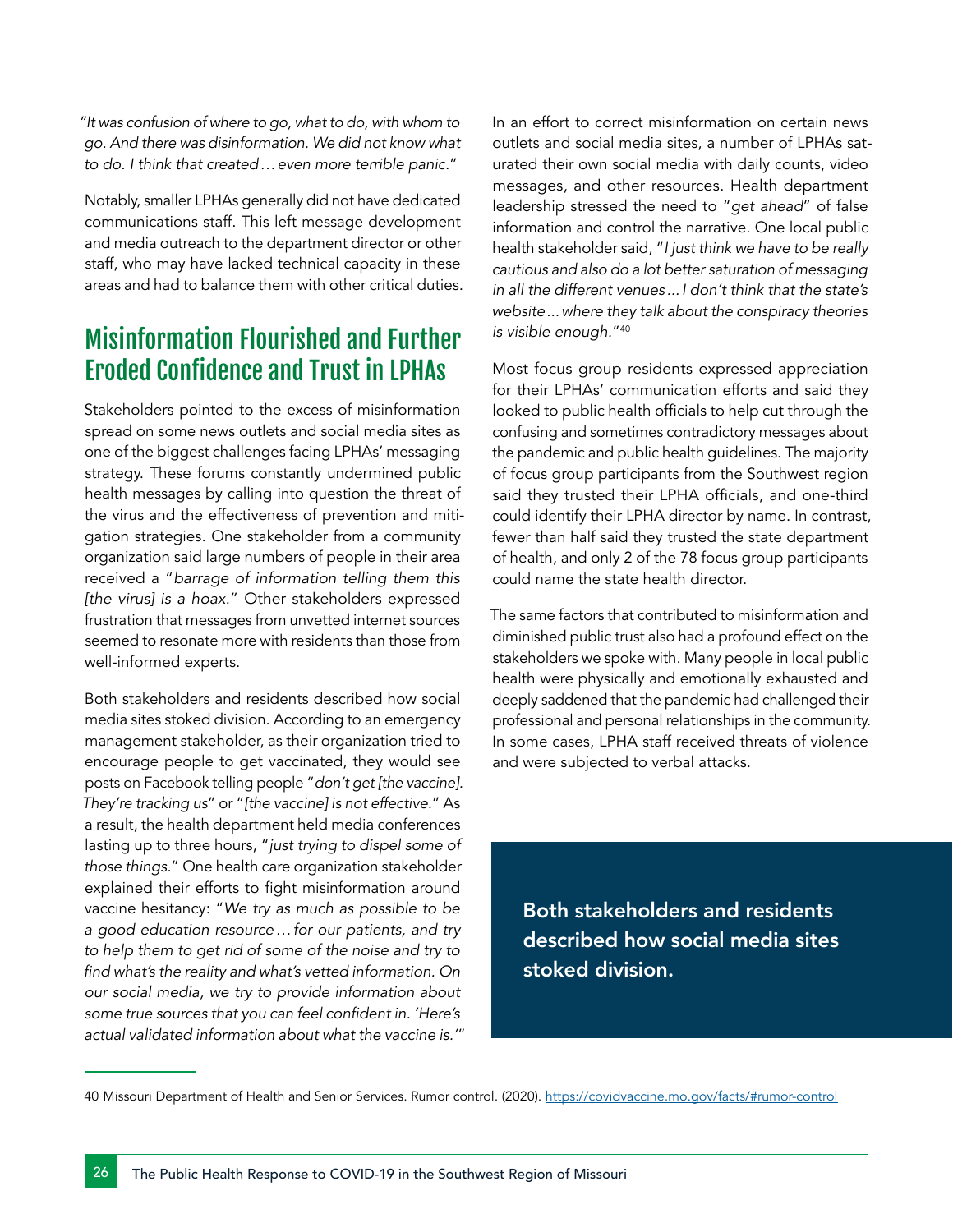# G. Public Health Was Not Sufficiently Responsive to High Rates of Poverty in the Region

Poverty is a critical issue in Southwest Missouri. While the average poverty rate in Missouri is 12.9%, nearly every county in the Southwest (89%) has a poverty rate that exceeds this.41 People with low or modest incomes experienced the pandemic differently from more affluent populations. Service sector workers had no option for working from home and were thus at greater risk of contracting the virus. For low-income populations living in rural areas, access to testing, health care, and vaccination was complicated by long travel times and the absence of reliable digital connectivity. As the economy suffered from business shutdowns, residents with lower-paying jobs were more likely to experience job loss and to struggle to recover from economic hardships.<sup>42</sup> Further, the pandemic exacerbated already serious inequities in access to food, housing, and health care. According to stakeholders, lack of housing, especially as residents lost their jobs and income, became a major issue. Many counties in Southwest Missouri provided assistance and referrals for social services throughout the pandemic, with informal coordination among the various providers. For residents who did not qualify for services because they were immigrants or seasonal workers, community-based organizations and faith-based institutions played a central role.

Transportation issues were a particularly notable barrier for individuals with low income. Stakeholders described the Southwest as "*a kind of place where it's hard to get around*" due to a lack of public transit and the rural geography, and many cited transportation as a major equity issue in the region. In some instances, local transportation companies were able to "*provide rides to the grocery store, to the food pantries, or to a local health clinic for prescriptions.*" But for the most part, People with low or modest incomes experienced the pandemic differently from more affluent populations.

rural residents and individuals living in poverty faced significant transit-related barriers. The state's decision to prioritize distribution of vaccine doses to hospitals made access particularly challenging for people without reliable access to transportation. Vaccination thus disproportionately favored higher-income populations. As one stakeholder from the health care sector said, "*You were getting this disparity between those who had access through the hospitals and could get to the hospitals on such and such day, such and such a time*  [and] those who we were serving, which was people *who would never be able to do that.*" A local board of health member reported, "*I still think there are people living in trailers in the woods who can't get where they need to go in terms of vaccines.*"

Although poverty was widely seen as the most significant factor contributing to health inequities in the region, stakeholders said that in many counties, addressing poverty was not treated as a priority. One stakeholder working in a social services organization mentioned a study conducted in the area that showed over a third of participants felt that people lived in poverty "*because they* 

<sup>41</sup> United States Census Bureau. Quick facts. (2020).<https://www.census.gov/quickfacts/fact/table/US/PST045219>

<sup>42</sup> Root, B., Simet, L. United States: pandemic impact on people in poverty. (2021, March 2). [https://www.hrw.org/news/2021/03/02/united-states-pandemic-impact-people-poverty#](https://www.hrw.org/news/2021/03/02/united-states-pandemic-impact-people-poverty# )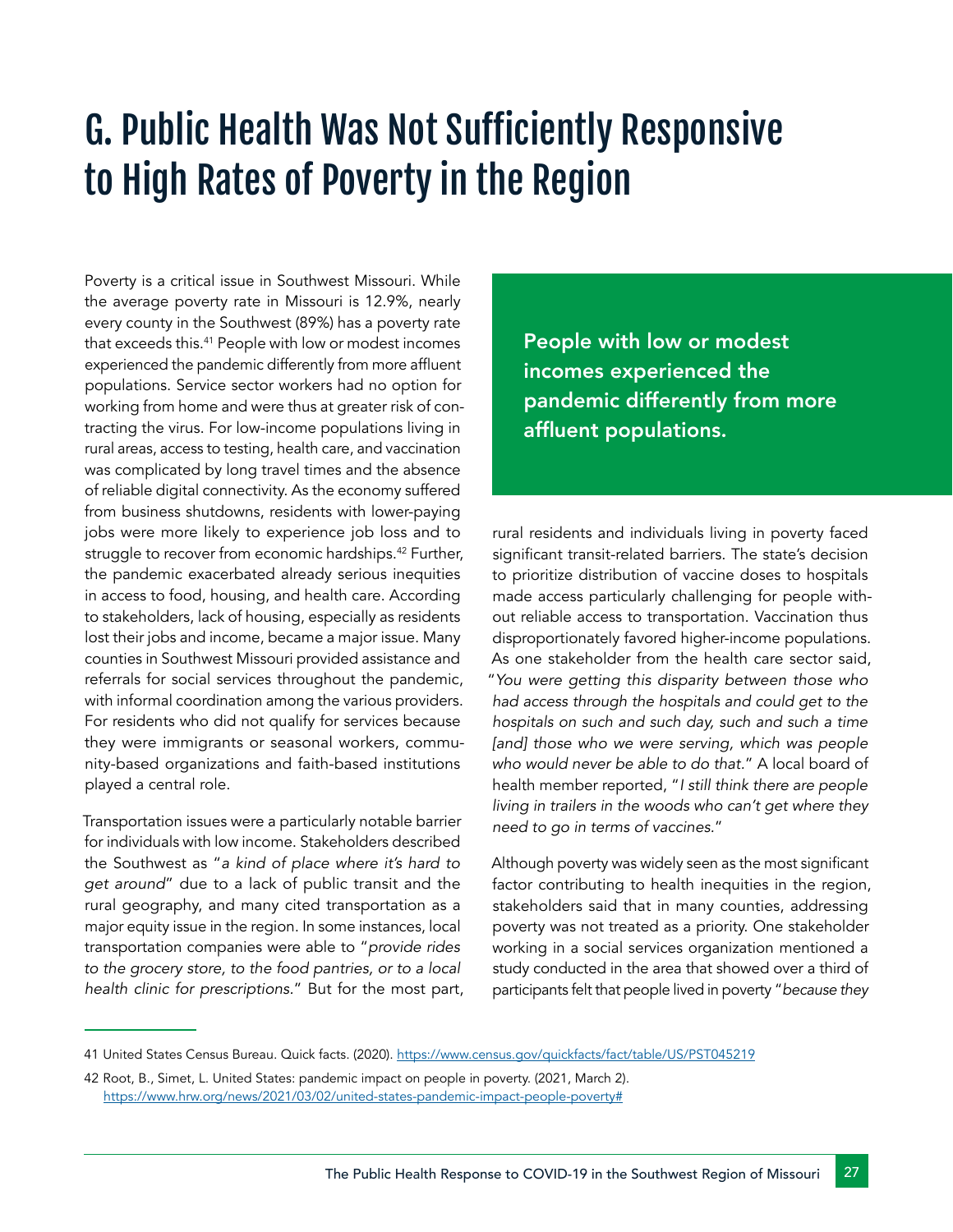"You were getting this disparity between those who had access through the hospitals and could get to the hospitals on such and such day, such and such a time [and] those who we were serving, which was people who would never be able to do that."

– Health care stakeholder

*made bad choices, and it's under their control.*" The lack of public support for anti-poverty measures was believed to have made it difficult to prioritize assistance for people experiencing poverty during the pandemic in some areas, with one city government interviewee explaining, "*There are some things that we can do but the issue for us is going to still be the poverty issue. It is something that is not talked about as much, and it's unfortunate because it is the one thing that's holding this region back in a* 

*major way. It's like it's holding us hostage.*" Stakeholders serving populations with housing instability expressed the belief that certain housing policies were not enacted during the pandemic because of the concern that they could not be discontinued post-pandemic.

A few residents in the focus groups acknowledged the increased risk and burden that people with lower incomes faced during the pandemic. These residents felt similarly to stakeholders that the issue was marginalized by many in the community, including those in decision-making positions. Some discussed a perceived sentiment in the community that people with lower incomes, "*especially communities in poverty, are over-exaggerating their health risk, and that everything is just being blown out of proportion,*" making it harder to direct resources to those communities. Others felt the pandemic response ignored those vulnerable to the virus due to low socio-economic status or transience: "*I don't think that our leaders took it seriously enough, especially in more poverty areas…The homeless community was kind of shoved back further. That also happened in poverty neighborhoods because*  [officials] didn't take their health in consideration, and the *schooling in consideration when we did online learning and stuff. They didn't help provide... tutors, nothing. And*  so I don't think that our officials really cared too much *about our smaller communities or our more poverty areas. Even the homeless included.*"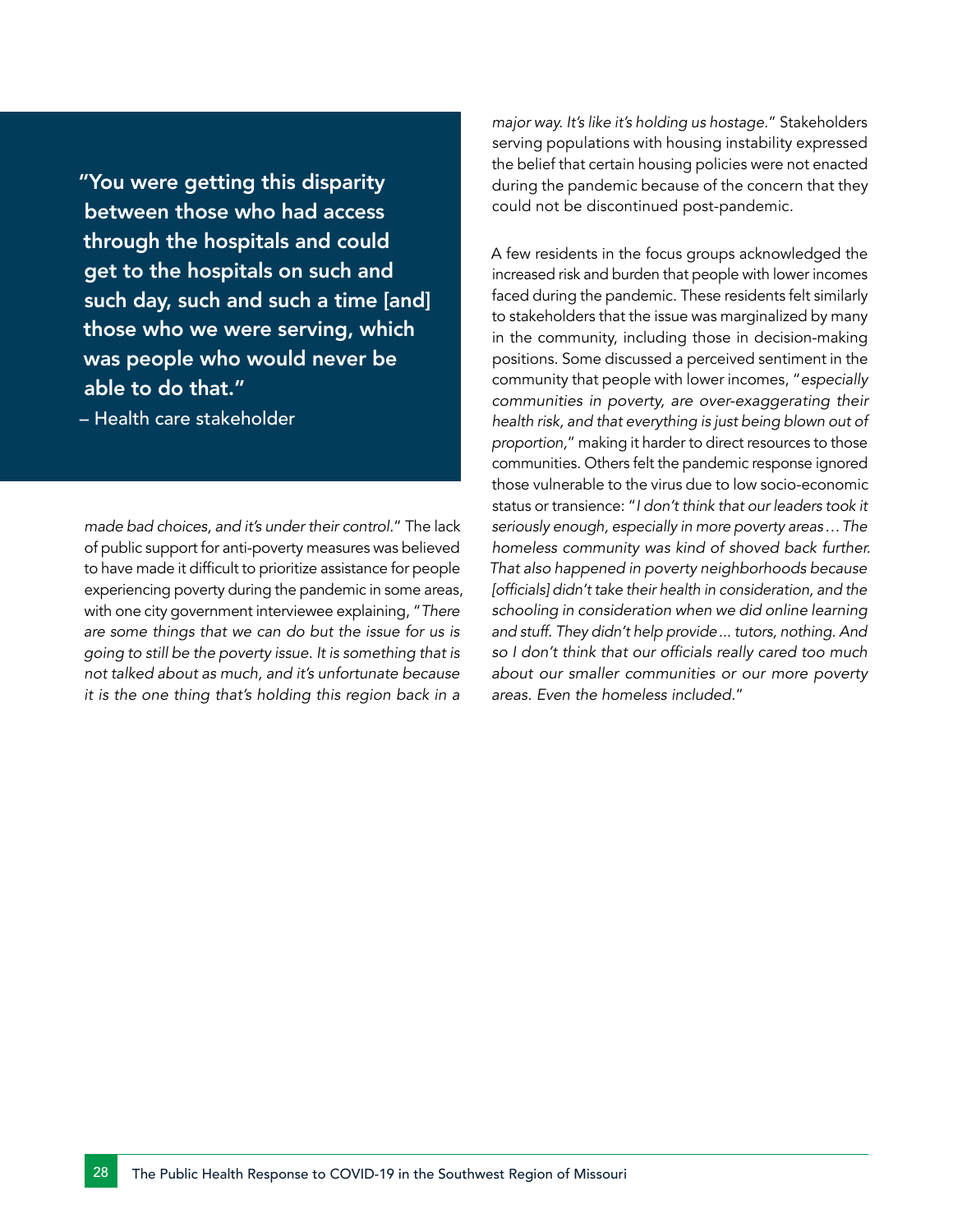# H. The Pandemic Response Inadequately Served the Needs of Latino, Black, and Immigrant Communities

## I'm disappointed that our response has not included a response based on diversity and access. That's my biggest disappointment."

— LOCAL COMMUNITY ORGANIZATION STAKEHOLDER

Several stakeholders reported that many LPHAs, educational institutions, health care organizations, business leaders, policymakers and others did not adequately engage with people identifying as racial and ethnic minorities, immigrants, and non-English speakers. Many individuals identifying as Black and Latino, in particular, experienced higher rates of infection and deaths in Missouri. Despite being 11% of Missouri's population, Black people made up 35% of COVID-19 cases and 14% of deaths.<sup>43, 44</sup> Latino people are 4% of the population and made up 13% of COVID-19 cases and 3% of deaths.45,46 Several Southwest counties have a significant Hispanic/Latino presence, as well as immigrants from countries such as Somalia, Jamaica, and Micronesia (*Table C*). Even for

those LPHAs that aimed to address the needs of Latino, Black, and immigrant communities, they could not scale up staffing or partner with other organizations to provide services equitably. Often, community and faith-based organizations were relied on for outreach because they were viewed as trusted entities.

Focus group residents identifying as Black, Hispanic, Latino, and/or other racial or ethnic backgrounds keenly felt the inequities of the pandemic response. Many residents noted that people who are Black, Hispanic/ Latino, or originally from other countries were more likely to be essential workers employed in high-risk exposure occupations and environments like construction, meat packing factories, and services industries, increasing

<sup>43</sup> Kaiser Family Foundation. COVID-19 cases by race/ethnicity. (2021). [https://www.kff.org/other/state-indicator/covid-19-cas](https://www.kff.org/other/state-indicator/covid-19-cases-by-race-ethnicity/?currentTimeframe=0&sortModel=%7B%22colId%22:%22Location%22,%22sort%22:%22asc%22%7D)[es-by-race-ethnicity/?currentTimeframe=0&sortModel=%7B%22colId%22:%22Location%22,%22sort%22:%22asc%22%7D](https://www.kff.org/other/state-indicator/covid-19-cases-by-race-ethnicity/?currentTimeframe=0&sortModel=%7B%22colId%22:%22Location%22,%22sort%22:%22asc%22%7D)

<sup>44</sup> The COVID Tracking Project. Missouri: all race and ethnicity data. (2021).<https://covidtracking.com/data/state/missouri/race-ethnicity>

<sup>45</sup> Kaiser Family Foundation. COVID-19 cases by race/ethnicity. (2021). [https://www.kff.org/other/state-indicator/covid-19-cas](https://www.kff.org/other/state-indicator/covid-19-cases-by-race-ethnicity/?currentTimeframe=0&sortModel=%7B%22colId%22:%22Location%22,%22sort%22:%22asc%22%7D)[es-by-race-ethnicity/?currentTimeframe=0&sortModel=%7B%22colId%22:%22Location%22,%22sort%22:%22asc%22%7D](https://www.kff.org/other/state-indicator/covid-19-cases-by-race-ethnicity/?currentTimeframe=0&sortModel=%7B%22colId%22:%22Location%22,%22sort%22:%22asc%22%7D)

<sup>46</sup> The COVID Tracking Project. Missouri: all race and ethnicity data. (2021).<https://covidtracking.com/data/state/missouri/race-ethnicity>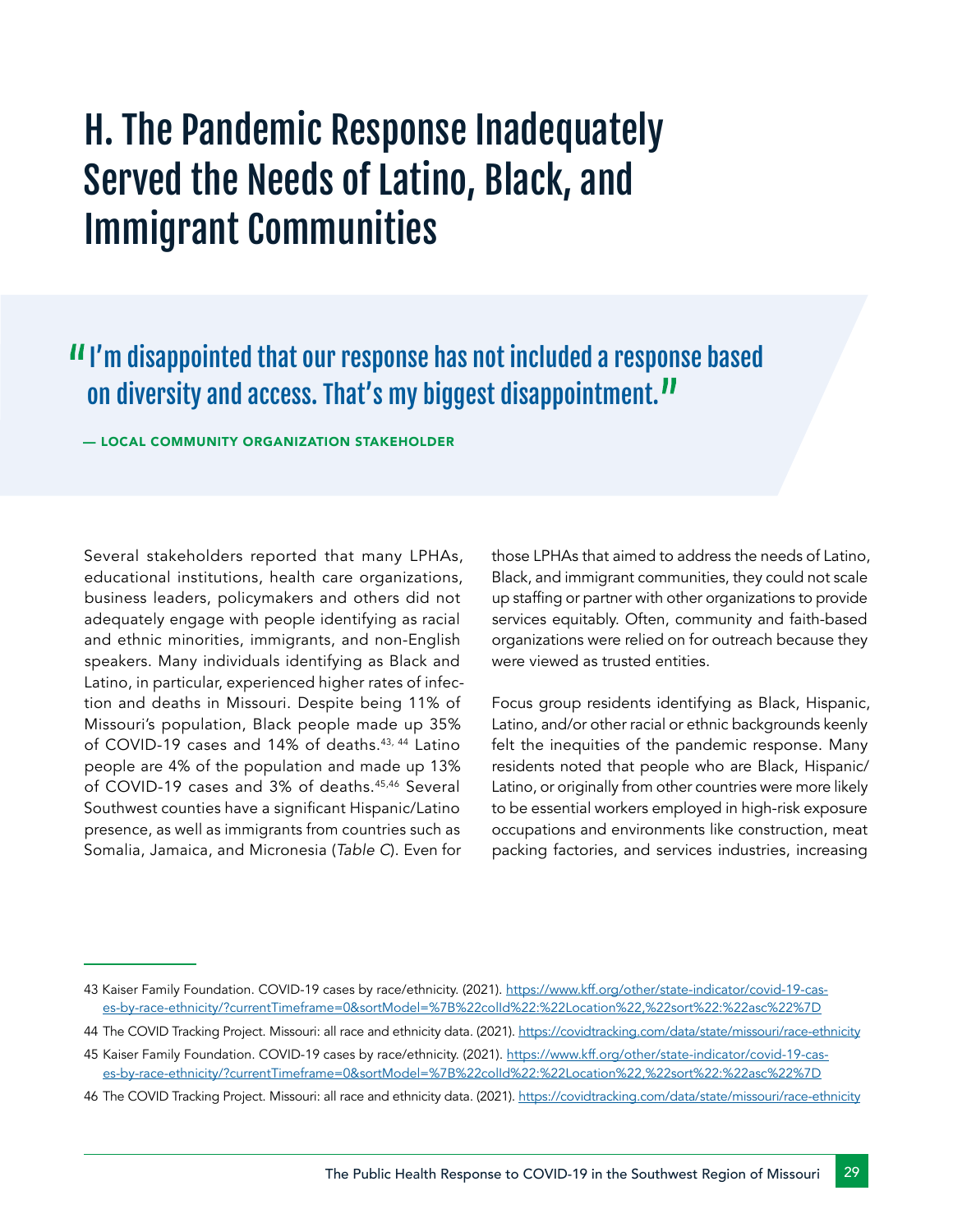their chances of infection.47, 48, 49 These residents felt that mitigation strategies in these industries did not always prioritize the safety of workers over the economics of staying open. One Hispanic/Latino participant explained, "*Although in some places we can keep distance or cover*  our mouths, in other groups it was difficult. And when *most White groups did not wear a mask, then, yes, it*  was difficult. We were at risk."

Discrimination, misunderstanding, and racism seriously impacted people's experiences with the pandemic. One Hispanic/Latino resident explained, "*Many White people don't even know us…I don't think it's caught people's attention because, politically, we don't have representation, and the health departments haven't made a big or major effort*" to reach out to minority groups. Longstanding distrust of government and medical establishments due to historic injustices was exacerbated by the pandemic. This distrust was especially evident with the vaccine, as one Black resident explained, referring to his wife, who is White: *"I'm not sure if I could walk in that same facility and get the same thing she got and that's huge and that's where the mistrust comes in."* Focus group residents identifying as Hispanic Latino also said people in their community feel fear and distrust of government officials when they ask for personal information, which impeded some testing and contact tracing efforts, as well as registration for the vaccine.

Notably, the first year of the pandemic coincided with the murder of George Floyd and a wave of Black Lives Matter protests across the country. The intersection of these events with the pandemic intensified racial tensions in many communities in the Southwest. Some stakeholders stated that, in some places, the attitudes of the community and of elected officials impeded anti-racist efforts, both prior to and during the pandemic. One elected official *"got death threats over encouraging equity, diversity, and inclusion."*

"In much of the Latino population…the truth is that many of them do not want to get vaccinated, for fear of what [the authorities] are going to ask." – Focus group participant

## Cultural and Language Barriers Were Not Adequately Bridged

Throughout the state, the COVID-19 pandemic exacerbated linguistic and cultural barriers that hindered access to health-related needs for people with limited English proficiency and those with literacy challenges. In Southwest Missouri, very little information was available in languages other than English. Some health departments were unable to hire interpreters and translators, especially for less frequently spoken languages like Arabic and Somali. Even when it came to Spanish—which is spoken by a significant number of Hispanic/Latino residents in the region—focus group residents said they struggled to find Spanish translations of information. One resident described choosing to personally fill in the gaps: *"I had to translate things to post, to inform people, [because] there was almost nothing for Hispanic people here."* 

Further, public health campaigns did not target non-English-speaking communities with culturally sensitive messages and often did not disseminate information

<sup>47</sup> Hawkins D. Differential occupational risk for COVID019 and other infection exposure according to race and ethnicity. *American journal of industrial medicine*. 2020;63(9):817-820. doi:10.1002/ajim.23145

<sup>48</sup> U.S. Bureau of Labor Statistics. Labor force characteristics by race and ethnicity, 2018. (2019). <https://www.bls.gov/opub/reports/race-and-ethnicity/2018/home.htm>

<sup>49</sup> McNicholas, C., Paydock, M. Who are essential workers? A comprehensive look at their wages, demographics and unionization rates. (2020, May 19). [https://www.epi.org/blog/who-are-essential-workers-a-comprehensive-look-at-their-wages-demographics](https://www.epi.org/blog/who-are-essential-workers-a-comprehensive-look-at-their-wages-demographics-and-unionization-rates/ )[and-unionization-rates/](https://www.epi.org/blog/who-are-essential-workers-a-comprehensive-look-at-their-wages-demographics-and-unionization-rates/ )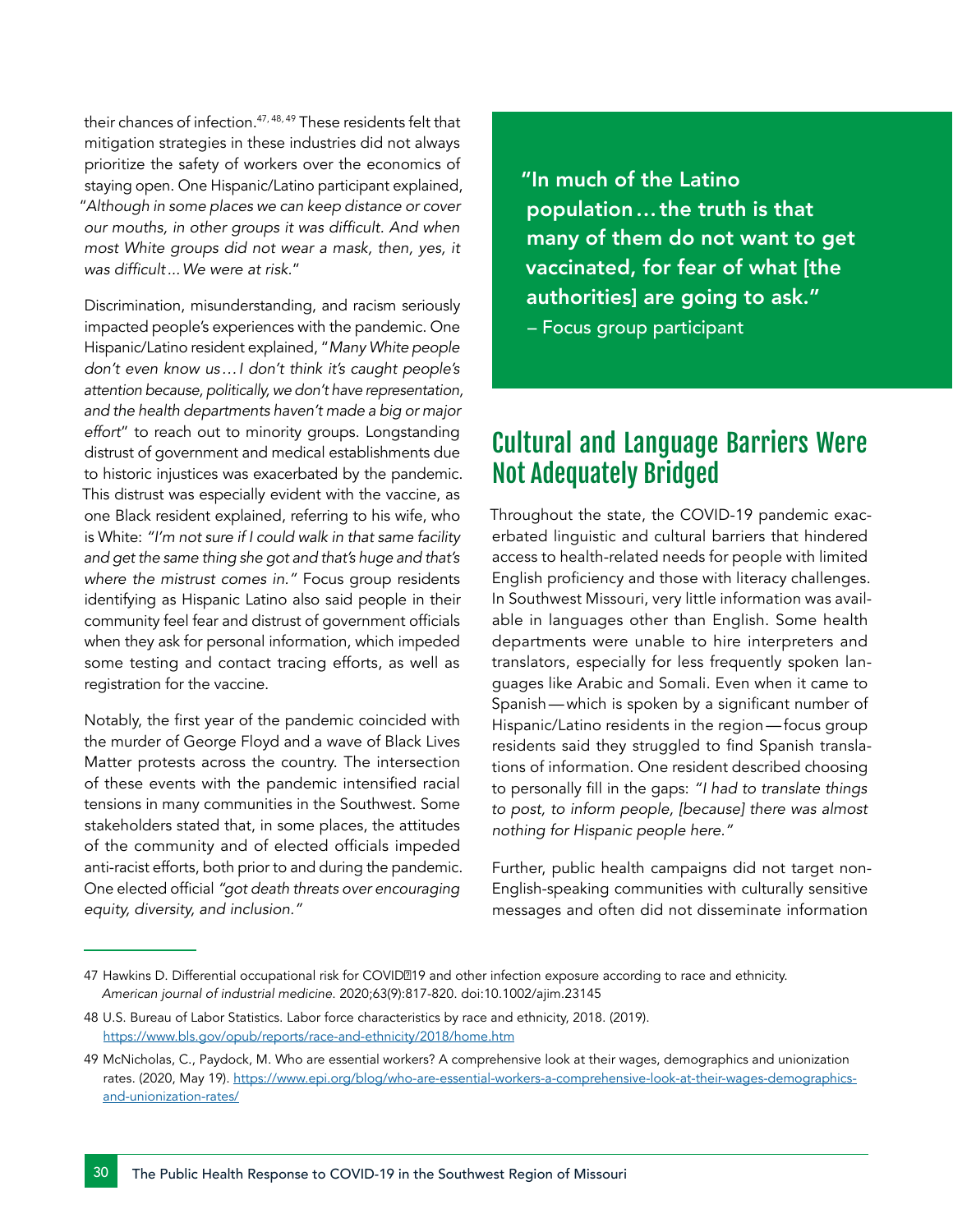in forums that these groups frequented. LPHA guidance on isolation/quarantine procedures, for instance, did not adequately reflect that many immigrant families resided in small dwellings with multi-generational households where the ability to isolate was limited and transmission thus was more likely. As one stakeholder from a community organization said about their LPHA, "*They do a lot of [translations] but you're talking volume here. We're a tiny little county. For them to [engage] on that level…it's got to be overwhelming. And so I'm not faulting them as much as seeing the extraordinary need here.*" These linguistic barriers limited the effectiveness and impact of public health messaging, doctor-patient communication, and data collection.<sup>50</sup> They also delayed implementation of mitigation measures, which led to a higher rate of infection among people with limited English proficiency.

"If you don't speak the language, there's no contact or someone the city has here for Hispanics… When I got vaccinated, it was my co-worker who told me, 'There are going to be vaccines, here's where it is,' and that's how I was able to get vaccinated, because he shared it with me."

– Focus group participant

<sup>50</sup> Ortega P, Martínez G, Diamond L. Language and Health Equity during COVID-19: Lessons and Opportunities. *Journal of health care for the poor and underserved.* 2020;31(4):1530-1535. doi:10.1353/hpu.2020.0114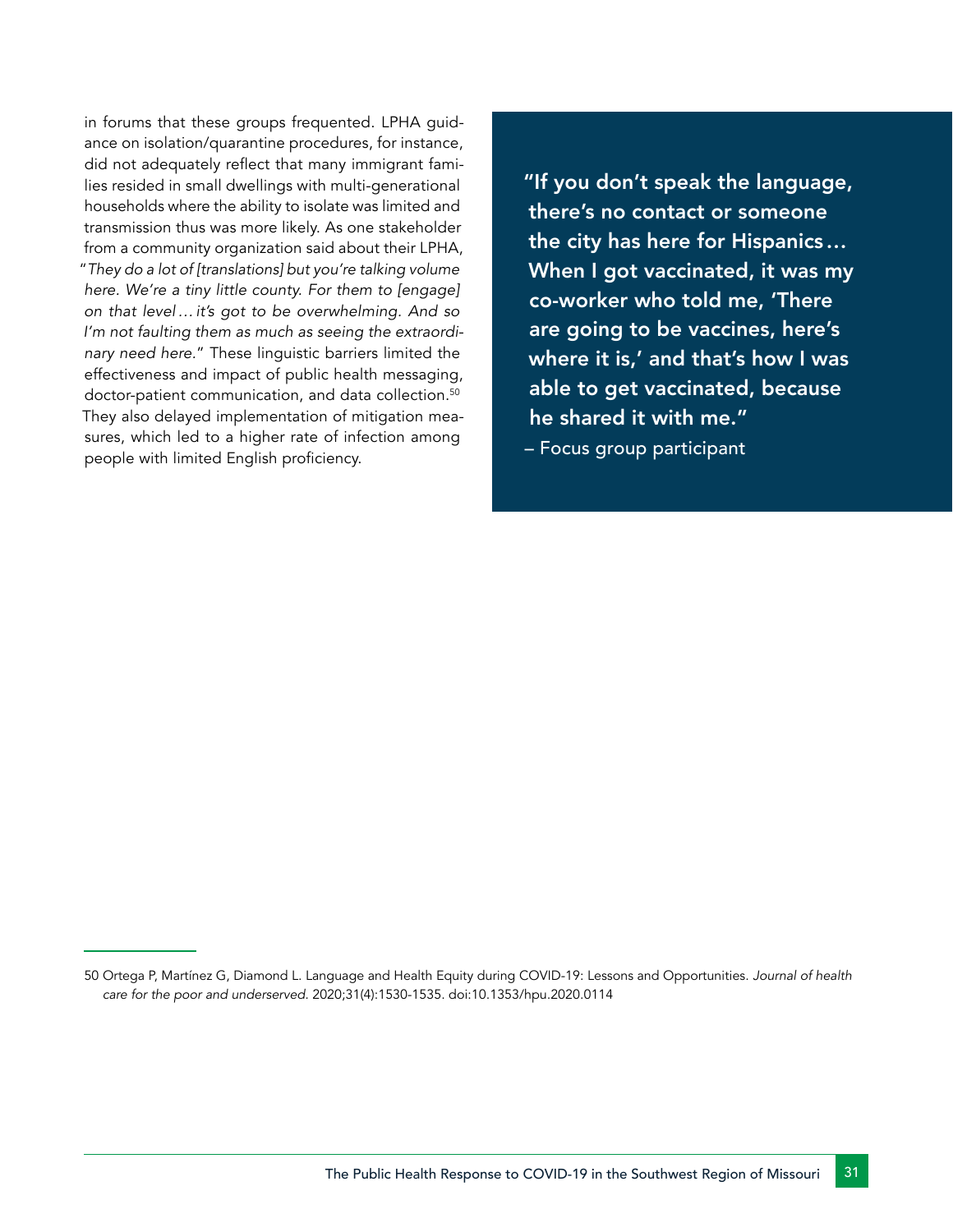# III. Key Recommendations: Strengthening the Public Health Response to COVID-19 and Future Crises in Southwest Missouri

The infusion of new federal dollars into Missouri has the potential to bring more money to the state's public health infrastructure than ever before. Our hope is that these findings will be leveraged for the purpose of strengthening the public health system's ability to continue to respond to the COVID-19 pandemic and face future crises with greater resources coordination, equitable strategies, modernized infrastructure, and public trust. Specific recommendations for advancing this vision are detailed in our report Missouri's Public Health Response to COVID-19: Key Findings and Recommendations for State Action and Investment.<sup>51</sup>

<sup>51</sup> Levi, J., Regenstein, M., Hughes, D., Trott, J., Markus, A., Seyoum, S., Acosta, A., Benoit, M., Van Bronkhorst, H., Conway, C. "Missouri's Public Health Response to COVID-19: Key Findings and Recommendations for State Action and Investment". (September 2021). Health Policy and Management Issue Briefs. Paper 61. [https://hsrc.himmelfarb.gwu.edu/sphhs\\_policy\\_briefs/61](https://hsrc.himmelfarb.gwu.edu/sphhs_policy_briefs/61)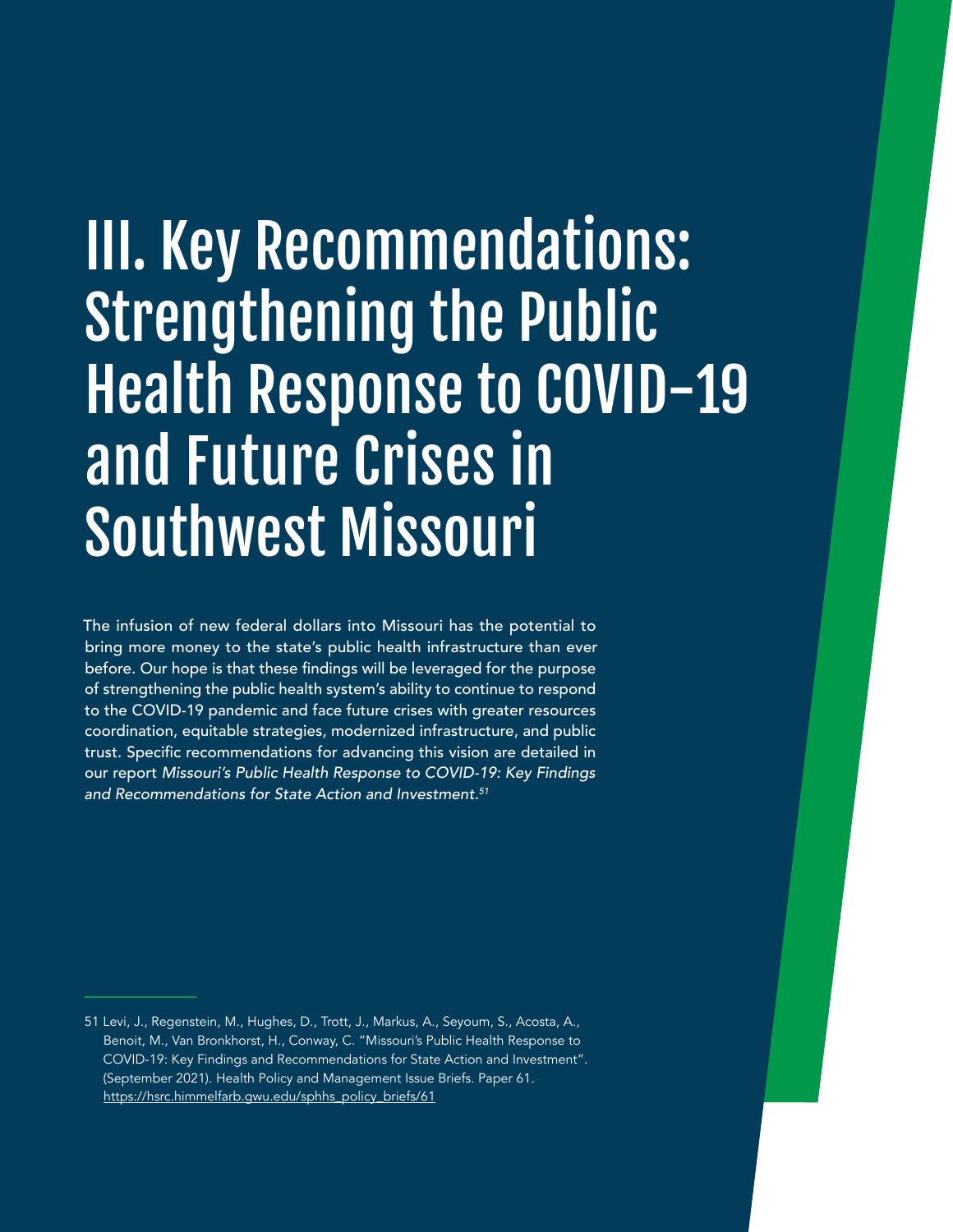#### TABLE 1. MISSOURI'S PUBLIC HEALTH RESPONSE TO COVID-19: KEY RECOMMENDATIONS FOR STRENGTHENING PUBLIC HEALTH INFRASTRUCTURE IN MISSOURI

| Recommendation |                                                                                           | The State of Missouri Should:                                                                                                                                                                                                                                                |  |
|----------------|-------------------------------------------------------------------------------------------|------------------------------------------------------------------------------------------------------------------------------------------------------------------------------------------------------------------------------------------------------------------------------|--|
|                | Provide financial support<br>and technical assistance for<br>public health accreditation. | Create a special fund to provide technical assistance for LPHAs to assess<br>readiness for accreditation via the Public Health Accreditation Board, identify<br>costs to close gaps, and cover fees associated with the accreditation application<br>process.                |  |
|                | Prioritize equity.                                                                        | Expand funding, staff, and other supports to help LPHAs integrate equity<br>principles into data collection and reporting and community engagement (i.e.,<br>trust building, links to social services). Increase workforce and funding for the<br>Office of Minority Health. |  |
| 3              | Build a modernized<br>surveillance system.                                                | Build a modernized system and provide LPHAs or regional bodies with hardware<br>and software to manage the system, consistent with federal standards.                                                                                                                        |  |
|                | Create regional<br>coordinating bodies.                                                   | Incentivize and support greater formal sharing of staffing and services<br>among smaller LPHAs, with a lead public health agency designated to convene<br>and coordinate, designed to develop and strengthen all foundational public<br>health capabilities.                 |  |
| 5              | Bolster the public<br>health workforce.                                                   | Support workforce development through equitable recruiting, hiring, and<br>promotion practices; new training programs; enhanced salaries for LPHA leaders<br>with advanced training; and deploy skilled staff within regions.                                                |  |
| 6              | Ensure equitable<br>public health funding<br>across the state.                            | Provide a minimum level of funding for LPHAs, linked to delivery of foundational<br>public health services and an equity analysis incorporating social vulnerability, and<br>ensure that public health money flows directly to LPHAs.                                        |  |
|                | Clarify LPHA governance<br>structure and authorities.                                     | Commission legal analysis to create greater consistency in decision making and<br>oversight across LPHA governance and financing.                                                                                                                                            |  |
| 8              | Harmonize policy<br>development.                                                          | Ensure consistent policies across jurisdictions for public health prevention<br>and mitigation measures. DHSS should establish and adhere to protocols for<br>consultation with LPHAs on new policies during emergencies.                                                    |  |

SOURCE: Levi, J., Regenstein, M., Hughes, D., Trott, J., Markus, A., Seyoum, S., Acosta, A., Benoit, M., Van Bronkhorst, H., Conway, C. "Missouri's Public Health Response to COVID-19: Key Findings and Recommendations for State Action and Investment". (September 2021). Health Policy and Management Issue Briefs. Paper 61. [https://hsrc.himmelfarb.gwu.edu/](https://hsrc.himmelfarb.gwu.edu/sphhs_policy_briefs/61) [sphhs\\_policy\\_briefs/61](https://hsrc.himmelfarb.gwu.edu/sphhs_policy_briefs/61)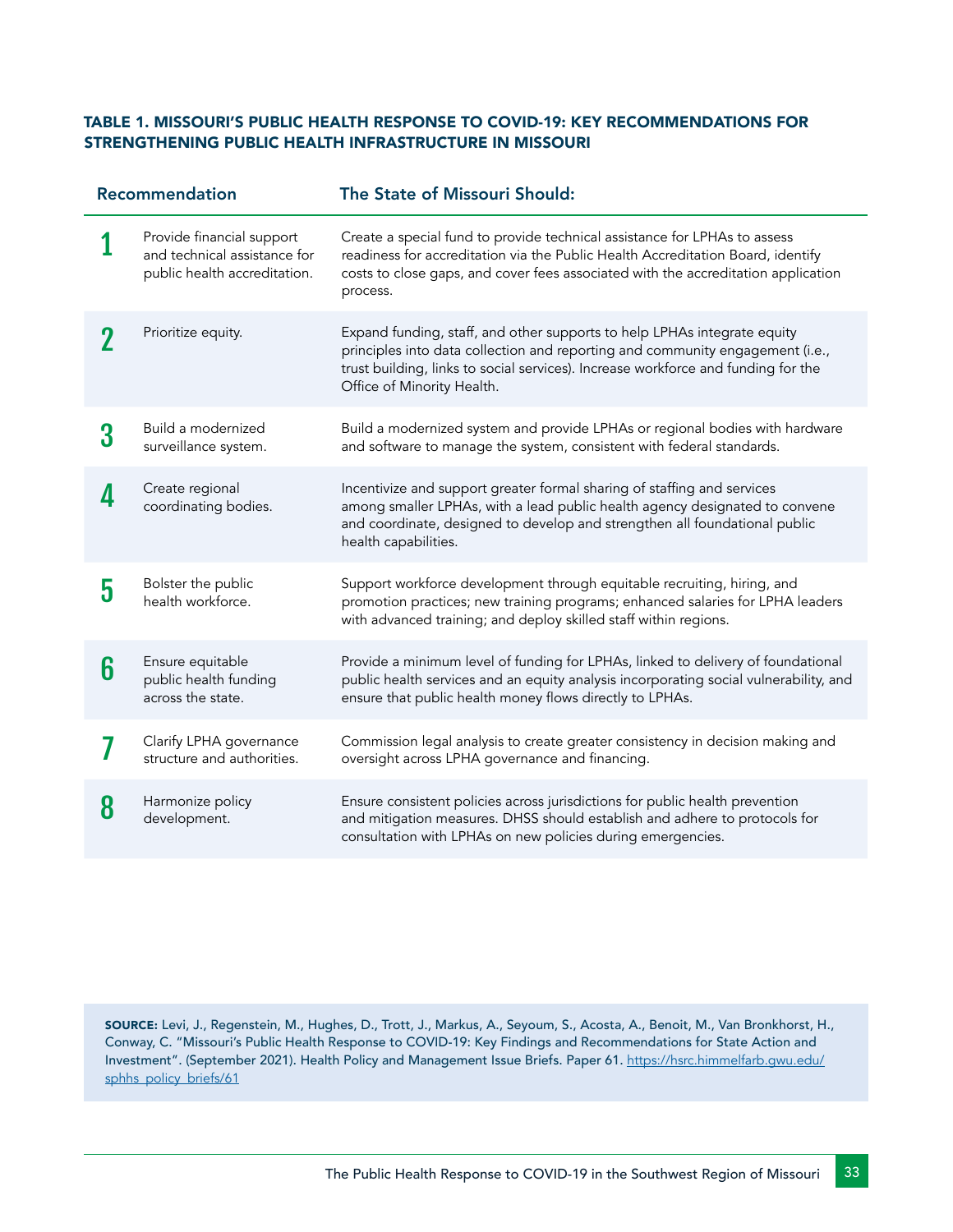# Appendix A: Methods and Data Sources

### Stakeholder Interviews

This project employed a mixed-methods, qualitative comparative case study approach to conduct an evaluation of the public health response to COVID-19 in Missouri. The findings in this report come principally from interviews with stakeholders: A total of 131 stakeholders from state and local public health departments, elected and other government officials, health care organizations, educational institutions, the business community, faith-based organizations, membership associations, and a variety of social support services and other non-profits were interviewed virtually from October 2020 to May 2021. Thirty of these interviews were conducted in the Southwest region (*Table A*). Interviews were supplemented by media accounts and other publicly available data sources, as well as focus groups with 78 residents in Missouri (*Table B*).

A purposeful sample of stakeholders was recruited in a mix of counties throughout Southwest Missouri (*Table A*) to reflect variation in experiences with public health practice, local governmental processes and structures, and potential opportunities for strengthening public health statewide. Participants were recruited through snowball sampling, reviews of media reports, and general research techniques. All interviewees were promised confidentiality. Interview questions came from guides developed by GW for this study and customized to the sector represented by the interviewee. In the vast majority of cases, each interview consisted of one individual stakeholder and two GW study members. Interviewees did not receive compensation for their participation

Interviews were audio-recorded with permission and then transcribed. Alternatively, careful note-taking was used when interviewees did not consent to audio-recording. All of the transcripts and notes were coded using the Dedoose qualitative software platform and following standard protocols for building a codebook and applying the codes to transcripts. Each interview transcript was coded by two or more GW study team members. Coded interview excerpts were reviewed for common themes, both within and across geographic regions. Themes were identified based on a variety of rationales, including the frequency with which they were mentioned in different transcripts and regions, the emphasis with which they were presented, and consensus amongst different GW study team members.

The selection of regions for in-depth analysis was informed by the Missouri State Emergency Management System (SEMA) division of the state into nine distinct regions (A-I), which are each affiliated with a Highway Patrol Troop. Highway Region D consists of 18 counties located in the Southwest corner of Missouri (Figure 2). These counties include: Barry, Barton, Cedar, Christian, Dade, Dallas, Greene, Hickory, Jasper, Lawrence, McDonald, Newton, Polk, St. Clair, Stone, Taney, Vernon and Webster.<sup>52</sup> Interviews were conducted with stakeholders from 6 different sectors in Southwest Missouri's Highway Region D (*Table A)*.

<sup>52</sup> Missouri Department of Public Safety SEMA. State regional coordinators program. [https://sema.dps.mo.gov/programs/area\\_coordinator.php](https://sema.dps.mo.gov/programs/area_coordinator.php)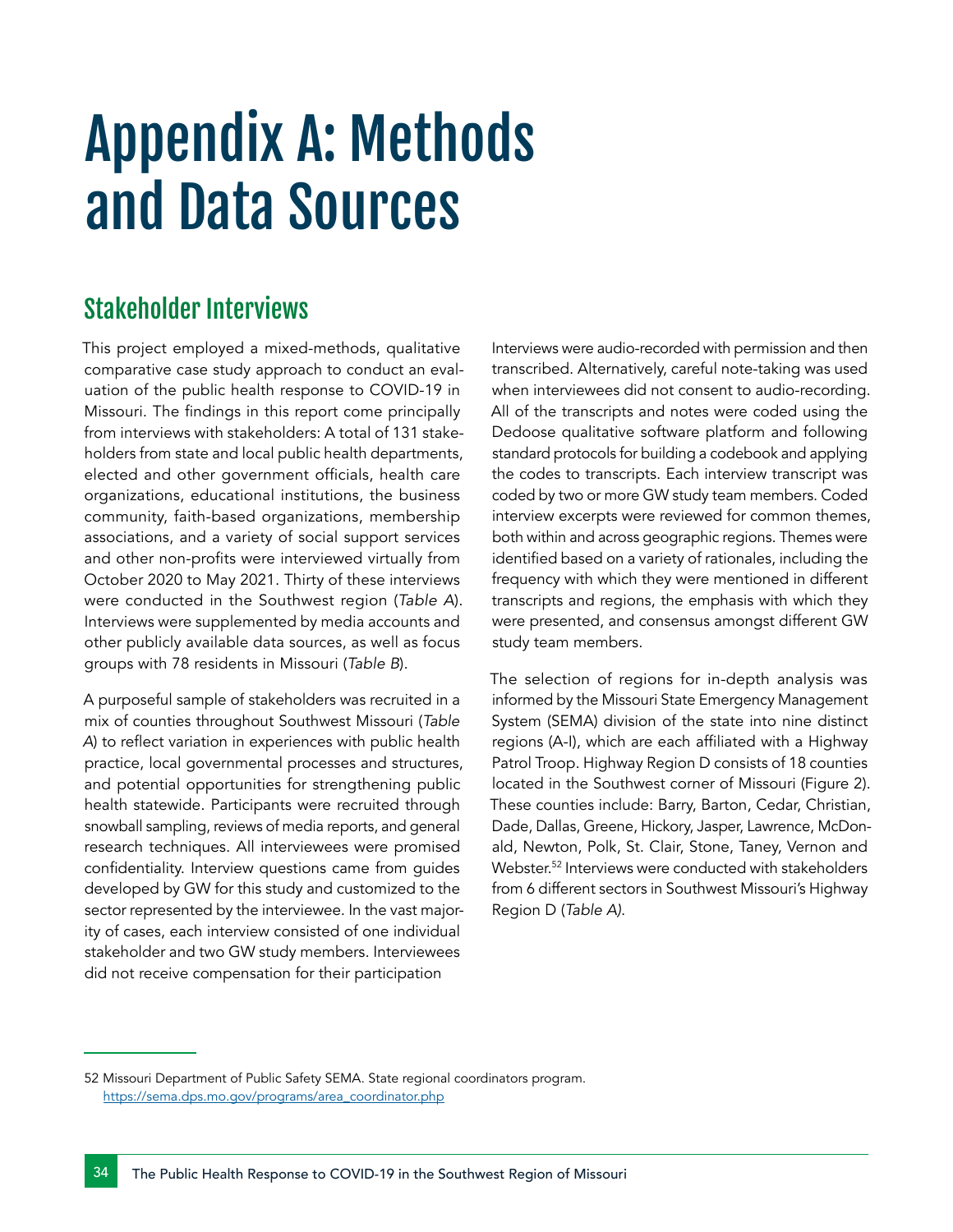| <b>Sector</b>                    | Who is Included?                                                                                                                             | <b>Number of Interviews</b> |
|----------------------------------|----------------------------------------------------------------------------------------------------------------------------------------------|-----------------------------|
| <b>Business</b>                  | Chamber of commerce, business councils, economic<br>groups                                                                                   | 2                           |
| Community/Faith<br>Organizations | Non-profits, for-profits, health networks, community<br>partnerships, social services, churches, faith-based social<br>service organizations | 7                           |
| Education                        | K-12, higher education, and education-focused entities                                                                                       | 3                           |
| Healthcare                       | Hospitals and health centers, health care associations,<br>long-term care facilities, and behavioral health                                  | 6                           |
| Policy                           | Government entities (city, county)                                                                                                           | 5                           |
| Public Health                    | Emergency management, LPHAs, research, and other<br>public health-focused organizations                                                      | 7                           |
| Total                            |                                                                                                                                              | 30                          |

#### TABLE A. INTERVIEWS IN SOUTHWEST MISSOURI (OCTOBER 2020 – MAY 2021)

Quotes were selected from transcribed interviews in the region and were condensed, abbreviated, or minorly redacted to protect confidentiality and clarify phrases in the event that the transcription service made errors or if the interviewees repeated themselves or added filler words (e.g., "um") that distracted from their overall statements.

### Focus Groups with Residents

We held 12 focus groups with a total of 78 participants, all of whom resided in the Southwest region. We also conducted three focus groups with people identifying as racial or ethnic minorities, including two groups with Hispanic/Latino individuals (with a total of 16 participants) and one group of Black individuals and their family members (a total of 12 participants; some family members identified as White or mixed race). Further, six residents in the general population focus groups also identified their race/ethnicity as mixed, Black, Hispanic/ Latino, or American Indian/Alaska Native. We hired external, race- and language-concordant facilitators to moderate these groups. We recruited participants

through community-based organizations and leaders, faith-based institutions, local public health forums, such as COVID-19-related Facebook groups, health care organizations, and other community coalitions with whom the Foundation put us in contact. We recruited people identifying as racial or ethnic minorities through multicultural centers and local churches.

Our focus group sample comprises self-selected participants who take the pandemic very seriously. In line with the convention of purposeful sampling in qualitative evaluations, this sample provides us with an intentionally well-informed group of participants, who have thoughtful and reasoned input on the public health response in Missouri. While we appreciate that participation from a more representative population of residents would have given us perspective on those with whom the public health response struggled to engage, we believe our sample provides a more useful and accurate assessment of how the public health response unfolded, how it was interpreted by those who understood its importance, and how the social and political context in the state impacted it.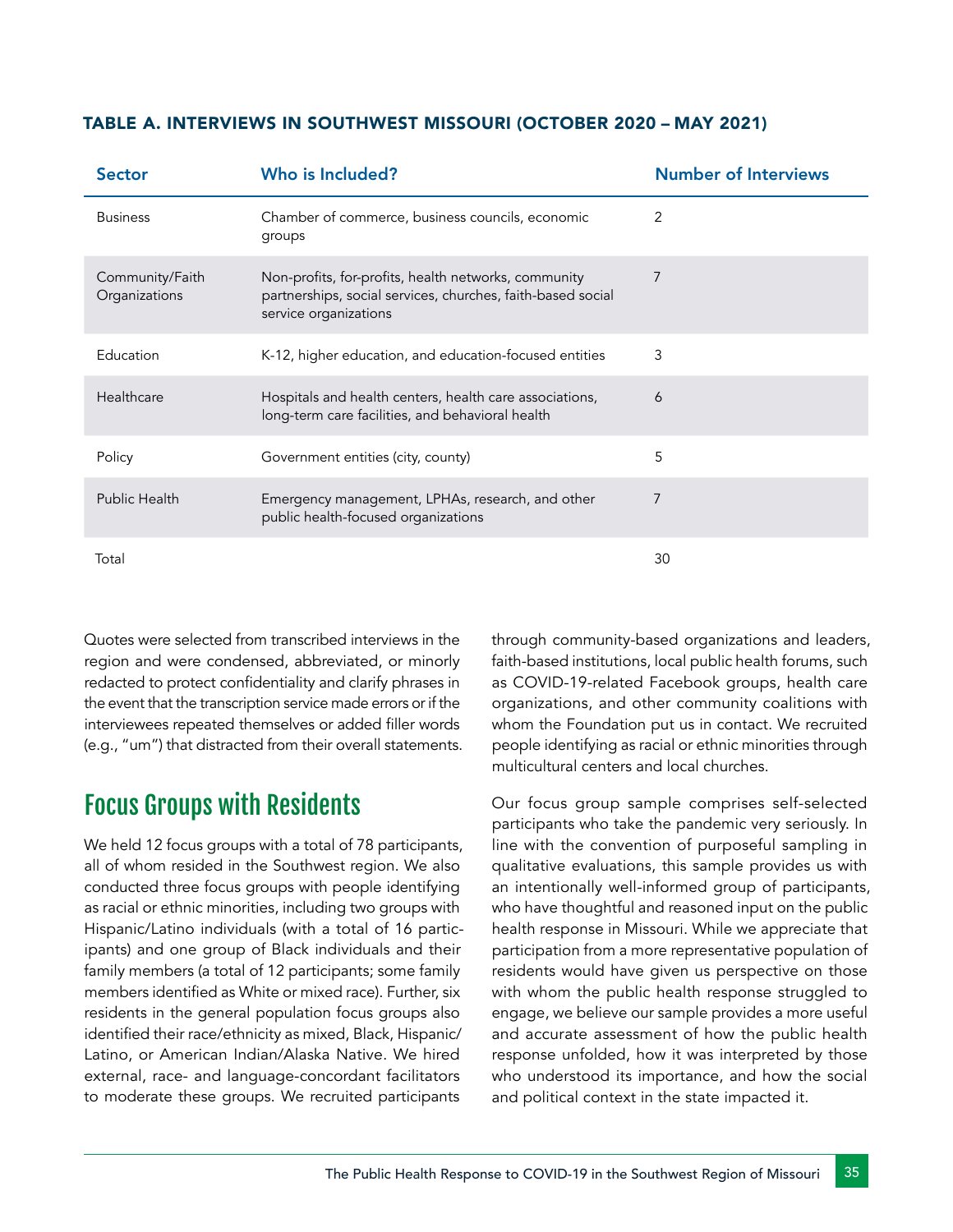We collected socio-demographic information from participants using a screening survey disseminated prior to the focus groups. Participants also provided information on COVID-19-related questions, including changes in employment and housing as a result of the pandemic, whether they worked in an essential job, whether they had school-age children, whether they had tested positive for COVID-19 and their vaccination status. During the focus groups, we also collected information from participants using Google polls. These polls focused on topics related to the public health response and asked participants to reflect on specific guidelines, including those recommended by the CDC, to identify sources of information they use to get updates on the pandemic, and to report their level of confidence in local public health officials.

All focus groups were conducted via Zoom and participants were invited to contribute through oral discussion or written comments using the chat function. Focus groups were recorded and transcribed for accuracy. Study members analyzed transcripts and chat records using NVivo software and examined key themes that emerged during the discussions. Themes were identified based on the frequency and intensity with which participants discussed an issue both across and within groups. Poll data were also analyzed to triangulate themes that emerged in the groups. Focus group participants received gift cards to Amazon or local stores in appreciation of their time.

### Socio-Demographics of Focus Group **Participants**

While the majority of participants in the focus groups lived in Greene and Taney counties, we also had residents participate from Polk, Christian, Barry, Stone, Newton, Lawrence, Dade, Jasper, and McDonald counties. Most (76%) participants were female and a majority (60%) were below the age of 50. Most (76%) focus group participants were White, however two Hispanic/Latino focus groups and one Black focus group were conducted in the Southwest to address the unique challenges faced by minority populations in the region. Across both the racial and ethnic minority and general population groups, 10% identified as Black and 25% identified as Hispanic/Latino. Over four-fifths (83%) of respondents had completed two or more years of higher education (college or graduate school), and most (82%) had a household income of less than \$99,000. Those participating in focus groups had a variety of employment situations. Most (73%) reported they worked as paid employees, and a small percentage (10%) said they were retired. One in nine participants said they were not working at the time of the focus group. Many participants lived in rural communities, with 45% reporting they lived in a non-metro area with a population of less than 20,000 people. More information about the Southwest focus group participants can be found in Table B.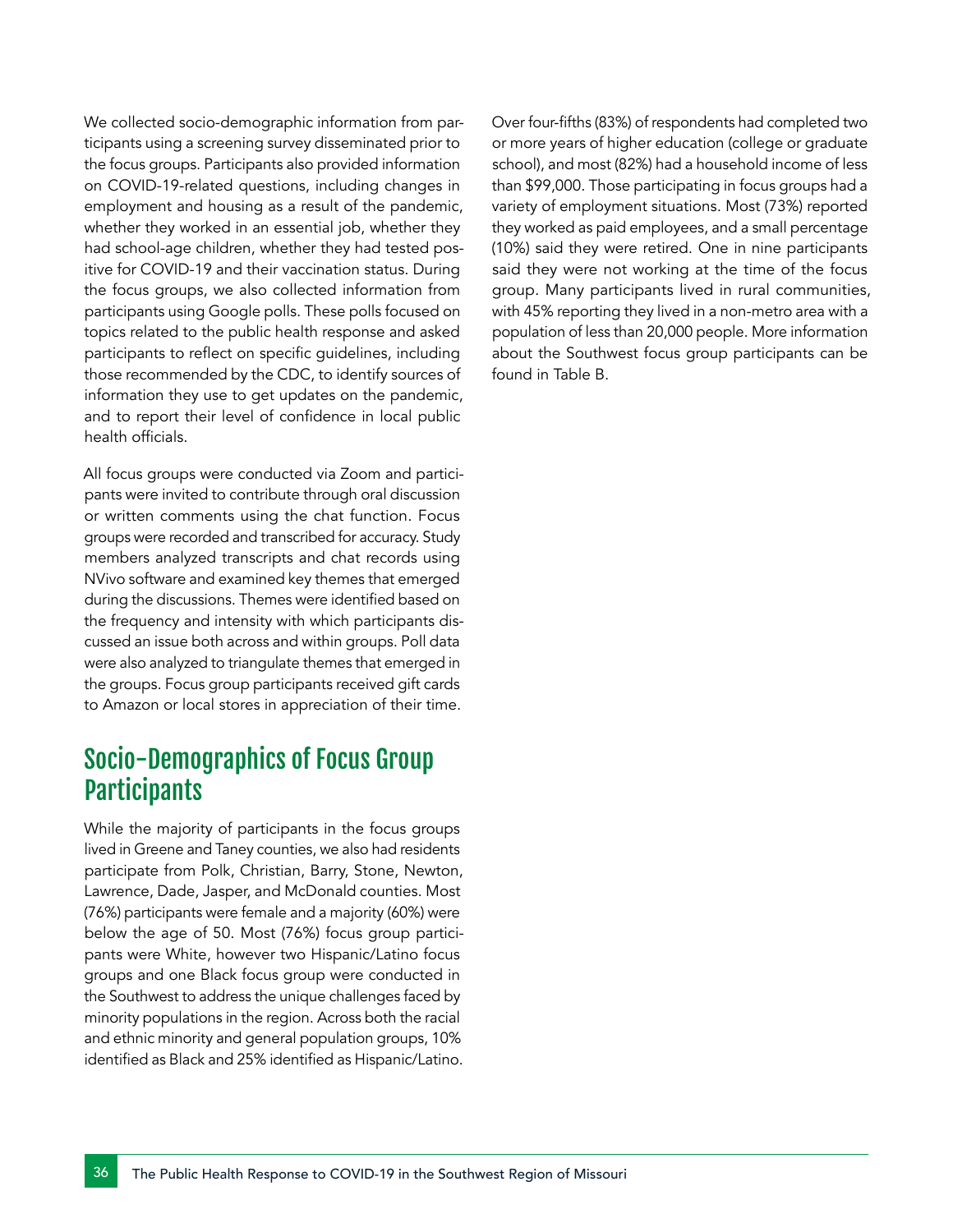#### TABLE B. SOUTHWEST FOCUS GROUP PARTICIPANT DEMOGRAPHICS

#### Number of Respondents 78

| Age   | <b>Respondents</b><br>(% of total) |
|-------|------------------------------------|
| 21-29 | 10 (13%)                           |
| 30-39 | 14 (18%)                           |
| 40-49 | 23 (29%)                           |
| 50-59 | 13 (17%)                           |
| 60-69 | 14 (18%)                           |
| $70+$ | 4(5%)                              |

| Gender       | <b>Respondents</b><br>(% of total) |
|--------------|------------------------------------|
| N (%) female | 59 (76%)                           |

| <b>Race/Ethnicity</b> | <b>Respondents</b><br>(% of total) |
|-----------------------|------------------------------------|
| White                 | 59 (76%)                           |
| <b>Black</b>          | 8(10%)                             |
| Other                 | 11 (14%)                           |

| <b>Identify as Hispanic/Latino</b> | <b>Respondents</b><br>(% of total) |
|------------------------------------|------------------------------------|
| N (%)                              | 19 (25%)                           |

| Language                                                 | <b>Respondents</b><br>(% of total) |
|----------------------------------------------------------|------------------------------------|
| Speaking a language other than<br>English at home, N (%) | 19 (24%)                           |

| <b>Highest Grade Level/</b><br>School     | <b>Respondents</b><br>(% of total) |
|-------------------------------------------|------------------------------------|
| Some high school, but did not<br>graduate | 2(3%)                              |
| High school degree or GED                 | 10 (13%)                           |
| Some college or 2-year degree             | 24 (31%)                           |
| 4-year college graduate                   | 22 (28%)                           |
| Graduate school degree                    | 19 (24%)                           |
| Other/prefer not to answer                | 1 (1%)                             |

| Income                      | <b>Respondents</b><br>(% of total) |
|-----------------------------|------------------------------------|
| Less than \$49,999          | 37 (47%)                           |
| Between \$50,000-\$99,999   | 26 (33%)                           |
| Between \$100,000-\$149,000 | 6(8%)                              |
| Above \$150,000             | 6(8%)                              |
| Other/prefer not to answer  | 3 (4%)                             |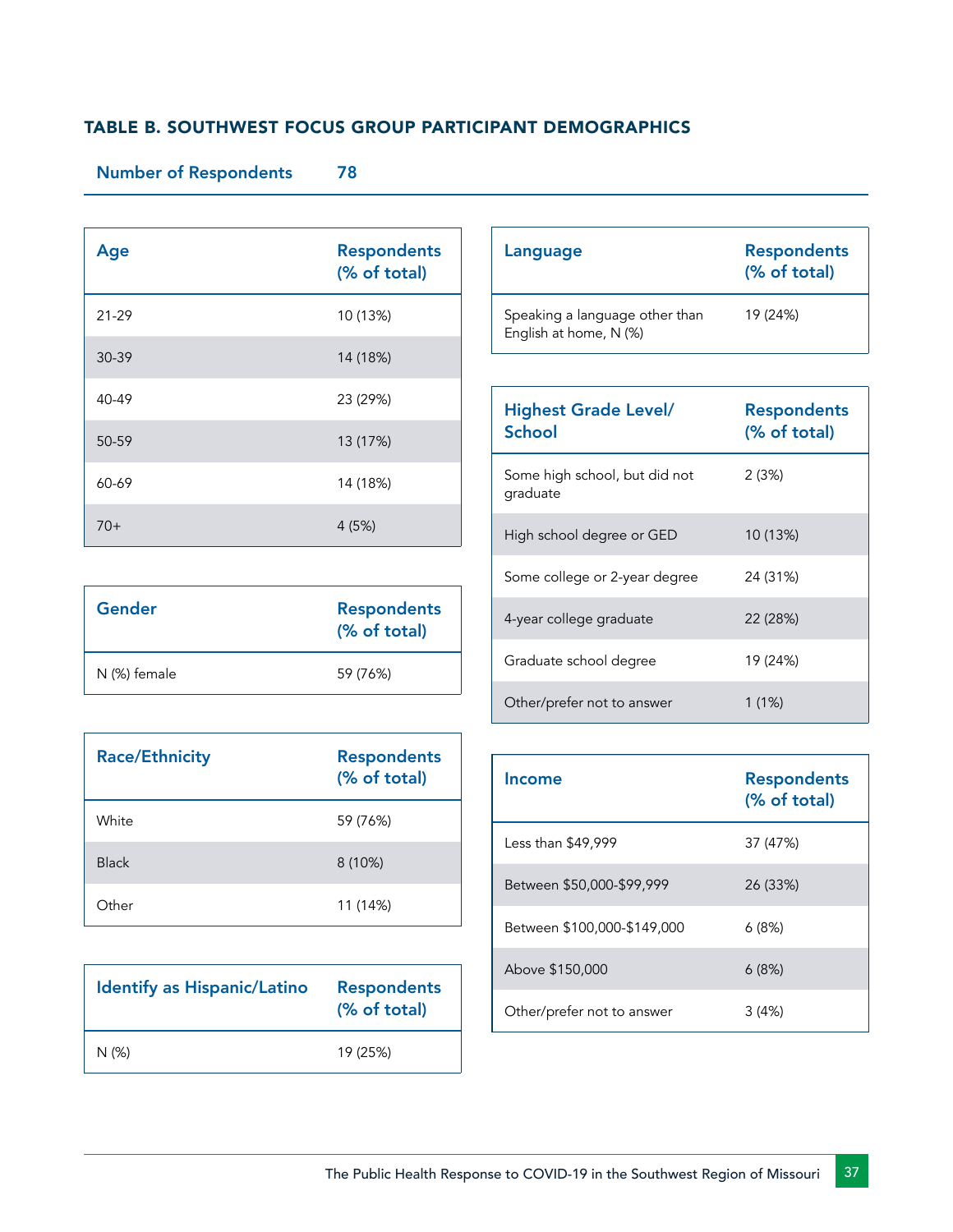#### TABLE B. SOUTHWEST FOCUS GROUP PARTICIPANT DEMOGRAPHICS (CONTINUED)

#### Number of Respondents 78

| <b>Employment Status</b>   | <b>Respondents</b><br>(% of total) |
|----------------------------|------------------------------------|
| Working (as paid employee) | 57 (73%)                           |
| Self-employed              | 5(6%)                              |
| Retired                    | 8(10%)                             |
| Not working**              | 8(10%)                             |

| <b>Urban-Rural Makeup</b>                                        | <b>Respondents</b><br>(% of total) |
|------------------------------------------------------------------|------------------------------------|
| City/Metro Area with a Population<br>of 250,000 or more people   | 13 (17%)                           |
| City/Metro Area with a Population<br>of 50,000 to 250,000 people | 19 (24%)                           |
| City/Metro Area with a Population<br>of 20,000 to 49,000 people  | 8 (10%)                            |
| Non-Metro Area<br>(population of $\leq$ 20,000)                  | 35 (45%)                           |
| Other/prefer not to answer                                       | 3 (4%)                             |

\*\*Category includes those that are unemployed, students, and those with disabilities which prevent them from working

## Public Health Infrastructure and Demographics in Southwest Missouri

#### TABLE C. PUBLIC HEALTH INFRASTRUCTURE AND DEMOGRAPHICS IN SOUTHWEST MISSOURI

| County                  | Population <sup>53</sup> | Racial & Ethnic Composition <sup>54</sup>                                                             | <b>Persons</b><br>living below | <b>LPHA</b><br>poverty (%) <sup>55</sup> Governance <sup>56</sup> | <b>Per Capita</b><br><b>Public</b><br><b>Health</b><br>Revenue <sup>57</sup> |
|-------------------------|--------------------------|-------------------------------------------------------------------------------------------------------|--------------------------------|-------------------------------------------------------------------|------------------------------------------------------------------------------|
| Barry<br>County         | 34,534                   | White: 84.5%; Black: 0.7%;<br>AI or AN: 1.3%; Asian or PI: 2.6%;<br>Multiracial: 2.0%; Hispanic: 9.9% | 18.6%                          | Board of Trustees                                                 | \$28.27                                                                      |
| <b>Barton</b><br>County | 11,637                   | White: 92.4%; Black: 0.6%;<br>AI or AN: 1.6%; Asian or PI: 0.7%;<br>Multiracial: 2.7%; Hispanic: 2.9% | 15.0%                          | Board of Trustees                                                 | \$43.51                                                                      |
| Cedar<br>County         | 14,188                   | White: 94.2%; Black: 0.5%;<br>AI or AN: 1.1%; Asian or PI: 0.6%;<br>Multiracial: 2.0%; Hispanic: 2.5% | 17.9%                          | County<br>Commission /<br>Cedar Co. Hospital                      | \$19.76                                                                      |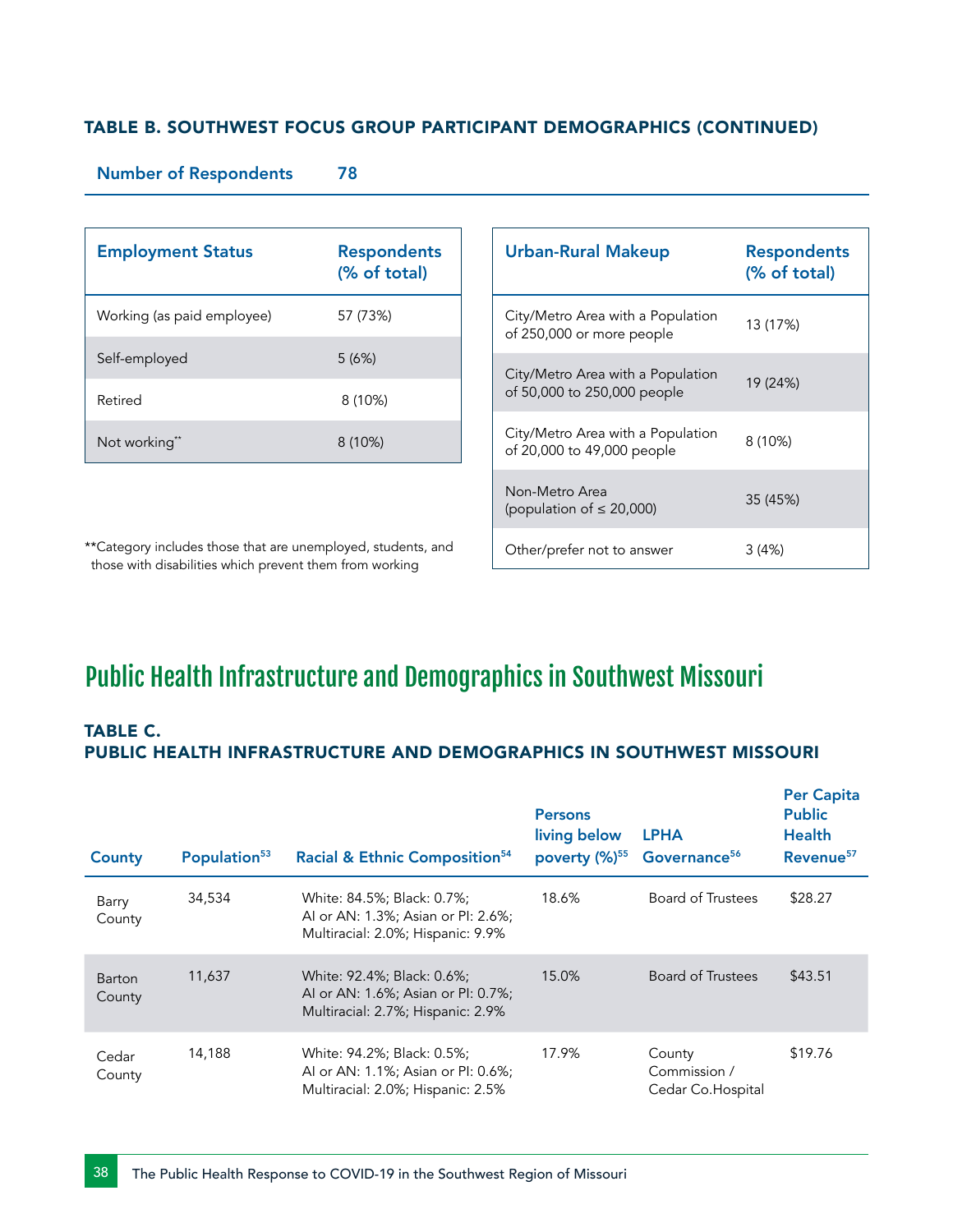| <b>County</b>           | Population <sup>53</sup> | Racial & Ethnic Composition <sup>54</sup>                                                              | <b>Persons</b><br>living below<br>poverty (%) <sup>55</sup> | <b>LPHA</b><br>Governance <sup>56</sup> | <b>Per Capita</b><br><b>Public</b><br><b>Health</b><br>Revenue <sup>57</sup> |
|-------------------------|--------------------------|--------------------------------------------------------------------------------------------------------|-------------------------------------------------------------|-----------------------------------------|------------------------------------------------------------------------------|
| Christian<br>County     | 88,842                   | White: 92.9%; Black: 0.9%;<br>Al or AN: 0.7%; Asian or PI: 0.8%;<br>Multiracial: 2.0%; Hispanic: 3.1%  | 10.4%                                                       | <b>Board of Trustees</b>                | \$14.30                                                                      |
| Dade<br>County          | 7,569                    | White: 93.2%; Black: 0.5 %;<br>Al or AN: 1.0%; Asian or Pl: 0.7%;<br>Multiracial: 2.8%; Hispanic: 2.3% | 15.9%                                                       | Board of Trustees                       | \$68.47                                                                      |
| <b>Dallas</b><br>County | 17,071                   | White: 94.2%; Black: 0.4%;<br>Al or AN: 1.0%; Asian or Pl: 0.5%;<br>Multiracial: 1.9%; Hispanic: 2.2%  | 17.8%                                                       | <b>Board of Trustees</b>                | \$28.44                                                                      |
| Greene<br>County+       | 298,915                  | White: 87.0%; Black: 3.5%;<br>Al or AN: 0.8%; Asian or Pl: 2.4%;<br>Multiracial: 3.0%; Hispanic: 3.9%  | 14.4%                                                       | City Council<br>& County<br>Commission  | \$33.52                                                                      |
| Hickory<br>County       | 8,279                    | White: 94.2%; Black: 0.6%;<br>Al or AN: 1.1%; Asian or Pl: 0.4%;<br>Multiracial: 1.9%; Hispanic: 2.0%  | 18.2%                                                       | <b>Board of Trustees</b>                | \$59.30                                                                      |
| Jasper<br>County        | 122,761                  | White: 83.6%; Black: 2.3%;<br>Al or AN: 1.9%; Asian or Pl: 1.8%;<br>Multiracial: 3.3%; Hispanic: 8.5%  | 18.8%                                                       | County<br>Commission                    | \$13.30                                                                      |
| Lawrence<br>County      | 38,001                   | White: 88.4%; Black: 0.7%;<br>Al or AN: 1.2%; Asian or Pl: 0.7%;<br>Multiracial: 2.1%; Hispanic: 7.9%  | 16.1%                                                       | County<br>Commission                    | \$17.07                                                                      |
| McDonald<br>County      | 23,303                   | White: 76.8%; Black: 2.0%;<br>AI or AN: 3.2%: Asian or PI: 4.4%:<br>Multiracial: 3.8%; Hispanic: 11.4% | 18.5%                                                       | County<br>Commission                    | \$21.33                                                                      |
| Newton<br>County        | 58,648                   | White: 85.7%; Black: 1.0%;<br>Al or AN: 2.6%; Asian or Pl: 2.6%;<br>Multiracial: 3.3%; Hispanic: 5.6%  | 13.2%                                                       | <b>Board of Trustees</b>                | \$19.73                                                                      |
| Polk<br>County*         | 31,519                   | White: 93.4%; Black: 1.0%;<br>Al or AN: 0.8%; Asian or Pl: 0.9%;<br>Multiracial: 1.8%; Hispanic: 2.5%  | 19.6%                                                       | <b>Board of Trustees</b>                | \$40.45                                                                      |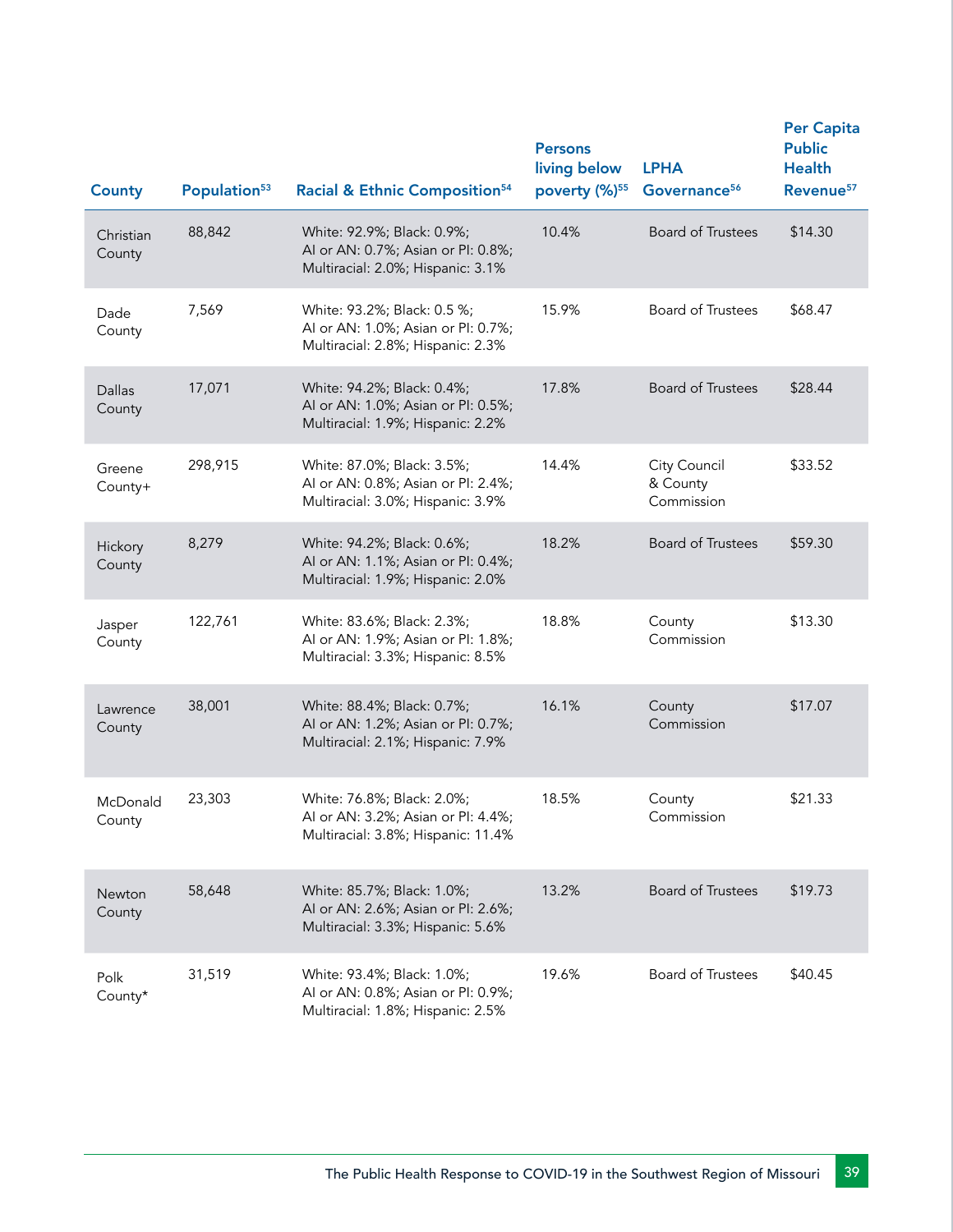| <b>County</b>       | Population <sup>53</sup> | Racial & Ethnic Composition <sup>54</sup>                                                             | <b>Persons</b><br>living below<br>poverty (%) <sup>55</sup> | <b>LPHA</b><br>Governance <sup>56</sup> | <b>Per Capita</b><br><b>Public</b><br><b>Health</b><br>Revenue <sup>57</sup> |
|---------------------|--------------------------|-------------------------------------------------------------------------------------------------------|-------------------------------------------------------------|-----------------------------------------|------------------------------------------------------------------------------|
| St. Clair<br>County | 9,284                    | White: 94.4%; Black: 0.7%;<br>Al or AN: 0.9%; Asian or PI: 0.4%;<br>Multiracial: 1.7%; Hispanic: 2.3% | 19.3%                                                       | <b>Board of Trustees</b>                | \$47.68                                                                      |
| Stone<br>County     | 31,076                   | White: 94.6%; Black: 0.4%;<br>Al or AN: 0.9%; Asian or Pl: 0.6%;<br>Multiracial: 1.6%; Hispanic: 2.4% | 15.4%                                                       | <b>Board of Trustees</b>                | \$32.99                                                                      |
| Taney<br>County*+   | 56,066                   | White: 88.2%; Black: 1.8%;<br>AI or AN: 1.1%; Asian or PI: 1.3%;<br>Multiracial: 2.3%; Hispanic: 6.2% | 12.6%                                                       | Board of Trustees                       | \$55.08                                                                      |
| Vernon<br>County    | 19,707                   | White: 93.6%; Black: 1.0%;<br>AI or AN: 0.8%; Asian or PI: 0.8%;<br>Multiracial: 1.9%; Hispanic: 2.3% | 17.1%                                                       | <b>Board of Trustees</b>                | \$32.19                                                                      |
| Webster<br>County   | 39,085                   | White: 94.0%; Black: 1.2%;<br>Al or AN: 0.8%; Asian or Pl: 0.4%;<br>Multiracial: 1.9%; Hispanic: 2.2% | 16.2%                                                       | <b>Board of Trustees</b>                | \$27.13                                                                      |

*\*MICH Accreditation58, +PHAB Accreditation59*

- 58 Missouri Institute for Community Health. Accredited Agencies in Missouri[. https://michweb.org/accredited-agencies-in-missouri/]( https://michweb.org/accredited-agencies-in-missouri/ )
- 59 Public Health Accreditation Board. Complete List of Nationally Accredited Health Departments, Missouri. (2021, August 24). <https://phaboard.org/who-is-accredited/>

<sup>53</sup> United States Census Bureau. Quick facts. (2020). <https://www.census.gov/quickfacts/fact/table/US/PST045219>

<sup>54</sup> United States Census Bureau. Quick facts. (2020). <https://www.census.gov/quickfacts/fact/table/US/PST045219>

<sup>55</sup> United States Census Bureau. Quick facts. (2020). <https://www.census.gov/quickfacts/fact/table/US/PST045219>

<sup>56</sup> Missouri Department of Health and Senior Services. Public Health Works. (March 2019). <https://health.mo.gov/living/lpha/phworks/publichealthworks.pdf>

<sup>57</sup> Missouri Department of Health and Senior Services. Revenue Sources for Local Public Health Agencies. (2018). [https://health.mo.gov/living/lpha/review18/Table\\_Contents.php](https://health.mo.gov/living/lpha/review18/Table_Contents.php )